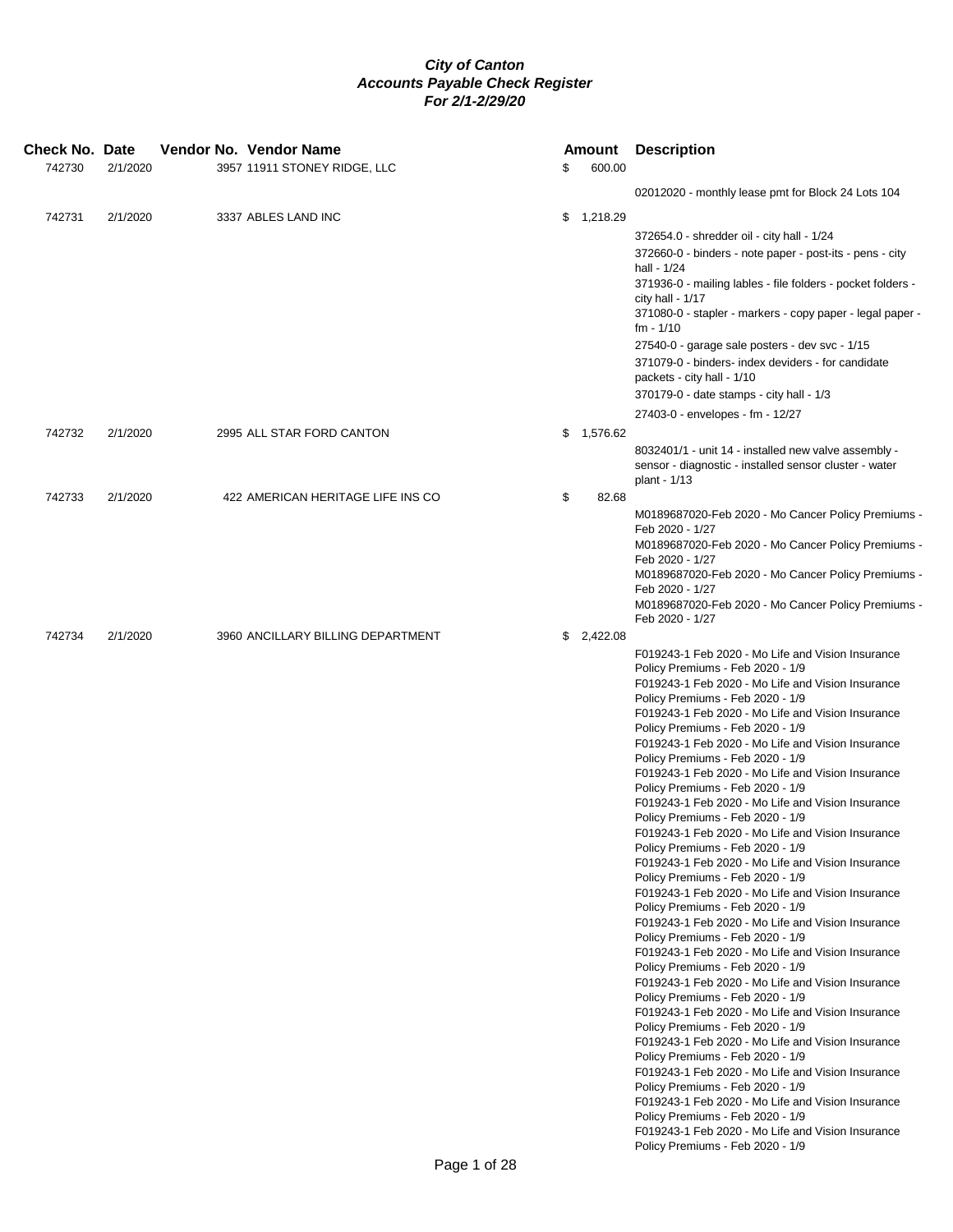|        |          |                                           |                | F019243-1 Feb 2020 - Mo Life and Vision Insurance<br>Policy Premiums - Feb 2020 - 1/9<br>F019243-1 Feb 2020 - Mo Life and Vision Insurance<br>Policy Premiums - Feb 2020 - 1/9<br>F019243-1 Feb 2020 - Mo Life and Vision Insurance<br>Policy Premiums - Feb 2020 - 1/9<br>F019243-1 Feb 2020 - Mo Life and Vision Insurance<br>Policy Premiums - Feb 2020 - 1/9<br>F019243-1 Feb 2020 - Mo Life and Vision Insurance<br>Policy Premiums - Feb 2020 - 1/9<br>F019243-1 Feb 2020 - Mo Life and Vision Insurance<br>Policy Premiums - Feb 2020 - 1/9<br>F019243-1 Feb 2020 - Mo Life and Vision Insurance<br>Policy Premiums - Feb 2020 - 1/9<br>F019243-1 Feb 2020 - Mo Life and Vision Insurance<br>Policy Premiums - Feb 2020 - 1/9                                                                                                                                           |
|--------|----------|-------------------------------------------|----------------|--------------------------------------------------------------------------------------------------------------------------------------------------------------------------------------------------------------------------------------------------------------------------------------------------------------------------------------------------------------------------------------------------------------------------------------------------------------------------------------------------------------------------------------------------------------------------------------------------------------------------------------------------------------------------------------------------------------------------------------------------------------------------------------------------------------------------------------------------------------------------------|
| 742735 | 2/1/2020 | 3753 ANIMAL PROTECTION LEAGUE             | \$<br>125.00   | 3831/45778 - feline and canine spay - animal shelter -<br>1/7<br>3831/45778 - feline and canine spay - animal shelter -                                                                                                                                                                                                                                                                                                                                                                                                                                                                                                                                                                                                                                                                                                                                                        |
|        |          |                                           |                | 1/7                                                                                                                                                                                                                                                                                                                                                                                                                                                                                                                                                                                                                                                                                                                                                                                                                                                                            |
| 742736 | 2/1/2020 | 3364 AREA WIDE PAVING                     | \$<br>8,860.00 | 20759 - 2019 Water System Improvement - Filled in<br>trenches excavated by Morrow Construction - Installed<br>new asphalt                                                                                                                                                                                                                                                                                                                                                                                                                                                                                                                                                                                                                                                                                                                                                      |
| 742737 | 2/1/2020 | 53 ATMOS ENERGY                           | \$1,289.92     |                                                                                                                                                                                                                                                                                                                                                                                                                                                                                                                                                                                                                                                                                                                                                                                                                                                                                |
|        |          |                                           |                | 2/20-3036424751 - mo gas bill - fire dept - 1/24                                                                                                                                                                                                                                                                                                                                                                                                                                                                                                                                                                                                                                                                                                                                                                                                                               |
|        |          |                                           |                | 2/20-3036423645 - mo gas billing - civic center - 1/27                                                                                                                                                                                                                                                                                                                                                                                                                                                                                                                                                                                                                                                                                                                                                                                                                         |
|        |          |                                           |                | 2/20-3036825541 - mo gas billing - plaza museum -<br>1/27                                                                                                                                                                                                                                                                                                                                                                                                                                                                                                                                                                                                                                                                                                                                                                                                                      |
|        |          |                                           |                | 2/20-4022412726 - mo gas billing - comm bldg - 1/27                                                                                                                                                                                                                                                                                                                                                                                                                                                                                                                                                                                                                                                                                                                                                                                                                            |
|        |          |                                           |                | 2/20-4014938291 - mo gas billing - old city hall - 1/27                                                                                                                                                                                                                                                                                                                                                                                                                                                                                                                                                                                                                                                                                                                                                                                                                        |
| 742738 | 2/1/2020 | 3841 AUDIENCE MEDIA GROUP, LLC            | \$<br>5,458.33 |                                                                                                                                                                                                                                                                                                                                                                                                                                                                                                                                                                                                                                                                                                                                                                                                                                                                                |
|        |          |                                           |                | 02012020 - Mo Marketing Payment                                                                                                                                                                                                                                                                                                                                                                                                                                                                                                                                                                                                                                                                                                                                                                                                                                                |
| 742739 | 2/1/2020 | 2734 Bickerstaff Heath Delgado Acosta LLP | \$<br>180.00   | 111357 - Water Rights Permitting - Professional<br>Services - Rendered Through Jan 15,20 - 1/23                                                                                                                                                                                                                                                                                                                                                                                                                                                                                                                                                                                                                                                                                                                                                                                |
| 742741 | 2/1/2020 | 31 BILLY J & LUCIA DEEN                   | \$<br>5,500.00 |                                                                                                                                                                                                                                                                                                                                                                                                                                                                                                                                                                                                                                                                                                                                                                                                                                                                                |
|        |          |                                           |                | 02012020 - MO RENT FM RV PARK                                                                                                                                                                                                                                                                                                                                                                                                                                                                                                                                                                                                                                                                                                                                                                                                                                                  |
|        |          |                                           |                | 2/20-026693 - Mo Health and Dental Insurance Policy<br>Premiums - Feb 2020 - 1/18<br>2/20-026693 - Mo Health and Dental Insurance Policy<br>Premiums - Feb 2020 - 1/18<br>2/20-026693 - Mo Health and Dental Insurance Policy<br>Premiums - Feb 2020 - 1/18<br>2/20-026693 - Mo Health and Dental Insurance Policy<br>Premiums - Feb 2020 - 1/18<br>2/20-026693 - Mo Health and Dental Insurance Policy<br>Premiums - Feb 2020 - 1/18<br>2/20-026693 - Mo Health and Dental Insurance Policy<br>Premiums - Feb 2020 - 1/18<br>2/20-026693 - Mo Health and Dental Insurance Policy<br>Premiums - Feb 2020 - 1/18<br>2/20-026693 - Mo Health and Dental Insurance Policy<br>Premiums - Feb 2020 - 1/18<br>2/20-026693 - Mo Health and Dental Insurance Policy<br>Premiums - Feb 2020 - 1/18<br>2/20-026693 - Mo Health and Dental Insurance Policy<br>Premiums - Feb 2020 - 1/18 |
|        |          |                                           |                | 2/20-026693 - Mo Health and Dental Insurance Policy                                                                                                                                                                                                                                                                                                                                                                                                                                                                                                                                                                                                                                                                                                                                                                                                                            |
|        |          | Page 2 of 28                              |                | Premiums - Feb 2020 - 1/18                                                                                                                                                                                                                                                                                                                                                                                                                                                                                                                                                                                                                                                                                                                                                                                                                                                     |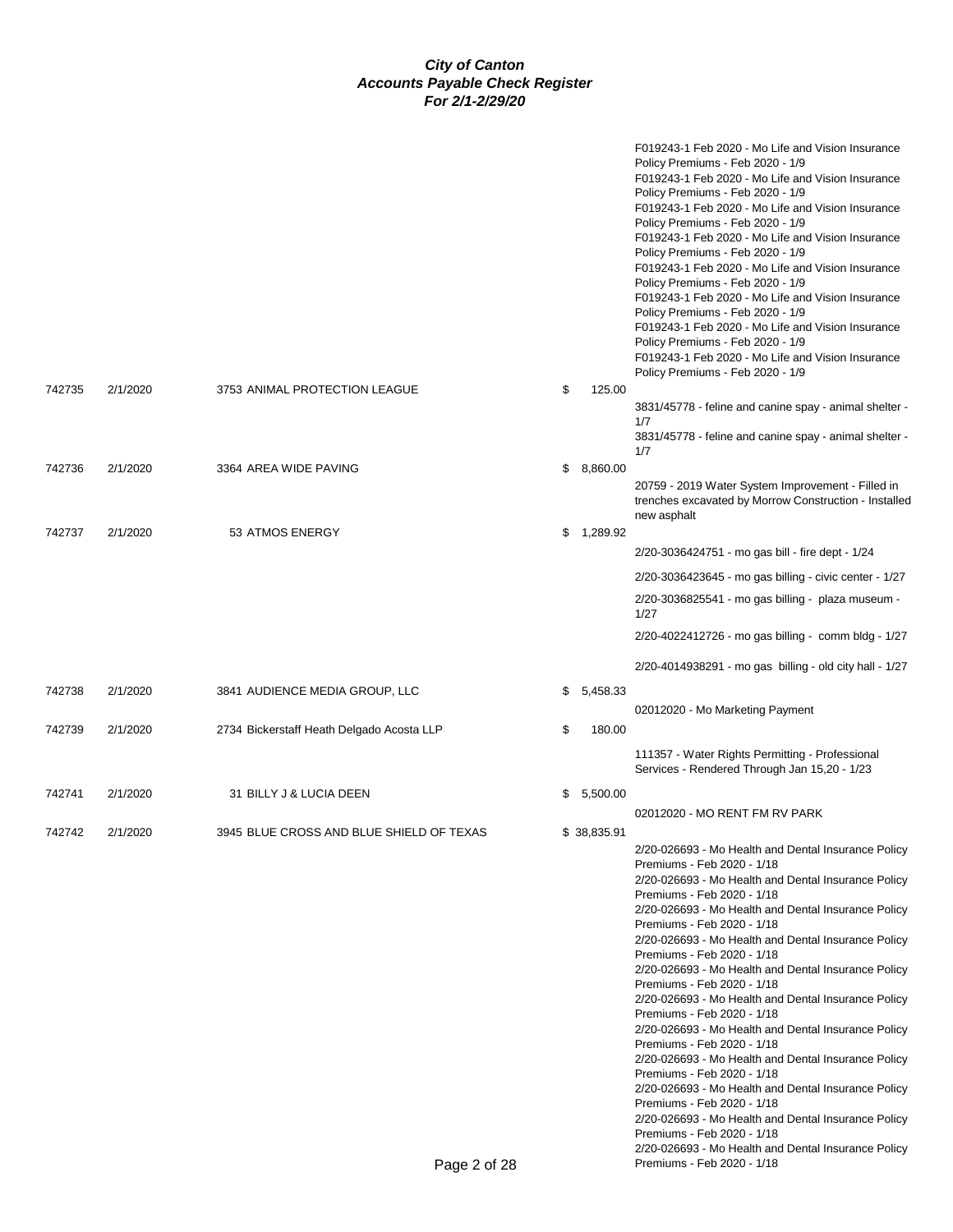|        |          |                                                  |    |              | 2/20-026693 - Mo Health and Dental Insurance Policy<br>Premiums - Feb 2020 - 1/18<br>2/20-026693 - Mo Health and Dental Insurance Policy<br>Premiums - Feb 2020 - 1/18<br>2/20-026693 - Mo Health and Dental Insurance Policy<br>Premiums - Feb 2020 - 1/18<br>2/20-026693 - Mo Health and Dental Insurance Policy<br>Premiums - Feb 2020 - 1/18<br>2/20-026693 - Mo Health and Dental Insurance Policy<br>Premiums - Feb 2020 - 1/18<br>2/20-026693 - Mo Health and Dental Insurance Policy<br>Premiums - Feb 2020 - 1/18<br>2/20-026693 - Mo Health and Dental Insurance Policy<br>Premiums - Feb 2020 - 1/18<br>2/20-026693 - Mo Health and Dental Insurance Policy<br>Premiums - Feb 2020 - 1/18<br>2/20-026693 - Mo Health and Dental Insurance Policy<br>Premiums - Feb 2020 - 1/18<br>2/20-026693 - Mo Health and Dental Insurance Policy<br>Premiums - Feb 2020 - 1/18<br>2/20-026693 - Mo Health and Dental Insurance Policy<br>Premiums - Feb 2020 - 1/18<br>2/20-026693 - Mo Health and Dental Insurance Policy<br>Premiums - Feb 2020 - 1/18<br>2/20-026693 - Mo Health and Dental Insurance Policy<br>Premiums - Feb 2020 - 1/18<br>2/20-026693 - Mo Health and Dental Insurance Policy<br>Premiums - Feb 2020 - 1/18<br>2/20-026693 - Mo Health and Dental Insurance Policy<br>Premiums - Feb 2020 - 1/18<br>2/20-026693 - Mo Health and Dental Insurance Policy<br>Premiums - Feb 2020 - 1/18<br>2/20-026693 - Mo Health and Dental Insurance Policy |
|--------|----------|--------------------------------------------------|----|--------------|---------------------------------------------------------------------------------------------------------------------------------------------------------------------------------------------------------------------------------------------------------------------------------------------------------------------------------------------------------------------------------------------------------------------------------------------------------------------------------------------------------------------------------------------------------------------------------------------------------------------------------------------------------------------------------------------------------------------------------------------------------------------------------------------------------------------------------------------------------------------------------------------------------------------------------------------------------------------------------------------------------------------------------------------------------------------------------------------------------------------------------------------------------------------------------------------------------------------------------------------------------------------------------------------------------------------------------------------------------------------------------------------------------------------------------------------------------------------|
| 742743 | 2/1/2020 | 1741 BRENT STEWART                               | \$ | 42.00        | Premiums - Feb 2020 - 1/18                                                                                                                                                                                                                                                                                                                                                                                                                                                                                                                                                                                                                                                                                                                                                                                                                                                                                                                                                                                                                                                                                                                                                                                                                                                                                                                                                                                                                                          |
| 742744 | 2/1/2020 | 3935 CANTON PROFESSIONAL FIREFIGHTER ASSOCIATION |    | \$ 1,750.00  | 02012020 - cell reimbursement                                                                                                                                                                                                                                                                                                                                                                                                                                                                                                                                                                                                                                                                                                                                                                                                                                                                                                                                                                                                                                                                                                                                                                                                                                                                                                                                                                                                                                       |
| 742745 | 2/1/2020 | 110 CANTON SENIOR CITIZENS                       | \$ | 200.00       | 02012020 - Fire Association Supplement                                                                                                                                                                                                                                                                                                                                                                                                                                                                                                                                                                                                                                                                                                                                                                                                                                                                                                                                                                                                                                                                                                                                                                                                                                                                                                                                                                                                                              |
| 742746 | 2/1/2020 | 3759 CANTON VISITORS BUREAU                      |    | \$140,000.00 | 02012020 - MO SR CITIZEN BOARD                                                                                                                                                                                                                                                                                                                                                                                                                                                                                                                                                                                                                                                                                                                                                                                                                                                                                                                                                                                                                                                                                                                                                                                                                                                                                                                                                                                                                                      |
|        |          |                                                  |    |              | 01212020 - Annual First Monday Advertising - FM - 1/21                                                                                                                                                                                                                                                                                                                                                                                                                                                                                                                                                                                                                                                                                                                                                                                                                                                                                                                                                                                                                                                                                                                                                                                                                                                                                                                                                                                                              |
| 742747 | 2/1/2020 | 135 CARTER EQUIPMENT                             | S. | 6,645.32     | 8975 - Repairing 40 Horse Ebara Pump 1 - WWTP -<br>1/24                                                                                                                                                                                                                                                                                                                                                                                                                                                                                                                                                                                                                                                                                                                                                                                                                                                                                                                                                                                                                                                                                                                                                                                                                                                                                                                                                                                                             |
| 742748 | 2/1/2020 | 22 CASCO INDUSTRIES INC                          | \$ | 341.50       | 214366 - kit acorn nut - fire dept - 1/8                                                                                                                                                                                                                                                                                                                                                                                                                                                                                                                                                                                                                                                                                                                                                                                                                                                                                                                                                                                                                                                                                                                                                                                                                                                                                                                                                                                                                            |
| 742749 | 2/1/2020 | 1668 CHAMELEON INDUSTRIES INC                    | \$ | 4,390.90     | 214674 - helmets - fire dept - 1/16<br>1228255 - 46220 gal Aluminum Sulfate - Water Plant -                                                                                                                                                                                                                                                                                                                                                                                                                                                                                                                                                                                                                                                                                                                                                                                                                                                                                                                                                                                                                                                                                                                                                                                                                                                                                                                                                                         |
| 742750 | 2/1/2020 | 2928 CHAMPION EMS                                |    | \$2,950.00   | 12/30<br>02012020 - MO AMBULANCE AGREEMENT                                                                                                                                                                                                                                                                                                                                                                                                                                                                                                                                                                                                                                                                                                                                                                                                                                                                                                                                                                                                                                                                                                                                                                                                                                                                                                                                                                                                                          |
| 742751 | 2/1/2020 | 74 COBURN'S SUPPLY CO., INC.                     | \$ | 335.78       | 392930329 - closet repair kits - valve o-rings - flush<br>valve repair kits - toilet seats - restroom repair - fm -<br>1/20                                                                                                                                                                                                                                                                                                                                                                                                                                                                                                                                                                                                                                                                                                                                                                                                                                                                                                                                                                                                                                                                                                                                                                                                                                                                                                                                         |
| 742752 | 2/1/2020 | 189 COMPLETE BUSINESS SYSTEMS                    | \$ | 251.00       |                                                                                                                                                                                                                                                                                                                                                                                                                                                                                                                                                                                                                                                                                                                                                                                                                                                                                                                                                                                                                                                                                                                                                                                                                                                                                                                                                                                                                                                                     |
| 742753 | 2/1/2020 | 156 CONTINENTAL RESEARCH CORP.                   | \$ | 378.57       | INV965999 - mo copier billing - city hall - 1/15                                                                                                                                                                                                                                                                                                                                                                                                                                                                                                                                                                                                                                                                                                                                                                                                                                                                                                                                                                                                                                                                                                                                                                                                                                                                                                                                                                                                                    |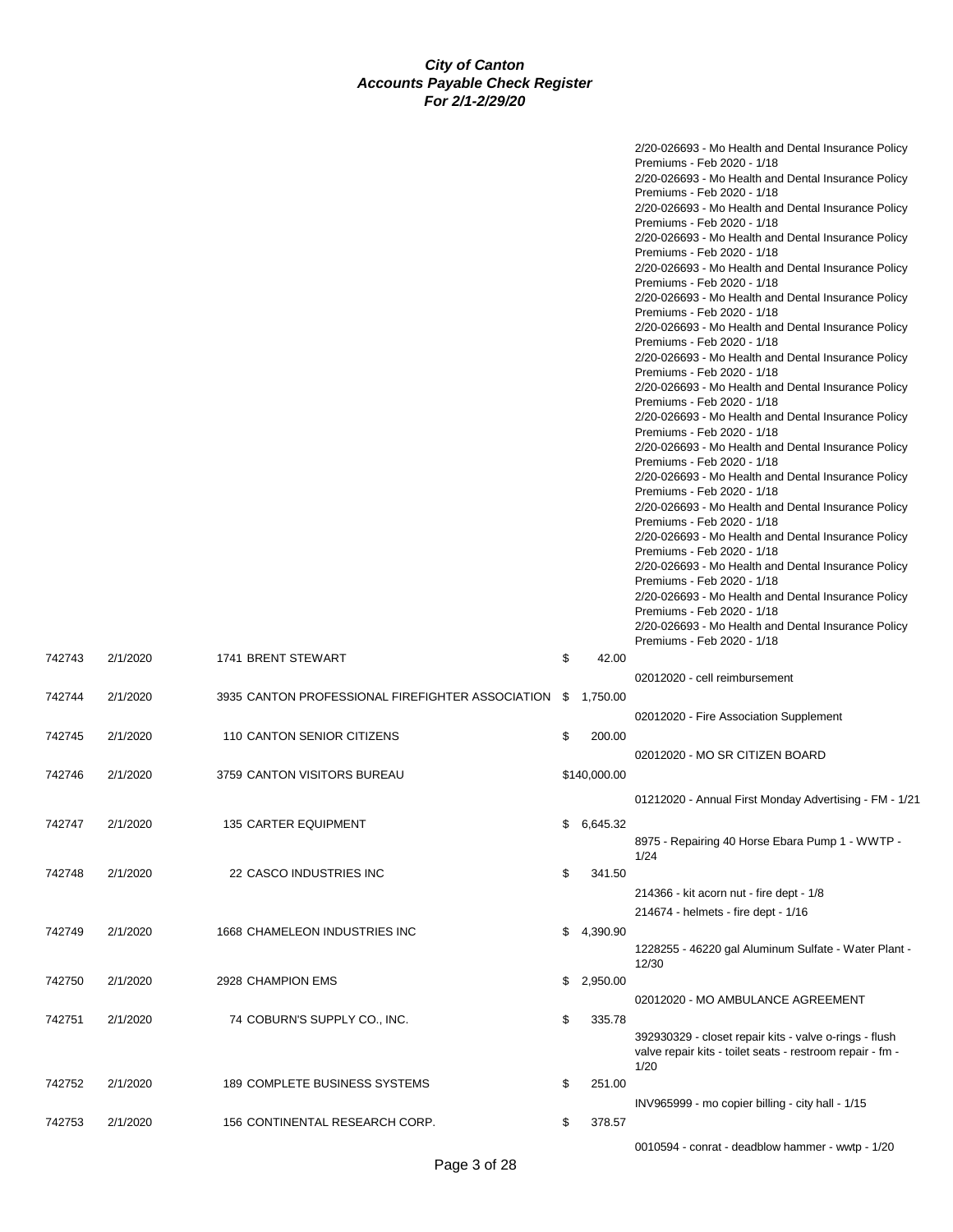| 742754 | 2/1/2020 | 3961 DAVID BELL, PHD                    | \$<br>100.00   | 3155 - pre-employment assessment - lauryn brannon -                                                                                                                                                                                    |
|--------|----------|-----------------------------------------|----------------|----------------------------------------------------------------------------------------------------------------------------------------------------------------------------------------------------------------------------------------|
| 742755 | 2/1/2020 | 622 DEBRA JOHNSON                       | \$<br>42.00    | police dept - 1/28                                                                                                                                                                                                                     |
|        |          |                                         |                | 02012020 - Monthly Cell Reimbursement                                                                                                                                                                                                  |
| 742756 | 2/1/2020 | 32 DPC INDUSTRIES, INC.                 | \$2,354.44     |                                                                                                                                                                                                                                        |
|        |          |                                         |                | 797000121-20 - Chlorine 150# Cylinder- Water Plant -<br>1/13                                                                                                                                                                           |
| 742757 | 2/1/2020 | 213 DUKO                                | \$8,048.70     |                                                                                                                                                                                                                                        |
|        |          |                                         |                | 192644 - 4302 gal Gasoline - 1/22                                                                                                                                                                                                      |
|        |          |                                         |                | 192644 - 4302 gal Gasoline - 1/22                                                                                                                                                                                                      |
|        |          |                                         |                | 192644 - 4302 gal Gasoline - 1/22                                                                                                                                                                                                      |
|        |          |                                         |                | 192644 - 4302 gal Gasoline - 1/22                                                                                                                                                                                                      |
|        |          |                                         |                | 192644 - 4302 gal Gasoline - 1/22                                                                                                                                                                                                      |
|        |          |                                         |                | 192644 - 4302 gal Gasoline - 1/22                                                                                                                                                                                                      |
|        |          |                                         |                | 192644 - 4302 gal Gasoline - 1/22                                                                                                                                                                                                      |
|        |          |                                         |                | 192644 - 4302 gal Gasoline - 1/22                                                                                                                                                                                                      |
|        |          |                                         |                | 192644 - 4302 gal Gasoline - 1/22                                                                                                                                                                                                      |
|        |          |                                         |                | 192644 - 4302 gal Gasoline - 1/22                                                                                                                                                                                                      |
|        |          |                                         |                | 192644 - 4302 gal Gasoline - 1/22                                                                                                                                                                                                      |
| 742758 | 2/1/2020 | 3490 EAGLE FUEL & OIL LP                | \$<br>645.00   |                                                                                                                                                                                                                                        |
|        |          |                                         |                | 130412 - diesel fuel for tractors - streets - utilities - 2/6                                                                                                                                                                          |
|        |          |                                         |                | 130412 - diesel fuel for tractors - streets - utilities - 2/6                                                                                                                                                                          |
| 742759 | 2/1/2020 | 133 EAGLE LABS, INC.                    | \$<br>1,505.50 |                                                                                                                                                                                                                                        |
|        |          |                                         |                | 31575 - Chemfloc 760 - Polimer - WWTP - 1/21                                                                                                                                                                                           |
| 742760 | 2/1/2020 | 1247 ELLIOTT ELECTRIC SUPPLY            | \$<br>15.99    |                                                                                                                                                                                                                                        |
|        |          |                                         |                | 24-42414-01 - Electrical Supplies for Electrical<br>Replacement and Repair - FM                                                                                                                                                        |
| 742761 | 2/1/2020 | 1013 E-SOFTSYS LLC                      | \$<br>710.00   |                                                                                                                                                                                                                                        |
|        |          |                                         |                | 46757 - booth tracker mo support - fm - 1/31                                                                                                                                                                                           |
| 742762 | 2/1/2020 | 3474 FR GIRLS OF TEXAS                  | \$<br>314.00   |                                                                                                                                                                                                                                        |
|        |          |                                         |                | 391644 - uniform shirts with new logos and colors - fm -<br>1/22                                                                                                                                                                       |
| 742763 | 2/1/2020 | 3489 FRONTIER                           | \$<br>277.30   |                                                                                                                                                                                                                                        |
|        |          |                                         |                | 2/20-903-567-2152-041212-5 - mo phone svc - port<br>lines - fm - $1/16$<br>2/20-903-567-0986-093004-5 - mo phone svc -<br>blackwell house - 1/16<br>2/20-210-016-6376-031413-5 - mo phone stmt - dry loop<br>line - water plant - 1/19 |
| 742764 | 2/1/2020 | 3514 GRAFIX PLUS                        | \$<br>126.00   |                                                                                                                                                                                                                                        |
|        |          |                                         |                | 1124 - hats for employees - admin - 1/20                                                                                                                                                                                               |
| 742765 | 2/1/2020 | 858 H AND H CLEANING SERVICE            | \$1,295.00     |                                                                                                                                                                                                                                        |
|        |          |                                         |                | 0014150 - office cleaning - 1/2-1/30 - sr citzn bldg - 1/29                                                                                                                                                                            |
|        |          |                                         |                | $0014152$ - office cleaning - $1/1-1/31$ - new and old city                                                                                                                                                                            |
|        |          |                                         |                | hall - 1/29<br>$0014152$ - office cleaning - $1/1-1/31$ - new and old city<br>hall - 1/29                                                                                                                                              |
| 742766 | 2/1/2020 | 2622 HARTMANN BUILDING SUPECIALTIES LTD | \$<br>291.20   |                                                                                                                                                                                                                                        |
|        |          |                                         |                | 602031 - grout for old kaufman lake spillway - city lakes ·<br>1/21                                                                                                                                                                    |
| 742767 | 2/1/2020 | 3885 J & JR CONSTRUCTION                | \$7,260.00     |                                                                                                                                                                                                                                        |
|        |          |                                         |                | 01142020 - Raise Cast Iron Cleanout Boxes - Raise and<br>Replace Water Valve Boxes and Shoes - Streets                                                                                                                                 |
|        |          |                                         |                | 07162019 - Remove ring and raise manhole - WW Coll -                                                                                                                                                                                   |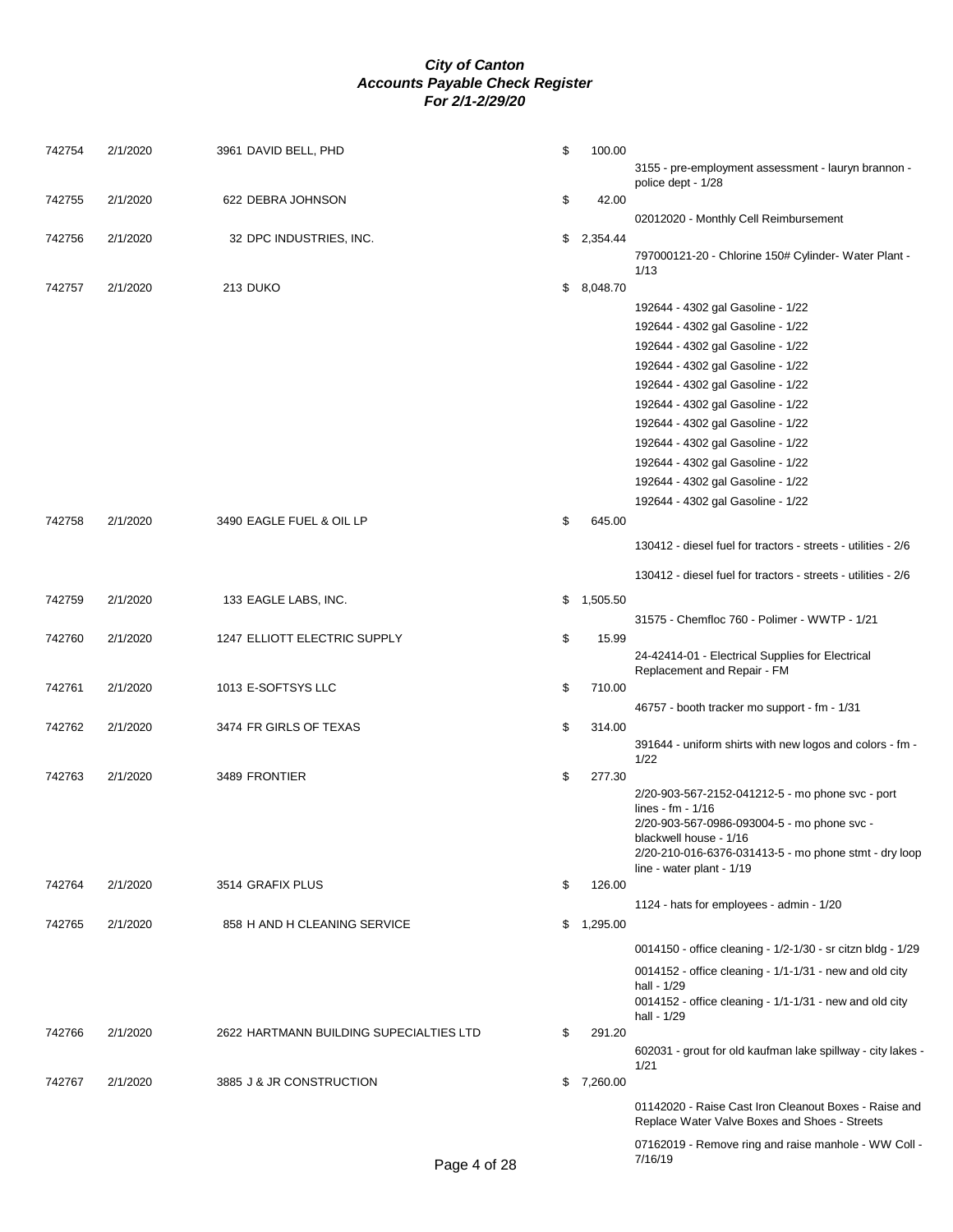| 742768 | 2/1/2020 | 113 J L PEACE                        | \$<br>25.00    |                                                                                                    |
|--------|----------|--------------------------------------|----------------|----------------------------------------------------------------------------------------------------|
|        |          | 3897 Jayla Bray                      | \$<br>42.00    | 02012020 - MO FIREMAN'S PENSION                                                                    |
| 742769 | 2/1/2020 |                                      |                | 02012020 - cell reimbursement                                                                      |
| 742770 | 2/1/2020 | 168 JIMMY PEACE                      | \$<br>25.00    |                                                                                                    |
|        |          |                                      |                | 02012020 - MO FIREMANS PENSION                                                                     |
| 742771 | 2/1/2020 | 302 JOEY PEACE                       | \$<br>25.00    |                                                                                                    |
|        |          |                                      |                | 02012020 - MO FIREMANS PENSION                                                                     |
| 742772 | 2/1/2020 | 2874 JP MARSH                        | \$<br>42.00    |                                                                                                    |
|        |          |                                      |                | 02012020 - monthly cell phone reimbursement                                                        |
| 742773 | 2/1/2020 | 1726 LA DEANIA JONES                 | \$<br>42.00    |                                                                                                    |
|        |          |                                      |                | 02012020 - monthly cell phone reimbursement                                                        |
| 742774 | 2/1/2020 | 3620 LAPRADE STEEL LLC               | \$<br>238.00   |                                                                                                    |
|        |          |                                      |                | 19-3621 - stainless steel lifting eyes - wwtp - 12/6                                               |
| 742775 | 2/1/2020 | 3209 LOCKE LORD LLP                  | \$<br>500.00   |                                                                                                    |
|        |          |                                      |                | 1553710 - trademark filing - First Monday - through dec                                            |
|        |          |                                      |                | 2019 - admin - 1/27                                                                                |
| 742776 | 2/1/2020 | 3849 MEALS ON WHEELS                 | \$<br>50.00    | 02012020 - MEALS ON WHEELS                                                                         |
| 742777 | 2/1/2020 | 195 MIDWEST RADAR & EQUIPMENT        | \$<br>400.00   |                                                                                                    |
|        |          |                                      |                | 165971 - Annual Radar Tuning - Police Dept - 1/27                                                  |
|        |          |                                      |                |                                                                                                    |
| 742778 | 2/1/2020 | 1132 MIKE KING                       | \$<br>42.00    |                                                                                                    |
|        |          |                                      |                | 02012020 - MONTHLY CELL REIMBURSEMENT                                                              |
| 742779 | 2/1/2020 | 59 MITCHELL WELDING SUPPLY           | \$<br>52.00    |                                                                                                    |
|        |          |                                      |                | 00003147 - oxygen and acetylene cylinder rentals - ww<br>coll - utilities - 12/25                  |
|        |          |                                      |                | 00003147 - oxygen and acetylene cylinder rentals - ww                                              |
| 742780 | 2/1/2020 | 3580 MORROW CONSTRUCTION INC         | \$<br>3,000.00 | coll - utilities - 12/25                                                                           |
|        |          |                                      |                | 616 - 2019 Water System Improvement - Deen Property                                                |
|        |          | 2979 PATTERSON VETERINARY SUPPLY INC |                | <b>Emergency Water Line Replacement</b>                                                            |
| 742781 | 2/1/2020 |                                      | \$<br>81.23    | 3001802302 - ketamine - animal shelter - 11/8                                                      |
|        |          |                                      |                | 3001809620 - dasuquin - needles - ketamine - animal                                                |
|        |          |                                      |                | shelter - $11/8$                                                                                   |
| 742782 | 2/1/2020 | 3121 PRESTON SEPTIC SERVICE          | \$<br>650.00   | 12002 - pumped septic system - civic center and tc 4 -                                             |
|        |          |                                      |                | $fm - 1/21$                                                                                        |
| 742783 | 2/1/2020 | <b>188 PURCHASE POWER</b>            | \$<br>287.07   |                                                                                                    |
|        |          |                                      |                | 2/20-8000-9090-0521-1474 - refill postage - fm - 1/12                                              |
| 742784 | 2/1/2020 | 1867 QUILL CORPORATION               | \$<br>575.94   |                                                                                                    |
|        |          |                                      |                | 4183120 - printer toner - animal shelter - 1/21                                                    |
|        |          |                                      |                | 4045558 - printer toner - coffee - city hall - 1/15                                                |
|        |          |                                      |                | 4173066 - printer toner - animal shelter - 1/21<br>4188838 - printer toner - animal shelter - 1/21 |
|        |          |                                      |                | 4173061 - printer toner - animal shelter - 1/21                                                    |
| 742785 | 2/1/2020 | 3135 RICK'S MOWING SERVICE           | \$<br>800.00   |                                                                                                    |
|        |          |                                      |                | 02012020 - Cemetery Mowing                                                                         |
| 742786 | 2/1/2020 | 322 RUBY NORMAN                      | \$<br>16.67    |                                                                                                    |
|        |          |                                      |                | 02012020 - FIREMAN'S PENSION                                                                       |
| 742787 | 2/1/2020 | 3778 STEVE EPPERSON                  | \$<br>600.00   | 694611 - beaver and otter trapping - old city lake - 1/14-                                         |
|        |          |                                      |                |                                                                                                    |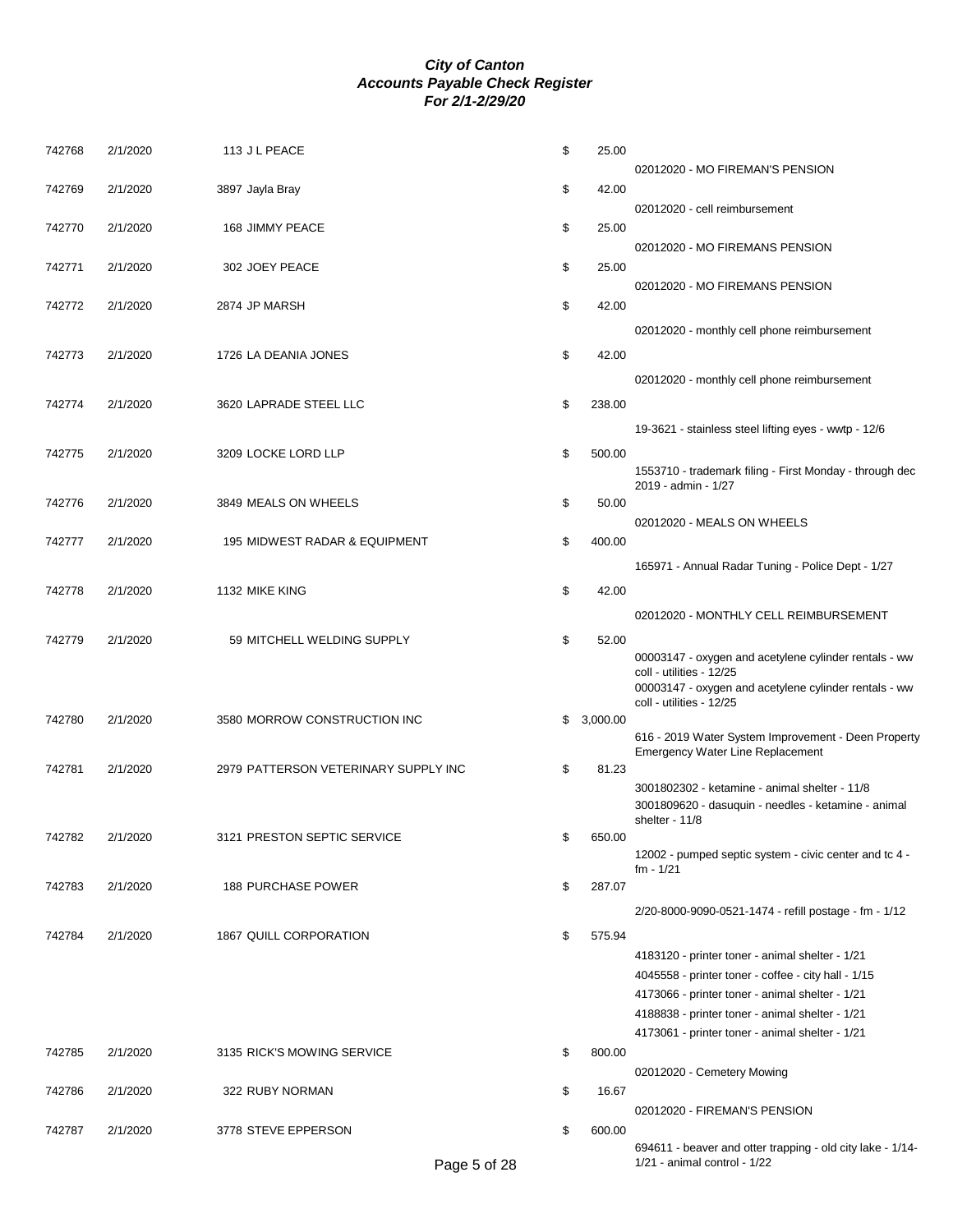|        |          |                                    |              | 694612 - beaver and otter trapping - old city lake - 1/22-<br>$1/28$ - animal control - $1/27$                                                                                                                                                                       |
|--------|----------|------------------------------------|--------------|----------------------------------------------------------------------------------------------------------------------------------------------------------------------------------------------------------------------------------------------------------------------|
| 742788 | 2/1/2020 | 3958 STREAMLIGHT                   | \$<br>59.17  |                                                                                                                                                                                                                                                                      |
|        |          |                                    |              | 1338178 - replacement batteries for hand held lights -<br>fire dept - $10/31$                                                                                                                                                                                        |
| 742789 | 2/1/2020 | 2468 SYSLOGIC TECHNOLOGY SERVICES  | \$3,698.00   |                                                                                                                                                                                                                                                                      |
|        |          |                                    |              | 02012020 - Mo IT Support Payment                                                                                                                                                                                                                                     |
|        |          |                                    |              | 02012020 - Mo IT Support Payment                                                                                                                                                                                                                                     |
|        |          |                                    |              | 02012020 - Mo IT Support Payment                                                                                                                                                                                                                                     |
|        |          |                                    |              | 02012020 - Mo IT Support Payment                                                                                                                                                                                                                                     |
|        |          |                                    |              | 02012020 - Mo IT Support Payment                                                                                                                                                                                                                                     |
|        |          |                                    |              | 23830 - new computer for vickie hall - fm - 1/20                                                                                                                                                                                                                     |
|        |          |                                    |              | 02012020 - Mo IT Support Payment                                                                                                                                                                                                                                     |
|        |          |                                    |              | 02012020 - Mo IT Support Payment                                                                                                                                                                                                                                     |
|        |          |                                    |              | 02012020 - Mo IT Support Payment                                                                                                                                                                                                                                     |
|        |          |                                    |              | 23718 - new computer for brent stewart - fm - 12/18                                                                                                                                                                                                                  |
|        |          |                                    |              | 02012020 - Mo IT Support Payment                                                                                                                                                                                                                                     |
|        |          |                                    |              | 02012020 - Mo IT Support Payment                                                                                                                                                                                                                                     |
| 742790 | 2/1/2020 | 3832 TERI PRUITT                   | \$<br>42.00  |                                                                                                                                                                                                                                                                      |
|        |          |                                    |              | 02012020 - Mo Cell Reimbursement                                                                                                                                                                                                                                     |
| 742791 | 2/1/2020 | 1037 TEXAS SOCIAL SECURITY PROGRAM | \$<br>35.00  |                                                                                                                                                                                                                                                                      |
|        |          |                                    |              | 1/20-9290669 - Acct # 9290669 - Annual Administrative<br>Fee for the Texas Social Security Program - 12/13                                                                                                                                                           |
| 742792 | 2/1/2020 | 1126 TEXAS WHOLESALE TIRES         | \$<br>220.00 |                                                                                                                                                                                                                                                                      |
|        |          |                                    |              | 12062019 - unit 36 - new tires - fm - 12/6                                                                                                                                                                                                                           |
| 742793 | 2/1/2020 | 241 TRACTOR SUPPLY CREDIT PLAN     | \$<br>141.82 |                                                                                                                                                                                                                                                                      |
|        |          |                                    |              | 300730885 - welding gas and welding wire - to repair<br>carts at civic center cage - fm - 12/26                                                                                                                                                                      |
|        |          |                                    |              | 300736010 - dog laser - black rope - hex nuts and bolts -<br>hawk decoy - owl decoy - animal control - 1/14                                                                                                                                                          |
| 742794 | 2/1/2020 | 89 TXU ENERGY                      | \$37,459.11  |                                                                                                                                                                                                                                                                      |
|        |          |                                    |              | 054004953248 - mo electric bill - fm - log cabin - civic<br>center - farmers market - tc 1-tc 2 -tc 3 -tc 4 - cemetery -<br>1/18<br>054004953254 - mo electric bill - water plant - comm<br>bldg - 1/18                                                              |
|        |          |                                    |              | 054004953256 - mo electric bill - wwtp - 1/18                                                                                                                                                                                                                        |
|        |          |                                    |              | 054004953248 - mo electric bill - fm - log cabin - civic<br>center - farmers market - tc 1-tc 2 -tc 3 -tc 4 - cemetery -                                                                                                                                             |
|        |          |                                    |              | 1/18<br>054004953255 - mo electric bill - streets - 1/18                                                                                                                                                                                                             |
|        |          |                                    |              |                                                                                                                                                                                                                                                                      |
|        |          |                                    |              | 054004953249 - mo electric bill - parks - 1/18<br>054004953248 - mo electric bill - fm - log cabin - civic                                                                                                                                                           |
|        |          |                                    |              | center - farmers market - tc 1-tc 2 -tc 3 -tc 4 - cemetery -                                                                                                                                                                                                         |
|        |          |                                    |              | 1/18<br>054004953248 - mo electric bill - fm - log cabin - civic<br>center - farmers market - tc 1-tc 2 -tc 3 -tc 4 - cemetery -                                                                                                                                     |
|        |          |                                    |              | 1/18<br>054004953248 - mo electric bill - fm - log cabin - civic<br>center - farmers market - tc 1-tc 2 -tc 3 -tc 4 - cemetery -<br>1/18<br>054004953248 - mo electric bill - fm - log cabin - civic<br>center - farmers market - tc 1-tc 2 -tc 3 -tc 4 - cemetery - |
|        |          |                                    |              | 1/18<br>054004953248 - mo electric bill - fm - log cabin - civic<br>center - farmers market - tc 1-tc 2 -tc 3 -tc 4 - cemetery -<br>1/18                                                                                                                             |
|        |          |                                    |              | 054004953253 - mo electric bill - utilities - streets - 1/18                                                                                                                                                                                                         |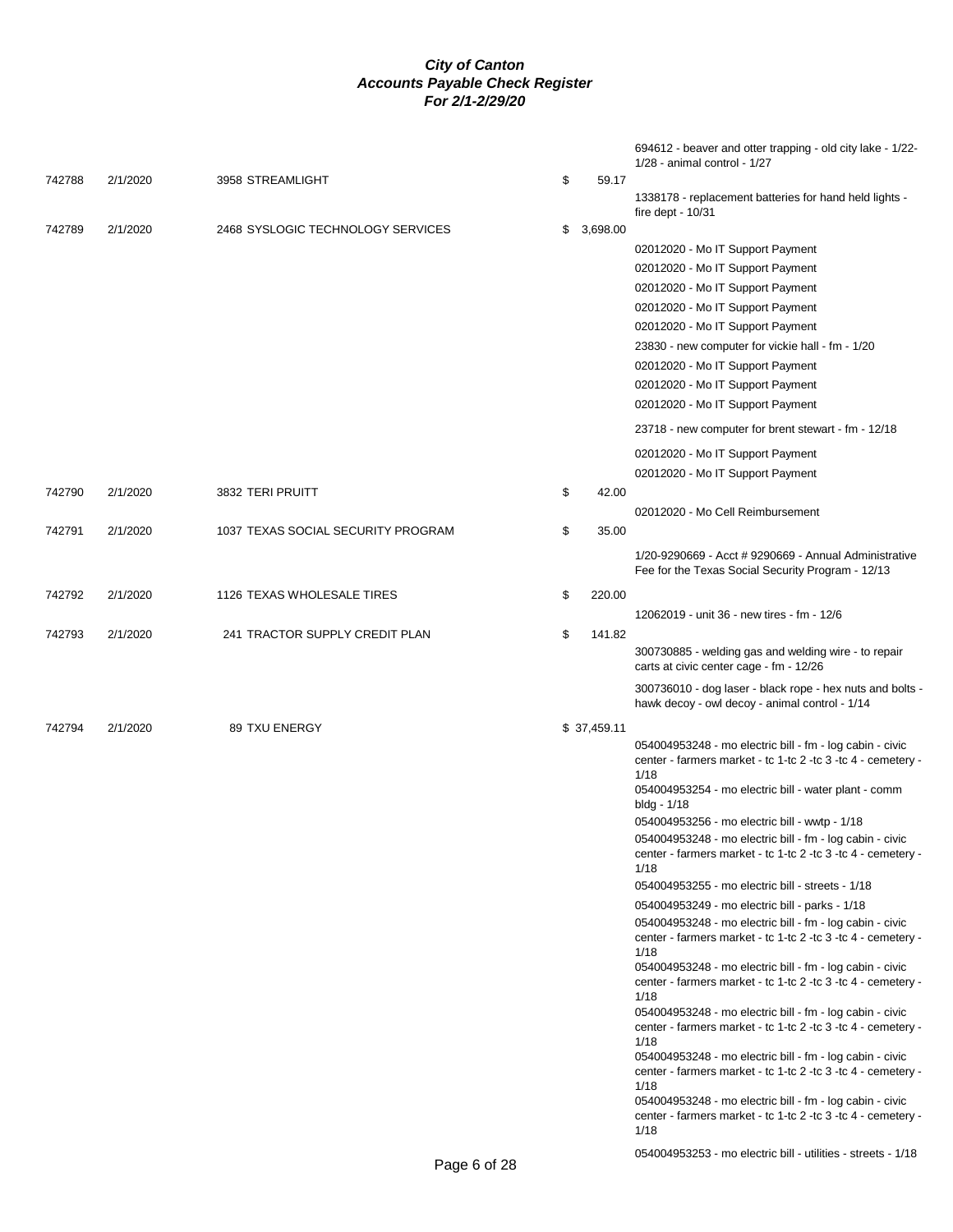|        |          |                                |    |        | 054004953248 - mo electric bill - fm - log cabin - civic<br>center - farmers market - tc 1-tc 2 -tc 3 -tc 4 - cemetery -<br>1/18<br>054004953248 - mo electric bill - fm - log cabin - civic<br>center - farmers market - tc 1-tc 2 -tc 3 -tc 4 - cemetery -<br>1/18<br>054004953252 - mo electric bill - ww coll - 1/18<br>054004953254 - mo electric bill - water plant - comm<br>bldg - 1/18<br>054004953257 - mo electric bill - parks - 1/18<br>054004953247 - mo electric bill - fire dept - 1/18<br>054004953246 - mo electric bill - police dept - 1/18<br>054004953245 - mo electric bill - animal shelter - 1/18<br>054004953251 - mo electric bill - blackwell house -<br>plaza museum - sr citzn bldg - 1/18<br>054004953251 - mo electric bill - blackwell house -<br>plaza museum - sr citzn bldg - 1/18<br>054004953250 - mo electric bill - airport - old city hall -<br>new city hall - records bldg - christmas lights - 1/18<br>054004953250 - mo electric bill - airport - old city hall -<br>new city hall - records bldg - christmas lights - 1/18<br>054004953250 - mo electric bill - airport - old city hall -<br>new city hall - records bldg - christmas lights - 1/18 |
|--------|----------|--------------------------------|----|--------|---------------------------------------------------------------------------------------------------------------------------------------------------------------------------------------------------------------------------------------------------------------------------------------------------------------------------------------------------------------------------------------------------------------------------------------------------------------------------------------------------------------------------------------------------------------------------------------------------------------------------------------------------------------------------------------------------------------------------------------------------------------------------------------------------------------------------------------------------------------------------------------------------------------------------------------------------------------------------------------------------------------------------------------------------------------------------------------------------------------------------------------------------------------------------------------------------|
|        |          |                                |    |        | 054004953250 - mo electric bill - airport - old city hall -<br>new city hall - records bldg - christmas lights - 1/18                                                                                                                                                                                                                                                                                                                                                                                                                                                                                                                                                                                                                                                                                                                                                                                                                                                                                                                                                                                                                                                                             |
|        |          |                                |    |        | 054004953250 - mo electric bill - airport - old city hall -<br>new city hall - records bldg - christmas lights - 1/18                                                                                                                                                                                                                                                                                                                                                                                                                                                                                                                                                                                                                                                                                                                                                                                                                                                                                                                                                                                                                                                                             |
|        |          |                                |    |        | 054004953253 - mo electric bill - utilities - streets - 1/18                                                                                                                                                                                                                                                                                                                                                                                                                                                                                                                                                                                                                                                                                                                                                                                                                                                                                                                                                                                                                                                                                                                                      |
|        |          |                                |    |        | 054004953251 - mo electric bill - blackwell house -<br>plaza museum - sr citzn bldg - 1/18                                                                                                                                                                                                                                                                                                                                                                                                                                                                                                                                                                                                                                                                                                                                                                                                                                                                                                                                                                                                                                                                                                        |
| 742795 | 2/1/2020 | 3065 US BANK EQUIPMENT FINANCE | \$ | 168.28 |                                                                                                                                                                                                                                                                                                                                                                                                                                                                                                                                                                                                                                                                                                                                                                                                                                                                                                                                                                                                                                                                                                                                                                                                   |
|        |          |                                |    |        | 405543687 - mo copier lease payment - fire dept - 1/24                                                                                                                                                                                                                                                                                                                                                                                                                                                                                                                                                                                                                                                                                                                                                                                                                                                                                                                                                                                                                                                                                                                                            |
| 742796 | 2/1/2020 | 17 VAN ZANDT NEWSPAPER LLC     | \$ | 88.30  | 472004 - canton herald - ordinance no 2019-16 - legal<br>notice - admin - 1/16                                                                                                                                                                                                                                                                                                                                                                                                                                                                                                                                                                                                                                                                                                                                                                                                                                                                                                                                                                                                                                                                                                                    |
| 742797 | 2/1/2020 | 2966 VZCM INC                  | \$ | 500.00 |                                                                                                                                                                                                                                                                                                                                                                                                                                                                                                                                                                                                                                                                                                                                                                                                                                                                                                                                                                                                                                                                                                                                                                                                   |
| 742798 | 2/1/2020 | 105 WALMART COMMUNITY/RFCSLLC  | \$ | 895.24 | 02012020 - Monthly Maintenance                                                                                                                                                                                                                                                                                                                                                                                                                                                                                                                                                                                                                                                                                                                                                                                                                                                                                                                                                                                                                                                                                                                                                                    |
|        |          |                                |    |        | P92300QK01A4214N - seasoning - crackers - bowls -<br>tomatoe sause - for employee lunch - fm - 1/1                                                                                                                                                                                                                                                                                                                                                                                                                                                                                                                                                                                                                                                                                                                                                                                                                                                                                                                                                                                                                                                                                                |
|        |          |                                |    |        | P927300QM01ADGZ35 - laundry soap and dryer sheets<br>- toilet paper - fm - 1/2                                                                                                                                                                                                                                                                                                                                                                                                                                                                                                                                                                                                                                                                                                                                                                                                                                                                                                                                                                                                                                                                                                                    |
|        |          |                                |    |        | P927300QH019LJ85S - birthday cake - card and<br>candles - debra johnson bday - admin - 12/30                                                                                                                                                                                                                                                                                                                                                                                                                                                                                                                                                                                                                                                                                                                                                                                                                                                                                                                                                                                                                                                                                                      |
|        |          |                                |    |        | P927300B10159V369 - groceries and bowls for<br>employee christmas lunch - admin - 12/17<br>P927300B10159V36H - gift cards for employee<br>christmas lunch - admin - 12/17<br>P927300B10159V361 - groceries for council meeting<br>lunch - admin - 12/17                                                                                                                                                                                                                                                                                                                                                                                                                                                                                                                                                                                                                                                                                                                                                                                                                                                                                                                                           |
| 742799 | 2/4/2020 | 134 MY CREDIT UNION            | \$ | 175.00 |                                                                                                                                                                                                                                                                                                                                                                                                                                                                                                                                                                                                                                                                                                                                                                                                                                                                                                                                                                                                                                                                                                                                                                                                   |
|        |          |                                |    |        | 02042020 - EMPLOYEE DIRECT SAVINGS DEPOSIT                                                                                                                                                                                                                                                                                                                                                                                                                                                                                                                                                                                                                                                                                                                                                                                                                                                                                                                                                                                                                                                                                                                                                        |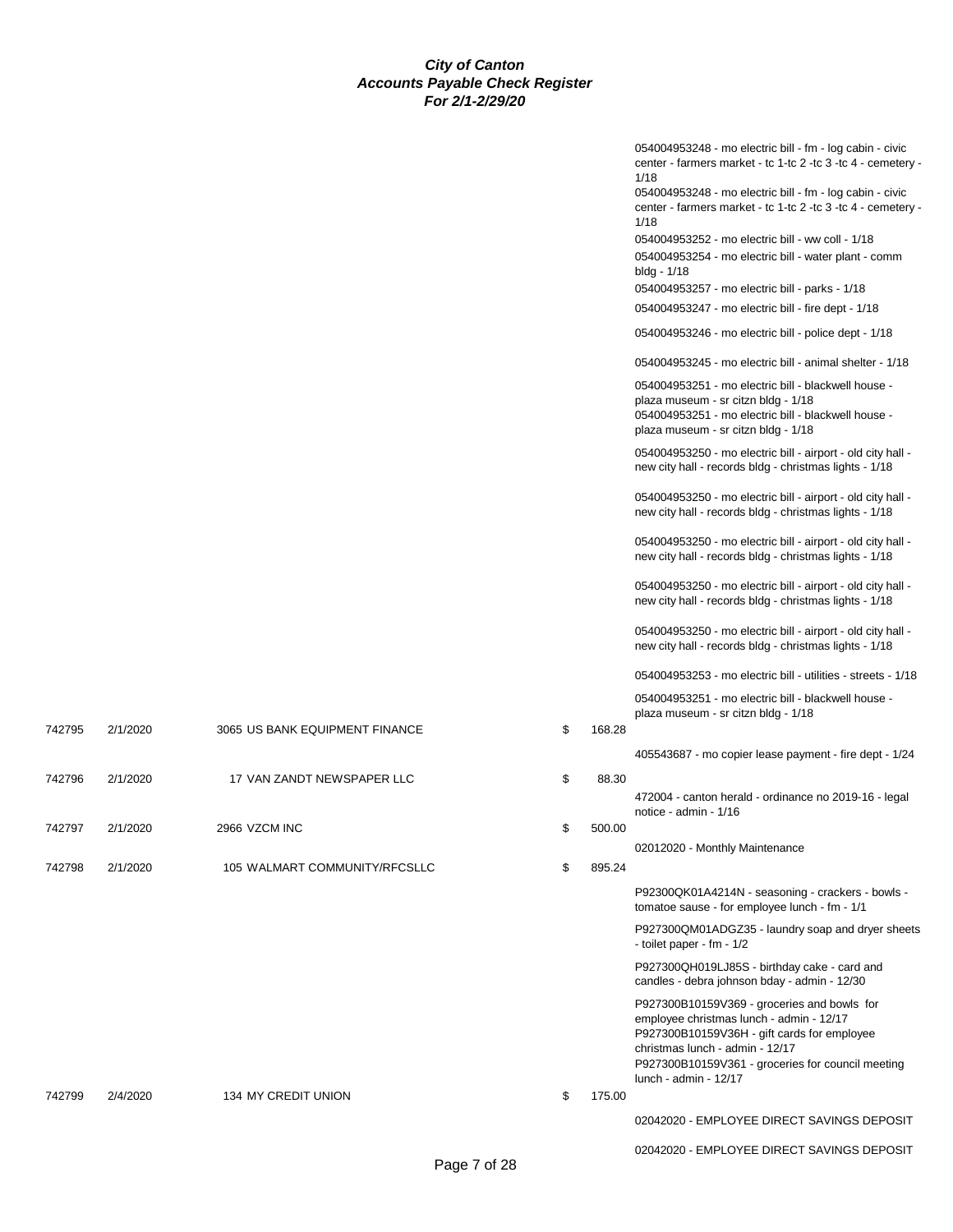02042020 - EMPLOYEE DIRECT SAVINGS DEPOSIT

|        |           |                                           |              |            | 02042020 - EMPLOYEE DIRECT SAVINGS DEPOSIT                                                             |
|--------|-----------|-------------------------------------------|--------------|------------|--------------------------------------------------------------------------------------------------------|
| 742800 | 2/4/2020  | 3487 OFFICE OF THE ATTORNEY GENERAL       | \$           | 158.77     |                                                                                                        |
|        |           |                                           |              |            | 02042020 - Remit Id# 00099052410207326U - FIPS<br>Code 4800000-Mallom Jerry /Joy E Wilson              |
| 742801 | 2/4/2020  | 3487 OFFICE OF THE ATTORNEY GENERAL       | \$           | 182.31     |                                                                                                        |
|        |           |                                           |              |            | 02042020 - REM ID# 00136738301800078 - FIPS Code<br>4800000 - Jose Carlos Castillo/Lalicia Lynn Harder |
| 742802 | 2/4/2020  | 2736 State Disbursement Unit              | \$           | 138.46     |                                                                                                        |
|        |           |                                           |              |            | 02042020 - cause #CV38856/dana/j phillips                                                              |
| 742804 | 2/7/2020  | 3235 AMY L YOUNG                          | \$           | 130.50     | 02042020 - independent contract labor - 2/3-2/4 - fm -                                                 |
|        |           |                                           |              |            | 2/4                                                                                                    |
| 742809 | 2/7/2020  | 3236 DENNIS W YOUNG                       | \$           | 130.50     |                                                                                                        |
|        |           |                                           |              |            | 02042020 - independent contract labor - 2/3-2/4 - fm -<br>2/4                                          |
| 742810 | 2/7/2020  | 3001 DONALD W WHEELER                     | \$           | 130.50     |                                                                                                        |
|        |           |                                           |              |            | 02042020 - independent contract labor - 2/3-2/4 - fm -<br>2/4                                          |
| 742811 | 2/7/2020  | 3150 ELLEN WHEELER                        | \$           | 130.50     |                                                                                                        |
|        |           |                                           |              |            | 02042020 - independent contract labor - 2/3-2/4 - fm -                                                 |
| 742812 | 2/7/2020  | 3371 JODIE YARBROUGH                      | \$           | 130.50     | 2/4                                                                                                    |
|        |           |                                           |              |            | 02042020 - independent contract labor - 2/3-2/4 - fm -                                                 |
|        |           |                                           |              |            | 2/4                                                                                                    |
| 742813 | 2/7/2020  | 3962 JULI FOWLER                          | \$           | 130.50     | 02042020 - independent contract labor - 2/3-2/4 - fm -                                                 |
|        |           |                                           |              |            | 2/4                                                                                                    |
| 742815 | 2/7/2020  | 3163 LINDA ANN WHEELER                    | \$           | 130.50     | 02042020 - independent contract labor - 2/3-2/4 - fm -                                                 |
|        |           |                                           |              |            | 2/4                                                                                                    |
| 742817 | 2/10/2020 | 2654 4M CONSTRUCTION SERVICES INC.        |              | \$1,136.00 |                                                                                                        |
|        |           |                                           |              |            | 1300 - skid steer work - sewer line repair - ww coll - 2/2                                             |
| 742818 | 2/10/2020 | 3722 AACA PARTS & SUPPLIES                | \$           | 133.74     |                                                                                                        |
|        |           |                                           |              |            | 6343335 - foil tape - duct glue applicators - for a/c repair<br>- city hall records bldg - 1/8         |
|        |           |                                           |              |            | 6343782 - ac repair parts - fm - 1/10                                                                  |
| 742819 | 2/10/2020 | 1479 ALL CANTON FLORAL & GIFTS            | \$           | 138.00     |                                                                                                        |
|        |           |                                           |              |            | 1298 - funeral flowers - scott powers - fm - and tam<br>erwin for her mother - cede - 1/28             |
| 742820 | 2/10/2020 | 1363 AMY SYMNS                            | \$           | 45.88      |                                                                                                        |
|        |           |                                           |              |            | 1-013800-08 Refund - Utility Billing Refund                                                            |
| 742821 | 2/10/2020 | 3 ANA-LAB CORP.                           | \$           | 213.00     |                                                                                                        |
|        |           |                                           |              |            | A0479349 - water sample testing - water plant - 1/31                                                   |
| 742822 | 2/10/2020 | 196 ANALYTICAL ENVIRONMENTAL LABORATORIES |              | \$1,167.00 |                                                                                                        |
|        |           |                                           |              |            | 26301 - water sample testing - wwtp - 1/31                                                             |
| 742823 | 2/10/2020 | 3848 ARCOSA AGGREGATES, INC               |              | \$1,733.13 |                                                                                                        |
|        |           |                                           |              |            | 7140614891 - Purchased Crushed Rock - CYRA - 1/7                                                       |
|        |           |                                           |              |            | 7140617380 - Purchased Crushed Rock - CYRA - 1/29                                                      |
|        |           |                                           |              |            | 7140617553 - Purchased Crushed Rock - CYRA - 1/30                                                      |
| 742824 | 2/10/2020 | 3052 ASCO                                 |              | \$2,396.20 |                                                                                                        |
|        |           |                                           |              |            | PSO127936-1 - unit 128 - cable for joystick - utilities -                                              |
|        |           |                                           | Page 8 of 28 |            | 1/15                                                                                                   |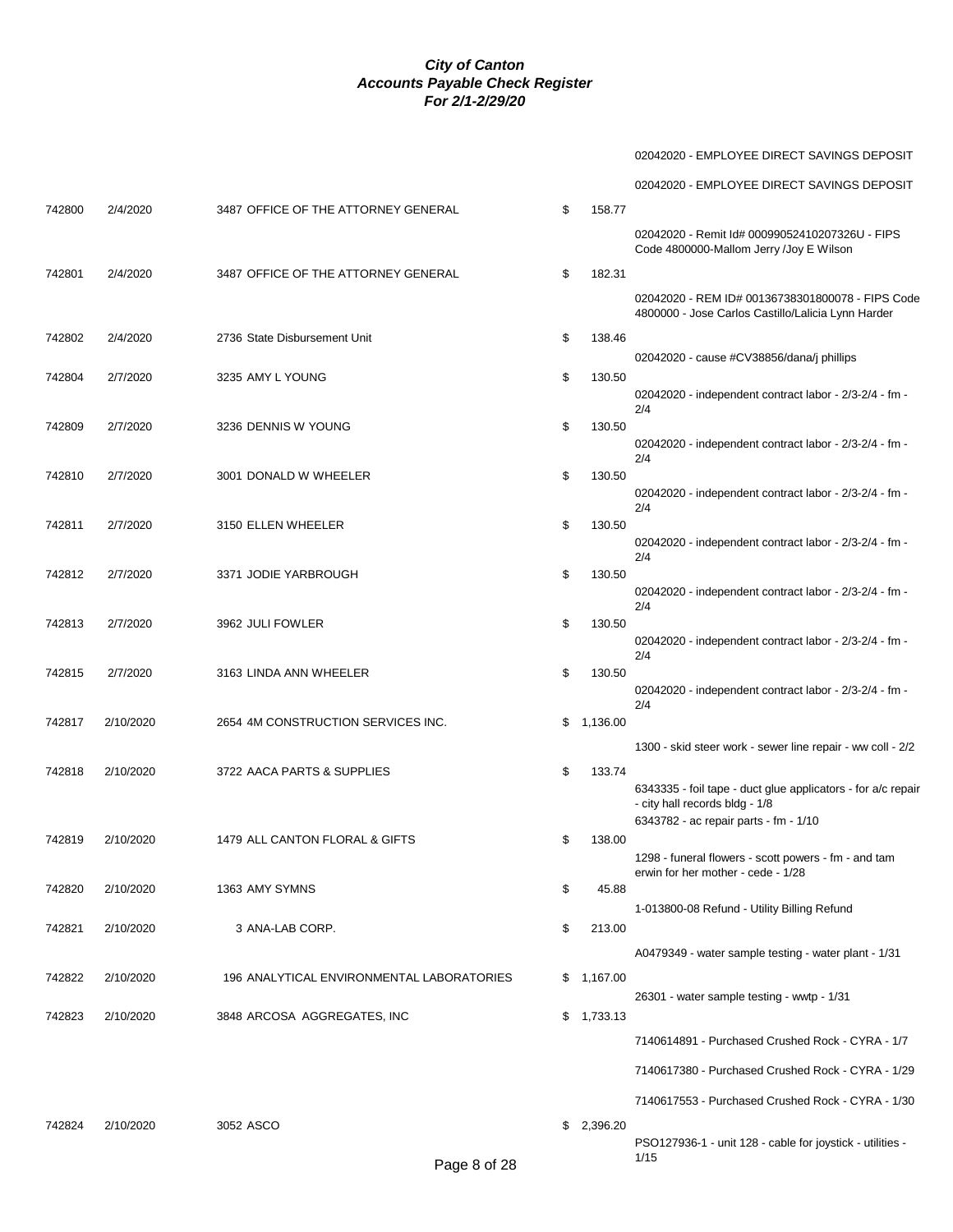|        |           |                                              |              | PSO132448-1 - motor for grasshopper lawnmower -<br>streets - 1/27<br>PSO131661-1 - radiator hose - fm - 1/20 |
|--------|-----------|----------------------------------------------|--------------|--------------------------------------------------------------------------------------------------------------|
| 742825 | 2/10/2020 | 53 ATMOS ENERGY                              | \$<br>39.20  |                                                                                                              |
|        |           |                                              |              | 2/20-4017492249 - mo gas bill - police dept - 2/1                                                            |
| 742826 | 2/10/2020 | <b>15 BILLIE ROSE FLORAL</b>                 | \$<br>58.00  |                                                                                                              |
|        |           |                                              |              | 014703 - funeral flowers - for tam erwins mother - fire<br>dept - 1/25                                       |
| 742827 | 2/10/2020 | 211 BORDERS & LONG OIL, INC.                 | \$<br>669.60 |                                                                                                              |
| 742828 | 2/10/2020 | 3788 BRITTANIA TURNER                        | \$<br>85.00  | 75053 - 263 gal diesel @ 2.54 - fire dept - 1/8                                                              |
|        |           |                                              |              | 01282020 - perdiem - liberty tx - 1/24-1/26 - recruit<br>vendors - $fm - 1/24$                               |
| 742829 | 2/10/2020 | 1363 BUD SANFORD                             | \$<br>17.46  |                                                                                                              |
|        |           |                                              |              | 6-061270-03 Refund - Utility Billing Refund                                                                  |
| 742830 | 2/10/2020 | 1454 BUDGET BUSINESS SYSTEMS                 | \$<br>236.55 | 032302 - mo copier billing - fire dept - 2/1                                                                 |
|        |           |                                              |              | 032231 - mo copier billing - police dept - 2/1                                                               |
|        |           |                                              |              | 032234 - mo copier billing - muni court - 2/1                                                                |
|        |           |                                              |              | 032232 - mo copier billing - fm - 2/1                                                                        |
| 742831 | 2/10/2020 | 3928 CANTON CHRISTIAN ACADEMY OF NORTH TEXAS | \$<br>893.77 |                                                                                                              |
|        |           |                                              |              | 02022020 - independent parking contractor - fm - 2/2                                                         |
|        |           |                                              |              | 01312020 - independent parking contractor - fm - 1/31                                                        |
| 742832 | 2/10/2020 | 3072 CANTON COMMUNITY BIBLE CHURCH           | \$1,051.27   |                                                                                                              |
|        |           |                                              |              | 02012020 - independent parking contractor - fm - 2/1                                                         |
| 742833 | 2/10/2020 | 311 CANTON LUMBER COMPANY                    | \$<br>331.26 |                                                                                                              |
|        |           |                                              |              | 2001-012209 - concrete for archway repair at west gate -<br>$fm - 1/8$                                       |
|        |           |                                              |              | 2001-013478 - door closeres for restrooms - civic center<br>$-1/17$                                          |
| 742834 | 2/10/2020 | 16 CANTON PARTS PLUS                         | \$<br>832.06 |                                                                                                              |
|        |           |                                              |              | 243343/f - sea foam motor treatment - wwtp - 1/15                                                            |
|        |           |                                              |              | 242661/f - motor oil - unit 8 - admin - 1/3                                                                  |
|        |           |                                              |              | 244106/f - socket drive - utilities - 1/30                                                                   |
|        |           |                                              |              | 243739/f - motor oil for grasshopper mower - fm - 1/22                                                       |
|        |           |                                              |              | 243475/f - motor oil - bug remover - units 137 - fire dept -<br>1/17                                         |
|        |           |                                              |              | 243175/f - oil filter - motor oil - air filter - unit 128 - fm -<br>1/13                                     |
|        |           |                                              |              | 243300/f - air filters - wwtp - 1/15<br>242521/f - gas cans - fm - 1/1                                       |
|        |           |                                              |              | 242621/f - radiador coolant hoses - unit 22 - police dept -<br>1/3                                           |
|        |           |                                              |              | 242534/f - coolant - unit 101 - fm - 1/2                                                                     |
|        |           |                                              |              | 242559/f - motor oil and filter - unit 100 - utilities - 1/2                                                 |
|        |           |                                              |              | 243208/f - antifreeze - unit 14 - water plant - 1/13                                                         |
|        |           |                                              |              | 242624/f - lighter - gray dodge charger - police dept - 1/3                                                  |
|        |           |                                              |              | 242913/f - motor oil for skid steer - used on city lake<br>project - police dept - 1/7                       |
|        |           |                                              |              | 242656/f - workight - utilities - 1/3                                                                        |
| 742835 | 2/10/2020 | 22 CASCO INDUSTRIES INC                      | \$<br>42.50  |                                                                                                              |
|        |           |                                              |              | 214367 - acorn nut kit - fire dept - 1/8                                                                     |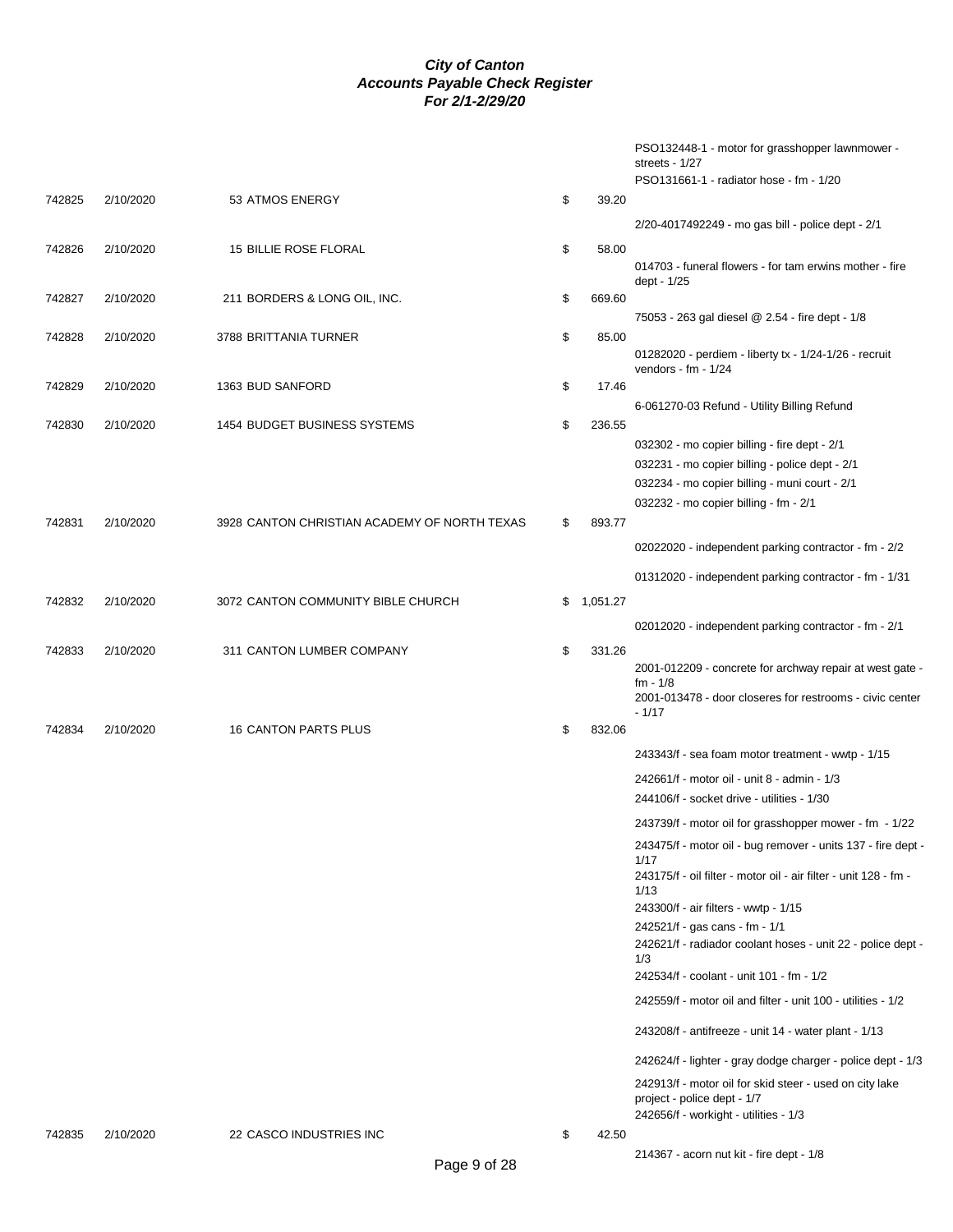| 742836 | 2/10/2020 | 326 CASTILLIAN MASONIC LODGE #141  | \$<br>129.33   |                                                                                                                                       |
|--------|-----------|------------------------------------|----------------|---------------------------------------------------------------------------------------------------------------------------------------|
|        |           |                                    |                | 01302020 - independent parking contractor - fm - 1/30                                                                                 |
| 742837 | 2/10/2020 | 1738 CDW GOVERNMENT, INC.          | \$<br>835.17   |                                                                                                                                       |
|        |           |                                    |                | WRX9815 - computer license for fm and pd - 2/5                                                                                        |
|        |           |                                    |                | WRX9815 - computer license for fm and pd - 2/5                                                                                        |
| 742838 | 2/10/2020 | 2716 CHRISTUS TMF HEALTH & FITNESS | \$<br>200.00   |                                                                                                                                       |
|        |           |                                    |                | 02012020 - mo gym membership dues - feb 20 - 2/1                                                                                      |
|        |           |                                    |                | 02012020 - mo gym membership dues - feb 20 - 2/1                                                                                      |
|        |           |                                    |                | 02012020 - mo gym membership dues - feb 20 - 2/1                                                                                      |
|        |           |                                    |                | 02012020 - mo gym membership dues - feb 20 - 2/1                                                                                      |
|        |           |                                    |                | 02012020 - mo gym membership dues - feb 20 - 2/1                                                                                      |
|        |           |                                    |                | 02012020 - mo gym membership dues - feb 20 - 2/1                                                                                      |
|        |           |                                    |                | 02012020 - mo gym membership dues - feb 20 - 2/1                                                                                      |
|        |           |                                    |                | 02012020 - mo gym membership dues - feb 20 - 2/1                                                                                      |
|        |           |                                    |                |                                                                                                                                       |
|        |           |                                    |                | 02012020 - mo gym membership dues - feb 20 - 2/1                                                                                      |
| 742839 | 2/10/2020 | 3471 COMMUNITY INTERNET PROVIDERS  | \$<br>86.77    | 02012020 - mo gym membership dues - feb 20 - 2/1                                                                                      |
|        |           |                                    |                | 56700 - mo internet svc - old city hall - 2/1                                                                                         |
| 742840 | 2/10/2020 | 189 COMPLETE BUSINESS SYSTEMS      | \$<br>251.00   |                                                                                                                                       |
|        |           |                                    |                | INV981696 - mo copier billing - city hall - 2/4                                                                                       |
| 742841 | 2/10/2020 | 3694 CP&Y INC                      | \$<br>3,020.00 | CCAN1900532.00-3 - 2020 Water Rights @ Saline<br>Creek - TCEQ Water Rights Application - Project Rep &<br>Meeting Liaison - 2/5       |
| 742842 | 2/10/2020 | 33 CRANDALL TRUCKING CO., INC.     | \$1,248.19     |                                                                                                                                       |
|        |           |                                    |                | C-4558 - delivered 160.23 tons crushed rock - streets -<br>2/5                                                                        |
| 742843 | 2/10/2020 | 3791 DEEN KUBOTA LLC               | \$<br>68.45    | 1030239 - inner air filter elements - alement assy - unit<br>39 - streets - 3/10<br>1030263 - fuel filter - unit 39 - utilities - 2/7 |
| 742844 | 2/10/2020 | 1038 DOUGLAS W BELZER              | \$<br>600.00   |                                                                                                                                       |
|        |           |                                    |                | 171 - food service inspections - city - fm - 2/1                                                                                      |
|        |           |                                    |                | 171 - food service inspections - city - fm - 2/1                                                                                      |
| 742845 | 2/10/2020 | 1363 EARL WEST                     | \$<br>150.00   | 4-041740-01 Refund - Utility Billing Refund                                                                                           |
| 742846 | 2/10/2020 | 3716 EAST TEXAS ALARM              | \$<br>48.50    |                                                                                                                                       |
|        |           |                                    |                | 1207234 - mo security alarm monitoring - comm bldg -<br>2/1                                                                           |
| 742847 | 2/10/2020 | 440 EAST TEXAS COUNCIL OF GOVTS    | \$<br>537.00   |                                                                                                                                       |
|        |           |                                    |                | 1208-2020 - Annual Membership Dues for 2020 - 2/3                                                                                     |
| 742848 | 2/10/2020 | 2098 ETHERIDGE PLUMBING            | \$<br>975.00   | 02042020 - repaired gasline to 1814 millcreek - ww coll -<br>2/4                                                                      |
| 742849 | 2/10/2020 | 3551 EXCEED ENGINEERING LLC        | \$6,736.97     | 00118006-008a - Prof Svc Rendered - Hester Easement<br>- Engineering and Design                                                       |

00118005-004b - Prof Svc Rendered - CCN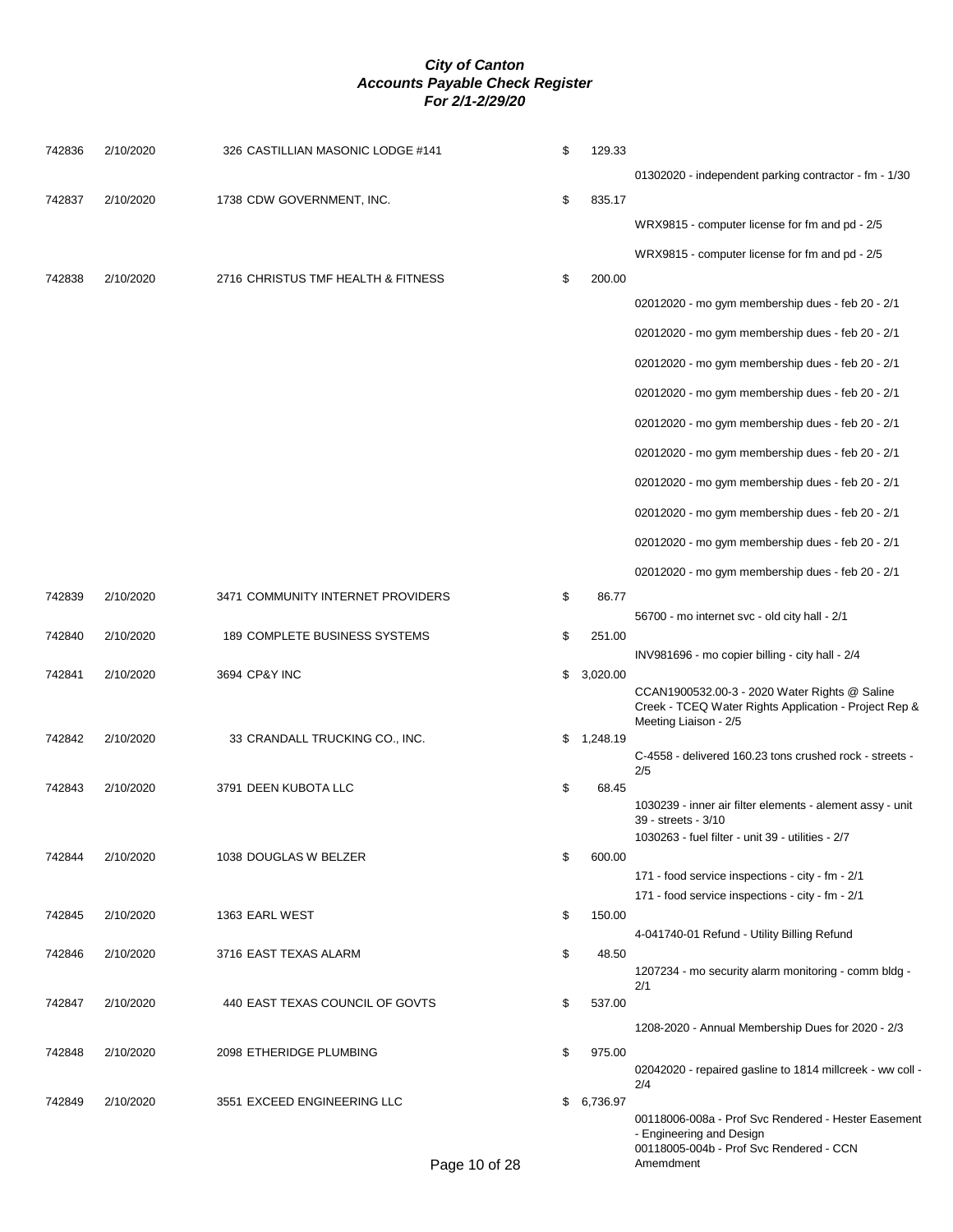| 742850 | 2/10/2020 | 1269 FORTENBERRY PIPE & SUPPLY CO | \$<br>20.00  |                                                                                                              |
|--------|-----------|-----------------------------------|--------------|--------------------------------------------------------------------------------------------------------------|
|        |           |                                   |              | 19881 - hot roll - supplies to make and install a ladder in<br>the courthouse meter vault - utilities - 1/17 |
| 742851 | 2/10/2020 | 2067 FOUR BROTHERS                | \$<br>810.26 |                                                                                                              |
|        |           |                                   |              | W3102711 - lawn mower repair - fm - 1/3                                                                      |
|        |           |                                   |              | W3102710 - lawn mower repair - fm - 1/3                                                                      |
|        |           |                                   |              | W3102712 - lawn mower repair - fm - 1/3                                                                      |
|        |           |                                   |              | W3102714 - lawn mower repair - fm - 1/3                                                                      |
|        |           |                                   |              | W3102715 - chain saw repair - fm - 1/3                                                                       |
|        |           |                                   |              | W3102709 - lawn mower repair - fm - 1/3                                                                      |
|        |           |                                   |              | W3102713 - lawn mower repair - fm - 1/3                                                                      |
| 742852 | 2/10/2020 | 3489 FRONTIER                     | \$<br>323.46 |                                                                                                              |
|        |           |                                   |              | 2/20-210-022-8875-060280-5 - mo phone svc - data<br>lines - fm - $1/25$                                      |
|        |           |                                   |              | 2/20-903-567-1191-070913-5 - mo fax line svc - fire<br>dept - 2/1                                            |
|        |           |                                   |              | 2/20-210-022-8874-123083-5 - mo phone svc -                                                                  |
|        |           |                                   |              | emergency alert - fm - 1/25                                                                                  |
|        |           |                                   |              | 2/20-210-030-4284-090696-5 - mo phone svc - data<br>lines - fm - $1/25$                                      |
|        |           |                                   |              | 2/20-903-567-0319-062106-5 - mo phone svc - plaza                                                            |
|        |           |                                   |              | museum - 1/25<br>2/20-903-567-6686-012684-5 - mo phone svc - sr citzn                                        |
|        |           |                                   |              | bldg - 1/25                                                                                                  |
|        |           |                                   |              | 2/20-903-567-2920-042011-5 - mo credit card machine                                                          |
| 742853 | 2/10/2020 |                                   | \$<br>1.16   | lines - $fm - 1/28$                                                                                          |
|        |           | 3240 FUSION, LLC                  |              | 200320185 - mo phone svc - fire dept - 2/4                                                                   |
| 742854 | 2/10/2020 | 3514 GRAFIX PLUS                  | \$<br>100.00 |                                                                                                              |
|        |           |                                   |              | 1117 - signs for trade center 4 concessions vendors big<br>bubbas and el burrito - fm - 12/27                |
| 742855 | 2/10/2020 | 701 GRAINGER                      | \$<br>181.12 |                                                                                                              |
|        |           |                                   |              | 9424830942 - exhaust fans - wwtp - 1/27                                                                      |
|        |           |                                   |              | 9424782648 - cam lock and key - wwtp - 1/27                                                                  |
| 742856 | 2/10/2020 | 891 GT DISTRIBUTORS INC.          | \$<br>179.97 |                                                                                                              |
|        |           |                                   |              | INV0749732 - jackets - patches - police dept - 1/30                                                          |
|        |           |                                   |              | INV0749301 - jacket - police dept - 1/28                                                                     |
| 742857 | 2/10/2020 | 44 HACH COMPANY                   | \$<br>598.05 |                                                                                                              |
|        |           |                                   |              | 11817596 - silicone oil - sample cells - cylinders -<br>reagent set - nitrogen - water plant - 1/30          |
|        |           |                                   |              | 11820700 - beakers for sample testing - water plant -                                                        |
|        |           |                                   |              | 1/31                                                                                                         |
| 742858 | 2/10/2020 | 3865 HALL CHEVROLET BUICK GMC     | \$<br>97.48  |                                                                                                              |
| 742859 | 2/10/2020 | 2709 HBC BUILDING CENTER          | \$2,864.58   | 804525 - cut new keys for truck - utilities - 1/18                                                           |
|        |           |                                   |              | 49691 - flashlights - animal control - 1/10                                                                  |
|        |           |                                   |              | 50093 - paintbrush - fm - 1/29                                                                               |
|        |           |                                   |              | 50092 - screw for table repair - civic center - 1/29                                                         |
|        |           |                                   |              | 49911 - sledge hammer - utilities - 1/21                                                                     |
|        |           |                                   |              | 49937 - primer - tubing - water plant - 1/22                                                                 |
|        |           |                                   |              | 50011 - hook for tc 4 sign - 1/24                                                                            |
|        |           |                                   |              | 49797 - brass nipples - check valves - water plant - 1/15                                                    |
|        |           |                                   |              | 49980 - conduit - connectors - for west gate archway<br>repair - fm - $1/23$                                 |
|        |           |                                   |              | 49784 - propane cylinders - torch - animal control - 1/14                                                    |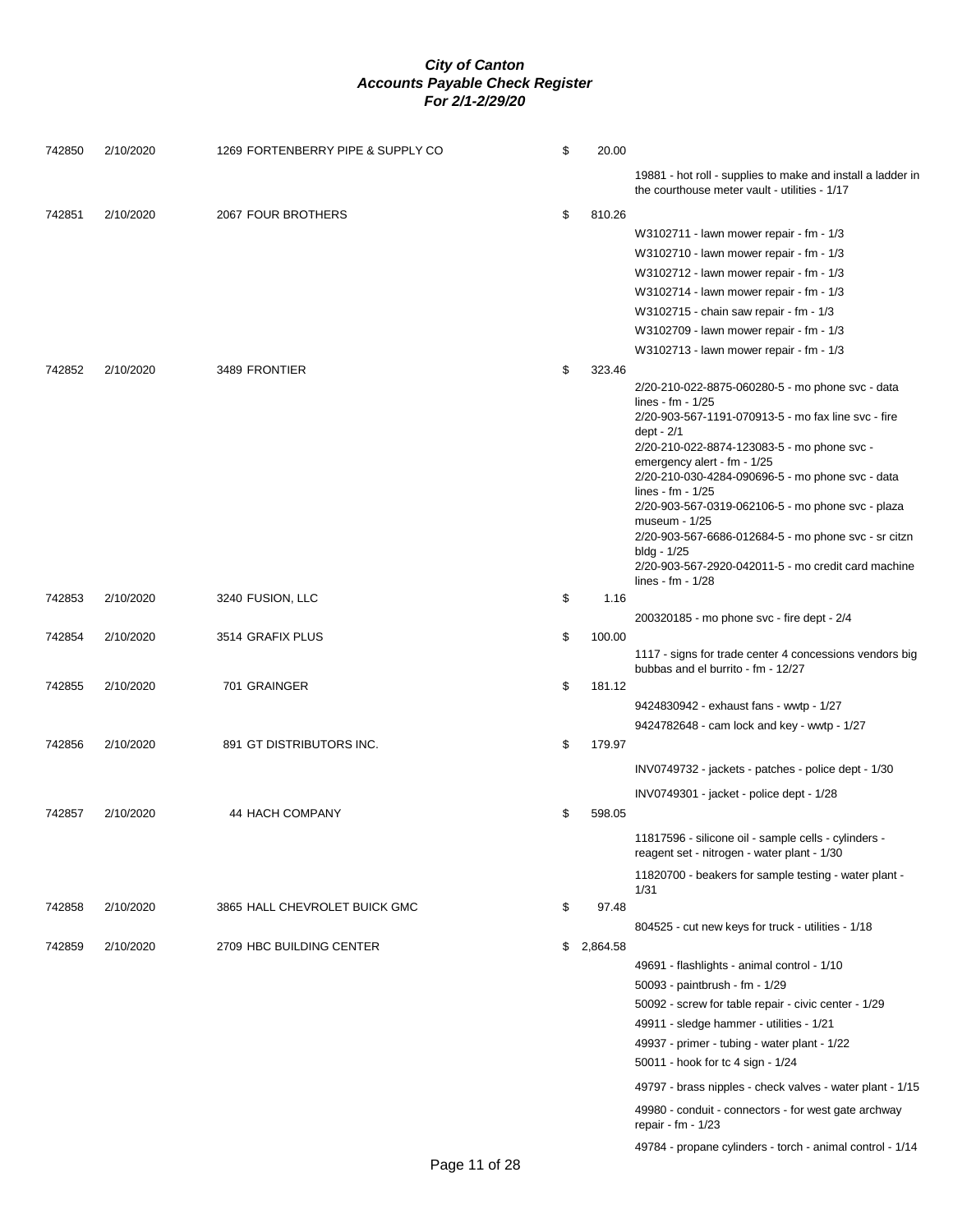49824 - chain and lock to lock up meter @ new beginnings church on college st - utilities - 1/16

49898 - paint for restrooms - fm - 1/21

49798 - pvc couplings - tees - cement - for records room - city hall - 1/15

49790 - electrical receptical - fm - 1/15

49829 - hardware - sr citzn bldg - 1/16 49690 - pipe nipples and couplings for water meter repair - utilities - 1/10

49982 - pvc nipples - elbows - unions - tees - cross malleables - wwtp - 1/23

50006 - hardware -hook for tc 4 sign - fm - admin - 1/24

50000 - couplings - connector wire - for west gate archway repair - fm - 1/24

50056 - door bell - library - 1/27

49526 - new flashlight and battery - streets - 1/2 50090 - screw for tables - civic center - 1/29

49578 - lumber - clamp - wood stud - fire dept - 1/4

49981 - paint for restrooms - cyra - 1/23

49627 - control post - wire connct - pvc conduit - spigot couplings - water plant - 1/7

49931 - metal edge to cover exposed wood at

concession - civic center - 1/22 49957 - metal edge to cover exposed wood at

concession - civic center - 1/22 50112 - paint - addititve - cyra - 1/29

49876 - varnish brush - cyra - 1/20

49908 - hole snap trap - conduit = for west gate archway repair - fm - 1/21

50006 - hardware -hook for tc 4 sign - fm - admin - 1/24

49681 - leader hoses - couplings - hose mendor adapters - deer corn for hog trapping - wwtp - 1/9

50054 - battery - library - 1/27

49670 - pipe compound - uilities - 1/9

49741 - spray paint - for west gate archway repair - fm - 1/13

49634 - concrete mix - for west gate archway repair - fm - 1/8

49677 - drain cleaner - civic center - 1/9

49712 - lubricant for bolts - fm - 1/10

49704 - pvc conduit - adapters - for west gate archway repair - fm - 1/10

49695 - hardware - drywall screws - fm - 1/10

49742 - oil pump - connecting piece - for pole saw repair - fm - 1/13

49696 - ultra oil - fm - 1/10

49775 - paint - for green restroom - fm - 1/14

49671 - wall plates - switches - civic center - 1/9

49942 - metal edges - civic center concession - fm - 1/22

49774 - push fit adapter - ball valve - bit - water plant - 1/14

49855 - hardware - civic center - 1/17

49941 - electrical tape - wall plates - civic center concession - fm - 1/22

50034 - silicone caulk - police dept - 1/27

50074 - electrical timer for lights - wwtp - 1/28

50094 - carpenter square - animal shelter - 1/29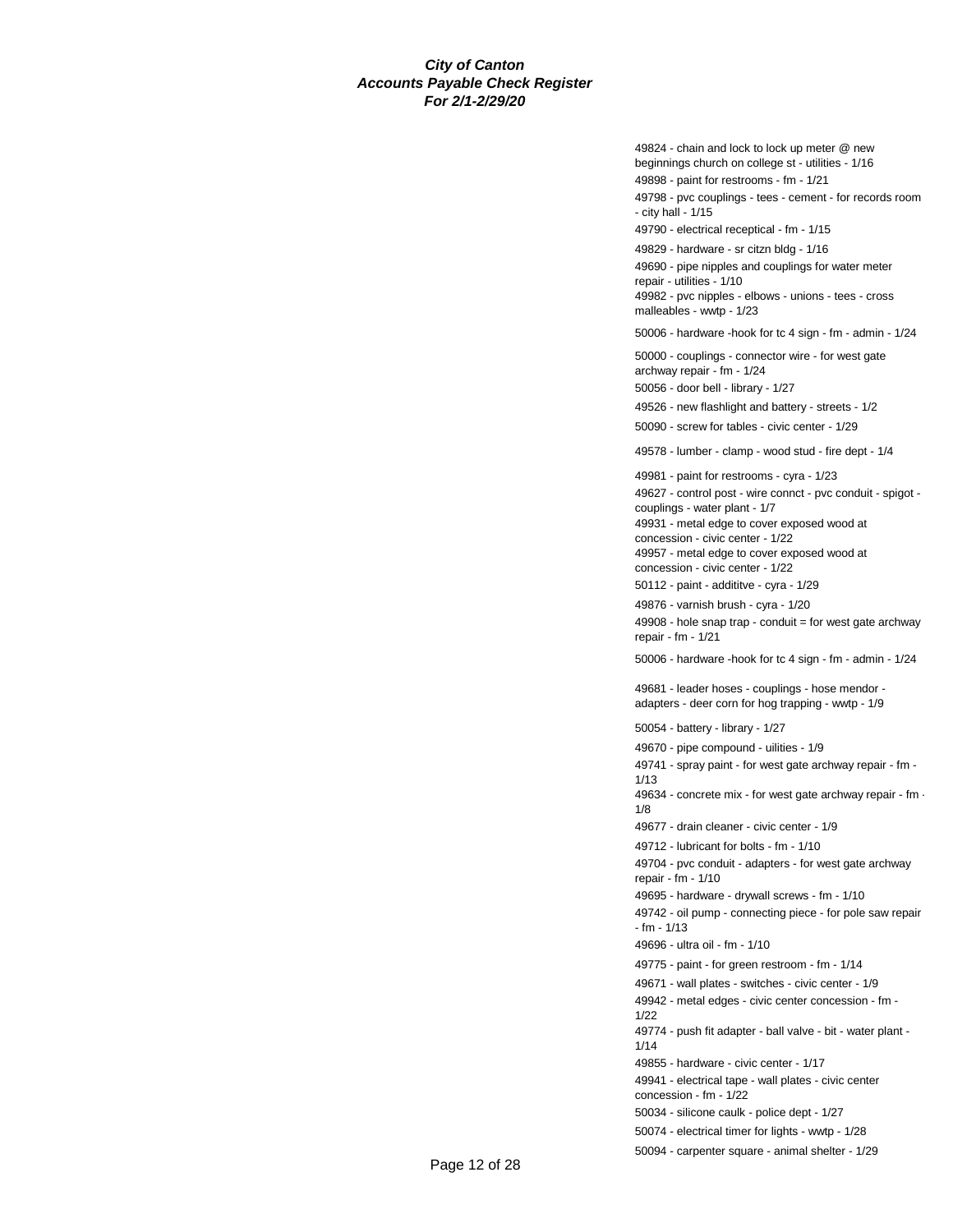|        |           |                                                    |              | 49679 - exhaust fan - civic center - 1/9                                                                            |
|--------|-----------|----------------------------------------------------|--------------|---------------------------------------------------------------------------------------------------------------------|
|        |           |                                                    |              | 49633 - concrete mix - fm - 1/8                                                                                     |
|        |           |                                                    |              | 49681 - leader hoses - couplings - hose mendor -<br>adapters - deer corn for hog trapping - wwtp - 1/9              |
|        |           |                                                    |              | 49614 - ice machine cleaner - fire dept - 1/7                                                                       |
|        |           |                                                    |              | 49649 - pvc cement - cleaout - primer - adapters -<br>battery clamp - caps - fm - 1/8                               |
|        |           |                                                    |              | 49647 - paint brushes - fm - 1/8                                                                                    |
|        |           |                                                    |              | 49665 - angle paint brush - fm - 1/9                                                                                |
|        |           |                                                    |              | 49643 - hardware - utiliity knife - ceiling tile - library - 1/8                                                    |
|        |           |                                                    |              | 49584 - safety hasp - fm - 1/6<br>49667 - 3 Chainsaws and extra chains and bar oil and<br>fuel additive - utilities |
|        |           |                                                    |              | 49700 - creit returned - ceiling tile - library - 1/10                                                              |
| 742863 | 2/10/2020 | 107 HOYT BREATHING AIR PROD.                       | \$<br>72.09  |                                                                                                                     |
|        |           |                                                    |              | 046431 - battery board - fire dept - 1/20                                                                           |
| 742864 | 2/10/2020 | 1363 JOHN PETTIGREW                                | \$<br>20.04  |                                                                                                                     |
|        |           |                                                    |              | 1-012020-01 Refund - Utility Billing Refund                                                                         |
| 742865 | 2/10/2020 | 1363 LINDA BOX                                     | \$<br>35.71  |                                                                                                                     |
|        |           |                                                    |              | 8-082330-011 Refund - Utility Billing Refund                                                                        |
| 742866 | 2/10/2020 | 3563 LONE STAR GATES & FENCES                      | \$<br>125.00 |                                                                                                                     |
|        |           |                                                    |              | 1880 - changed out photo cell on police dept gate - 1/29                                                            |
| 742867 | 2/10/2020 | 1363 M.A. GRAETER                                  | \$<br>20.49  |                                                                                                                     |
|        |           |                                                    |              | 9-091390 Refund - Utility Billing Refund                                                                            |
| 742868 | 2/10/2020 | 3740 MACHINING & VALVE AUTOMATION SERVICES, L.L.C. | \$<br>310.00 |                                                                                                                     |
|        |           |                                                    |              |                                                                                                                     |
|        |           |                                                    |              | 2020-400069 - replacement gear - water plant - 2/3                                                                  |
| 742869 | 2/10/2020 | 1127 MITCHELL OIL COMPANY                          | \$<br>659.70 |                                                                                                                     |
|        |           |                                                    |              | 8599 - 300 gal diesel - fm - 2/4                                                                                    |
| 742870 | 2/10/2020 | 3005 NEOFUNDS BY NEOPOST                           | \$<br>600.00 |                                                                                                                     |
|        |           |                                                    |              | 2/20-7900044051165367 - postage refill - city hall - 1/30                                                           |
| 742871 | 2/10/2020 | 3604 NEW BENEFITS, LTD                             | \$<br>834.70 |                                                                                                                     |
|        |           |                                                    |              | BENIES1410-777255 - Fresh Benies Membership Dues -                                                                  |
|        |           |                                                    |              | Jan 20 - 2/1                                                                                                        |
|        |           |                                                    |              | BENIES1410-777255 - Fresh Benies Membership Dues -<br>Jan 20 - 2/1                                                  |
|        |           |                                                    |              | BENIES1410-777255 - Fresh Benies Membership Dues -                                                                  |
|        |           |                                                    |              | Jan 20 - 2/1                                                                                                        |
|        |           |                                                    |              | BENIES1410-777255 - Fresh Benies Membership Dues -<br>Jan 20 - 2/1                                                  |
|        |           |                                                    |              | BENIES1410-777255 - Fresh Benies Membership Dues -                                                                  |
|        |           |                                                    |              | Jan 20 - 2/1                                                                                                        |
|        |           |                                                    |              | BENIES1410-777255 - Fresh Benies Membership Dues -<br>Jan 20 - 2/1                                                  |
|        |           |                                                    |              | BENIES1410-777255 - Fresh Benies Membership Dues -                                                                  |
|        |           |                                                    |              | Jan 20 - 2/1                                                                                                        |
|        |           |                                                    |              | BENIES1410-777255 - Fresh Benies Membership Dues -<br>Jan 20 - 2/1                                                  |
|        |           |                                                    |              | BENIES1410-777255 - Fresh Benies Membership Dues -                                                                  |
|        |           |                                                    |              | Jan 20 - 2/1                                                                                                        |
|        |           |                                                    |              | BENIES1410-777255 - Fresh Benies Membership Dues -<br>Jan 20 - 2/1                                                  |
|        |           |                                                    |              | BENIES1410-777255 - Fresh Benies Membership Dues -                                                                  |
|        |           |                                                    |              | Jan 20 - 2/1                                                                                                        |
|        |           |                                                    |              | BENIES1410-777255 - Fresh Benies Membership Dues -                                                                  |
|        |           |                                                    |              | Jan 20 - 2/1<br>BENIES1410-777255 - Fresh Benies Membership Dues -                                                  |
|        |           |                                                    |              | Jan 20 - 2/1                                                                                                        |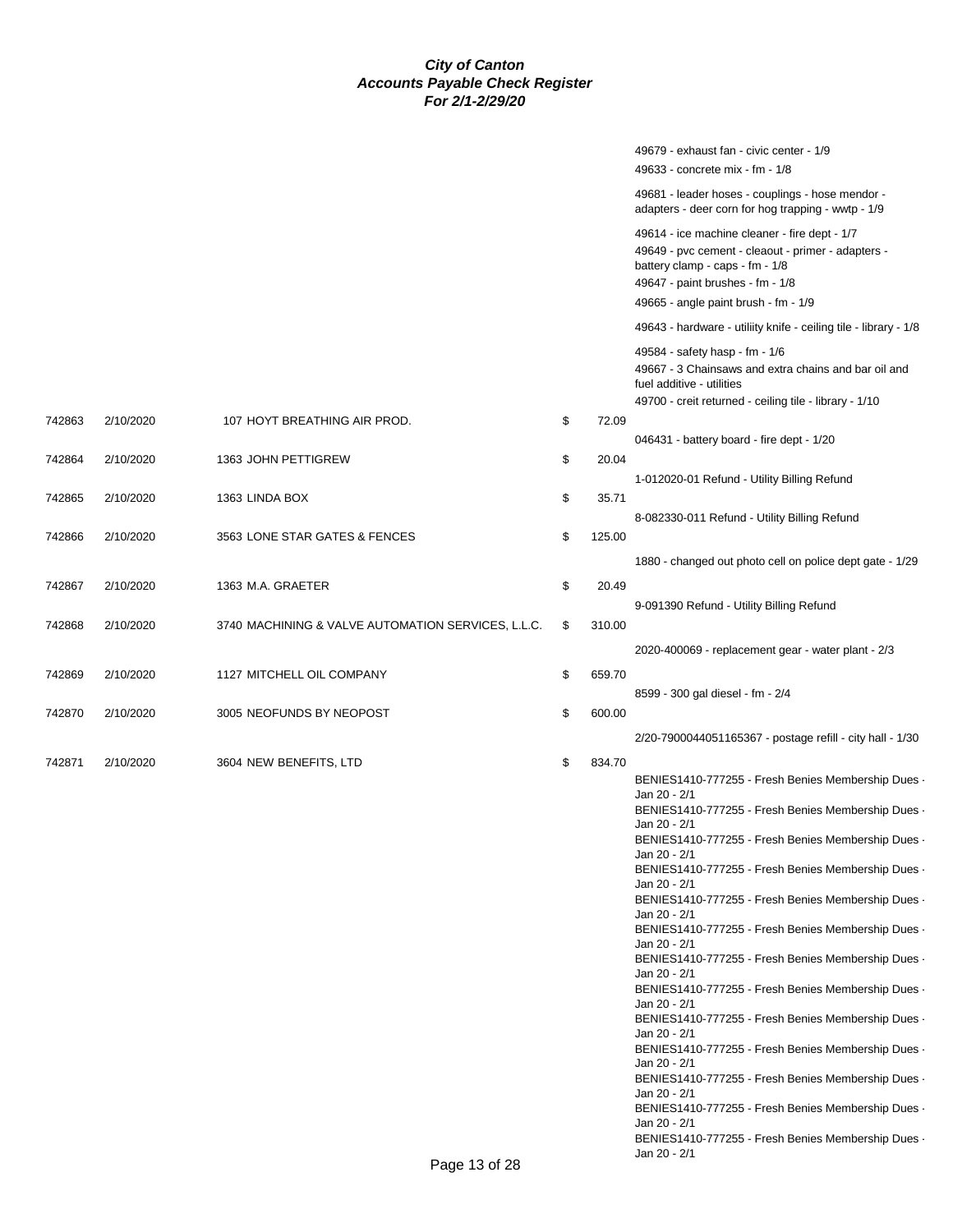|        |           |                                |    |          | BENIES1410-777255 - Fresh Benies Membership Dues<br>Jan 20 - 2/1<br>BENIES1410-777255 - Fresh Benies Membership Dues -<br>Jan 20 - 2/1<br>BENIES1410-777255 - Fresh Benies Membership Dues -<br>Jan 20 - 2/1<br>BENIES1410-777255 - Fresh Benies Membership Dues -<br>Jan 20 - 2/1 |
|--------|-----------|--------------------------------|----|----------|------------------------------------------------------------------------------------------------------------------------------------------------------------------------------------------------------------------------------------------------------------------------------------|
| 742872 | 2/10/2020 | 350 OMNIBASE SERVICES OF TEXAS | \$ | 170.00   |                                                                                                                                                                                                                                                                                    |
| 742873 | 2/10/2020 | 294 O'REILLY AUTOMOTIVE INC.   | S. | 1,413.26 | 419-101234 - 4th Quarter Activity - PS ID 101234 - Muni<br>Court - 1/2                                                                                                                                                                                                             |
|        |           |                                |    |          | 0891-484917 - antifreeze - utilities - 1/28                                                                                                                                                                                                                                        |
|        |           |                                |    |          | 0891-484121 - mag pick up - fm - 1/24                                                                                                                                                                                                                                              |
|        |           |                                |    |          | 0891-482789 - wiper blades - water plant - 1/16                                                                                                                                                                                                                                    |
|        |           |                                |    |          | 0891-484929 - connectors - unit 127 - utilities - 1/28                                                                                                                                                                                                                             |
|        |           |                                |    |          | 0891-480384 - washer pump - switch kit - police dept -<br>1/3                                                                                                                                                                                                                      |
|        |           |                                |    |          | 0891-484933 - ignition control - ign coil - police dept -<br>1/28                                                                                                                                                                                                                  |
|        |           |                                |    |          | 0891-484675 - mass air flow - unit 37 - fm - 1/29                                                                                                                                                                                                                                  |
|        |           |                                |    |          | 0891-481807 - butt splice - utilities - 1/10<br>0891-482187 - mech pump - utilities - 1/13                                                                                                                                                                                         |
|        |           |                                |    |          | 0891-482456 - new battery for bomag - utilities - 1/14                                                                                                                                                                                                                             |
|        |           |                                |    |          | 0891-483878 - air filters - for mowers - fm - 1/22                                                                                                                                                                                                                                 |
|        |           |                                |    |          | 0891-480545 - couplers - hose barbs - utilities - 1/3                                                                                                                                                                                                                              |
|        |           |                                |    |          | 0891-481809 - mini lamps - utilities - 1/10                                                                                                                                                                                                                                        |
|        |           |                                |    |          | 0891-484014 - battery for mower - fm - 1/23                                                                                                                                                                                                                                        |
|        |           |                                |    |          | 0891-481663 - headlight bulb for animal control - 1/9                                                                                                                                                                                                                              |
|        |           |                                |    |          | 0891-482755 - unit 21 - headlight - police dept - 1/16                                                                                                                                                                                                                             |
|        |           |                                |    |          | 0891-481194 - unit E-1 - blue def - fire dept - 1/7                                                                                                                                                                                                                                |
|        |           |                                |    |          | 0891-480391 - unit 17 - wiper blades - streets - 1/3                                                                                                                                                                                                                               |
|        |           |                                |    |          | 0891-480450 - battery - air frsnr - head light lamp -<br>police dept - 1/3                                                                                                                                                                                                         |
|        |           |                                |    |          | 0891-479701 - unit 37 - anitifreeze - fm - 12/30                                                                                                                                                                                                                                   |
|        |           |                                |    |          | 0891-480940 - hose clamps - radiator cap - unit 8 -<br>admin $-1/3$<br>0891-480337 - returned - ad actuators - unit 31 - admin -                                                                                                                                                   |
|        |           |                                |    |          | 1/2                                                                                                                                                                                                                                                                                |
|        |           |                                |    |          | 0891-480332 - ad actuators - unit 31 - admin - 1/2                                                                                                                                                                                                                                 |
|        |           |                                |    |          | 0891-480980 - unit 10 - hose clamp - utilities - 1/6                                                                                                                                                                                                                               |
|        |           |                                |    |          | 0891-481226 - washer pump - unit 75 - fm - 1/7                                                                                                                                                                                                                                     |
|        |           |                                |    |          | 0891-481605 - vac tubing - unit 81 - police dept - 1/8                                                                                                                                                                                                                             |
|        |           |                                |    |          | 0891-481353 - headlight bulb for unit 127 - fm - 1/8                                                                                                                                                                                                                               |
|        |           |                                |    |          | 0891-482454 - returned - washer pmu - butt splice - mini<br>lamp - mech pump - utilities - 1/14<br>0891-483798 - credit return - ignition coil - police dept -<br>1/22                                                                                                             |
|        |           |                                |    |          | 0891-483068 - unit 21 - ball joints - police dept - 1/17                                                                                                                                                                                                                           |
|        |           |                                |    |          | 0891-483771 - control arms - unit 21 - police dept - 1/17                                                                                                                                                                                                                          |
|        |           |                                |    |          | 0891-483692 - fuse - utilities - 1/21                                                                                                                                                                                                                                              |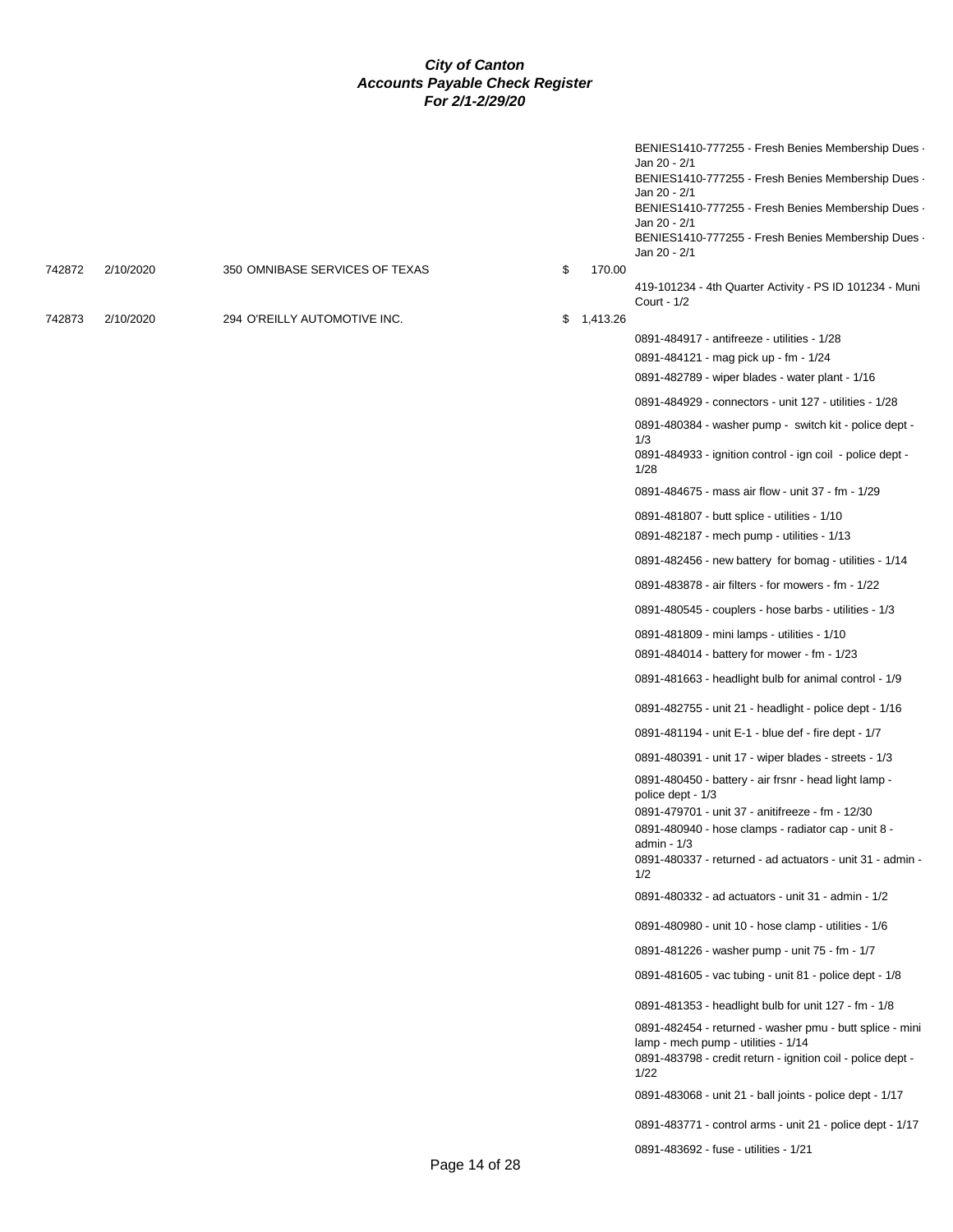|        |           |                               |               |              | 0891-482759 - unit 127 - wire harness - fm - 1/16                                                                                                                                                                                                                     |
|--------|-----------|-------------------------------|---------------|--------------|-----------------------------------------------------------------------------------------------------------------------------------------------------------------------------------------------------------------------------------------------------------------------|
|        |           |                               |               |              | 0891-481439 - washer pump - unit 81 - police dept - 1/8                                                                                                                                                                                                               |
|        |           |                               |               |              | 0891-483021 - whip hoses - utilities - 1/17<br>0891-482295 - unit 100 - brake light switch - utilities -<br>1/13                                                                                                                                                      |
|        |           |                               |               |              | 0891-481873 - ad actuator - unit 14 - water plant - 1/10                                                                                                                                                                                                              |
|        |           |                               |               |              | 0891-482936 - adapters - utilities - 1/17                                                                                                                                                                                                                             |
|        |           |                               |               |              | 0891-481870 - ad actuator - unit 14 - water plant - 1/10                                                                                                                                                                                                              |
|        |           |                               |               |              | 0891-481761 - fan clutch - unit 14 - water plant - 1/10                                                                                                                                                                                                               |
| 742876 | 2/10/2020 | 3036 ORKIN PEST CONTROL       |               | \$<br>484.38 | 0891-481874 - air plugs - utilities - 1/10<br>0891-482378 - mini lampls - capsules - butt splices -<br>utlities - 1/14                                                                                                                                                |
|        |           |                               |               |              | 193770651 - mo pest control svc - plaza museum - 1/24                                                                                                                                                                                                                 |
|        |           |                               |               |              | 193771219 - mo pest control - police dept - 1/24                                                                                                                                                                                                                      |
|        |           |                               |               |              | 193770779 - mo pest control svc - new city hall - 1/24                                                                                                                                                                                                                |
|        |           |                               |               |              | 2/20-29183830 - mo pest control - fire dept - 1/24                                                                                                                                                                                                                    |
|        |           |                               |               |              | 193241721 - mo pest control svc - old city hall - 1/24                                                                                                                                                                                                                |
|        |           |                               |               |              | 193770632 - mo pest control svc - blackwell house -<br>1/24                                                                                                                                                                                                           |
|        |           |                               |               |              | 193770634 - mo pest control svc - sr citzn bldg - 1/24                                                                                                                                                                                                                |
|        |           |                               |               |              | 193771810 - mo pest control svc - tc 4 concession - fm -<br>1/24                                                                                                                                                                                                      |
|        |           |                               |               |              | 193771236 - mo pest control svc - log cabin - fm - 1/24                                                                                                                                                                                                               |
|        |           |                               |               |              | 193771221 - mo pest control svc - civic center - 1/24                                                                                                                                                                                                                 |
| 742877 | 2/10/2020 | 2936 PEOPLES                  |               | \$4,071.87   |                                                                                                                                                                                                                                                                       |
|        |           |                               |               |              | 2/20-0010451101 - mo internet svc - 2/1                                                                                                                                                                                                                               |
|        |           |                               |               |              | 2/20-0010672601 - mo internet svc - fire dept - 2/1                                                                                                                                                                                                                   |
|        |           |                               |               |              | 2/20-0010451101 - mo internet svc - 2/1                                                                                                                                                                                                                               |
|        |           |                               |               |              | 2/20-0010451101 - mo internet svc - 2/1                                                                                                                                                                                                                               |
|        |           |                               |               |              | 2/20-0010451101 - mo internet svc - 2/1                                                                                                                                                                                                                               |
|        |           |                               |               |              | 2/20-0010451101 - mo internet svc - 2/1<br>2/20-0010451101 - mo internet svc - 2/1                                                                                                                                                                                    |
|        |           |                               |               |              | 2/20-0010451101 - mo internet svc - 2/1                                                                                                                                                                                                                               |
|        |           |                               |               |              | 2/20-0010451101 - mo internet svc - 2/1                                                                                                                                                                                                                               |
|        |           |                               |               |              | 2/20-0010451101 - mo internet svc - 2/1                                                                                                                                                                                                                               |
|        |           |                               |               |              | 2/20-0010451101 - mo internet svc - 2/1                                                                                                                                                                                                                               |
|        |           |                               |               |              | 2/20-0010451101 - mo internet svc - 2/1                                                                                                                                                                                                                               |
| 742878 | 2/10/2020 | 108 PETTY CASH-CITY OF CANTON |               | \$<br>415.16 |                                                                                                                                                                                                                                                                       |
|        |           |                               |               |              | 02042020 - Replenish Petty Cash - City Hall - 2/4                                                                                                                                                                                                                     |
|        |           |                               |               |              | 02042020 - Replenish Petty Cash - City Hall - 2/4<br>02042020 - Replenish Petty Cash - City Hall - 2/4<br>02042020 - Replenish Petty Cash - City Hall - 2/4<br>02042020 - Replenish Petty Cash - City Hall - 2/4<br>02042020 - Replenish Petty Cash - City Hall - 2/4 |
|        |           |                               |               |              | 02042020 - Replenish Petty Cash - City Hall - 2/4                                                                                                                                                                                                                     |
| 742879 | 2/10/2020 | 84 POSTMASTER                 | Page 15 of 28 | \$<br>443.14 |                                                                                                                                                                                                                                                                       |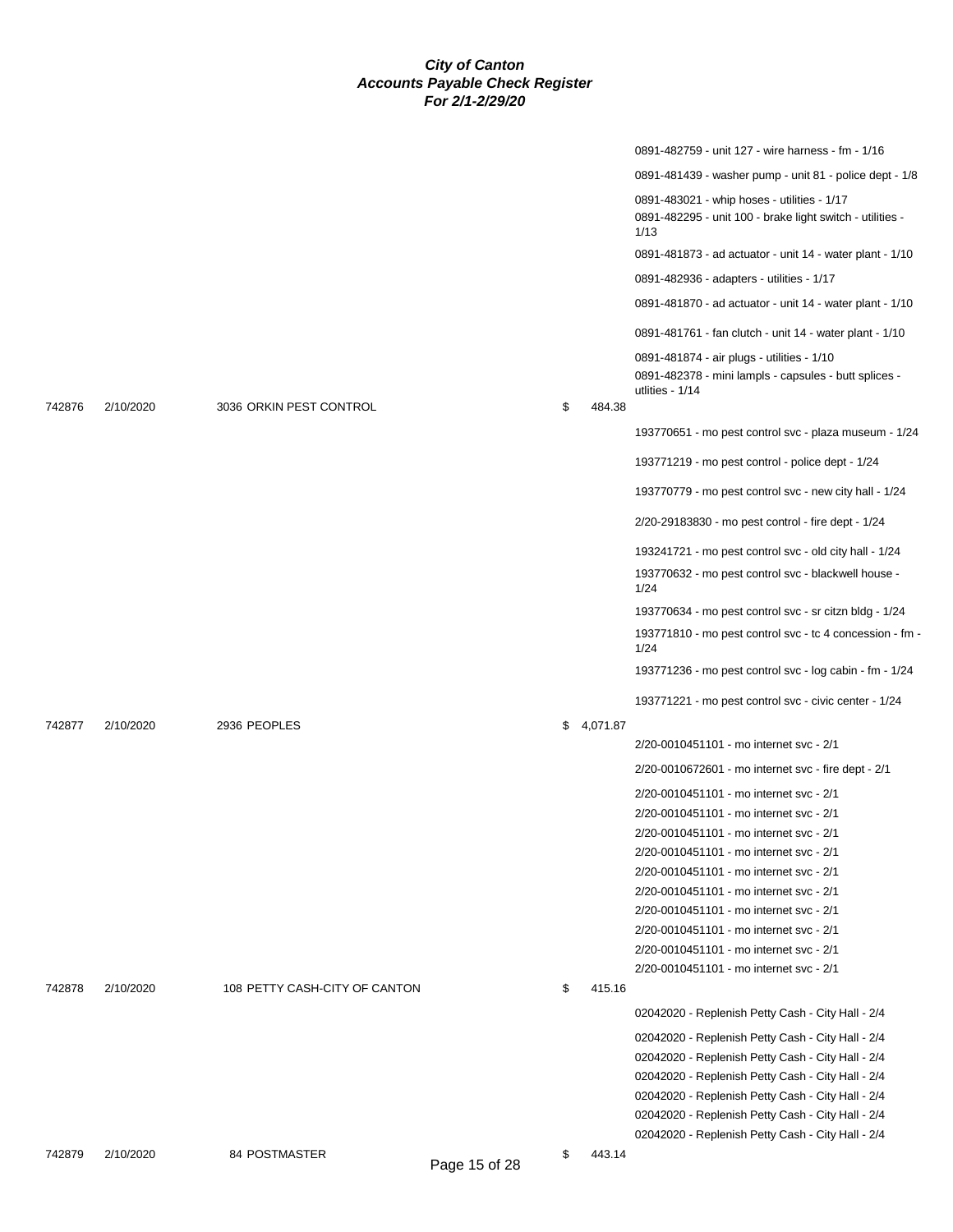|        |           |                                            |              | 01312020 - permit 1 - postage replenishment - utilities -<br>1/31                                            |
|--------|-----------|--------------------------------------------|--------------|--------------------------------------------------------------------------------------------------------------|
| 742880 | 2/10/2020 | 1363 PREMIER PROPERTIES / Karen K. Blakley | \$<br>5.82   |                                                                                                              |
|        |           |                                            |              | 12-122220-07 Refund - Utility Billing Refund                                                                 |
| 742881 | 2/10/2020 | 1867 QUILL CORPORATION                     | \$<br>62.16  |                                                                                                              |
|        |           |                                            |              | 4496572 - toilet paper - lysol wipes - hand sanitizer - city<br>hall - $2/3$                                 |
| 742882 | 2/10/2020 | 1363 RAMON STRIPLING                       | \$<br>21.41  |                                                                                                              |
|        |           |                                            |              | 1-011750-14 Refund - Utility Billing Refund                                                                  |
| 742883 | 2/10/2020 | 771 RED BUD SUPPLY, INC                    | \$<br>293.59 |                                                                                                              |
|        |           |                                            |              | 164860 - new rain jackets for employees - streets -                                                          |
|        |           |                                            |              | utilities - 1/24                                                                                             |
|        |           |                                            |              | 164860 - new rain jackets for employees - streets -<br>utilities - 1/24                                      |
| 742884 | 2/10/2020 | 3076 REFRIGERATED SPECIALIST INC           | \$<br>215.50 |                                                                                                              |
|        |           |                                            |              |                                                                                                              |
|        |           |                                            |              | M171929 - ice machine maintenance - utilities - 2/5                                                          |
| 742885 | 2/10/2020 | 2157 SANITATION SOLUTIONS                  | \$55,557.94  |                                                                                                              |
|        |           |                                            |              | 01X02950 - mo garbage billing - 2/1                                                                          |
|        |           |                                            |              | 01X02950 - mo garbage billing - 2/1                                                                          |
|        |           |                                            |              | 01X02950 - mo garbage billing - 2/1                                                                          |
|        |           |                                            |              | 01X02950 - mo garbage billing - 2/1                                                                          |
|        |           |                                            |              | 01X02950 - mo garbage billing - 2/1                                                                          |
|        |           |                                            |              | 01X02950 - mo garbage billing - 2/1                                                                          |
|        |           |                                            |              | 01X02950 - mo garbage billing - 2/1                                                                          |
|        |           |                                            |              | 01X02950 - mo garbage billing - 2/1                                                                          |
|        |           |                                            |              | 01X02950 - mo garbage billing - 2/1                                                                          |
|        |           |                                            |              | 01X02950 - mo garbage billing - 2/1                                                                          |
| 742886 | 2/10/2020 | 394 SIERRA PACKAGING, INC                  | \$<br>41.62  |                                                                                                              |
|        |           |                                            |              | 183832 - bathroom supplies - fm - 1/22                                                                       |
| 742887 | 2/10/2020 | <b>66 SITE SANITATION SERVICE</b>          | \$<br>815.00 |                                                                                                              |
|        |           |                                            |              | 100-2/20 - portable toilet rental - fm - parks - boy scout<br>campout - 2/7                                  |
|        |           |                                            |              | 100-2/20 - portable toilet rental - fm - parks - boy scout                                                   |
|        |           |                                            |              | campout - 2/7                                                                                                |
|        |           |                                            |              | 100-2/20 - portable toilet rental - fm - parks - boy scout                                                   |
| 742888 | 2/10/2020 | 3508 SMARTPHONE METER READING              | \$<br>479.00 | campout - 2/7                                                                                                |
|        |           |                                            |              | SPMR2004 - SPMR SmartPhone License and Support -                                                             |
|        |           |                                            |              | Utilities - 1/31                                                                                             |
| 742889 | 2/10/2020 | 1363 Stephanie Shortridge                  | \$<br>20.22  |                                                                                                              |
|        |           |                                            |              | 9-091290-03 Refund - Utility Billing Refund                                                                  |
| 742890 | 2/10/2020 | 3778 STEVE EPPERSON                        | \$<br>300.00 |                                                                                                              |
|        |           |                                            |              | 694614 - beaver and otter traping - old city lake - 1/28-<br>2/4 - animal control - 1/28                     |
| 742891 | 2/10/2020 | 2468 SYSLOGIC TECHNOLOGY SERVICES          | \$<br>500.00 |                                                                                                              |
|        |           |                                            |              | 23902 - installed and configured managed switch -                                                            |
|        |           |                                            |              | police dept - 2/4                                                                                            |
| 742892 | 2/10/2020 | 3963 TESSALA TUCKER                        | \$<br>235.00 |                                                                                                              |
|        |           |                                            |              | 02052020 - reimbursement - paid from pocket - tow<br>company to unlock car door - locked key inside - police |
|        |           |                                            |              | dept - 2/5                                                                                                   |
| 742893 | 2/10/2020 | 2475 UNDERGROUND UTILITY SUPPLY            | \$2,602.35   |                                                                                                              |
|        |           |                                            |              | 212306 - couplings - tubing - inserts - heavy sewer wall                                                     |
|        |           |                                            |              | wyes - ww coll - utilties - 1/9                                                                              |
|        |           |                                            |              | 212896 - couplings - meter boxes with lids - ww coll -<br>utilities - 1/23                                   |
|        |           |                                            |              | 212896 - couplings - meter boxes with lids - ww coll -                                                       |
|        |           |                                            |              | utilities - 1/23                                                                                             |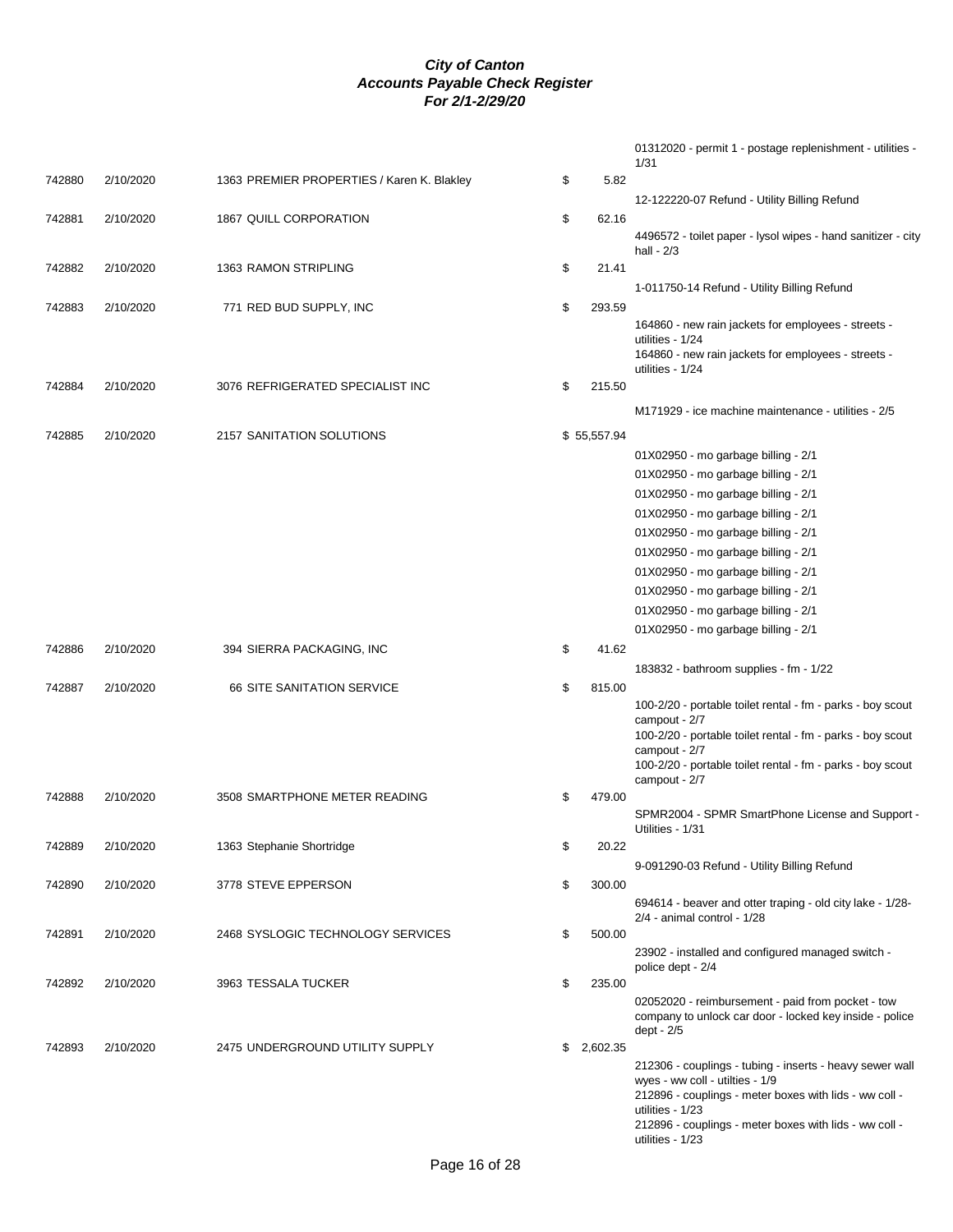212522 - pvc pipe - ells - couplings - unions - ball valves - bushings - clamps - water plant - 1/16

212217 - service tubing - utilities - 1/3 212306 - couplings - tubing - inserts - heavy sewer wall wyes - ww coll - utilties - 1/9 212896 - couplings - meter boxes with lids - ww coll utilities - 1/23

828 3858829 - weekly uniform svc - utilities - streets -

828 3856723 - weekly uniform svc - utilities - streets -

828 3856723 - weekly uniform svc - utilities - streets -

828 3856726 - weekly uniform svc - city hall - 1/9 828 3856724 - weekly uniform svc - fm - parks - 1/9

828 3856724 - weekly uniform svc - fm - parks - 1/9 828 3856725 - weekly uniform svc - civic center - 1/9 828 3856728 - weekly uniform svc - wwtp - 1/9 828 3858829 - weekly uniform svc - utilities - streets -

1/16

1/9

1/9

1/16

742894 2/10/2020 3070 UNIFIRST \$ 2,313.60

828 3858829 - weekly uniform svc - utilities - streets - 1/16 828 3858832 - weekly uniform svc - city hall - 1/16 828 3858831 - weekly uniform svc - civic center - 1/16 828 3858833 - weekly uniform svc - water plant - 1/16 828 3854633 - weekly uniform svc - civic center - 1/2 828 3856728 - weekly uniform svc - wwtp - 1/9 828 3854634 - weekly uniform svc - city hall - 1/2 828 3854632 - weekly uniform svc - fm - parks - 1/2 828 3854632 - weekly uniform svc - fm - parks - 1/2 828 3854631 - weekly uniform svc - utilities - streets - 1/2 828 3854631 - weekly uniform svc - utilities - streets - 1/2 828 3854631 - weekly uniform svc - utilities - streets - 1/2 828 3854636 - weekly uniform svc - wwtp - 1/2 828 3854636 - weekly uniform svc - wwtp - 1/2 828 3854635 - weekly uniform svc - water plant - 1/2 828 3854635 - weekly uniform svc - water plant - 1/2 828 3863020 - weekly uniform svc - city hall - 1/30 828 3858833 - weekly uniform svc - water plant - 1/16 828 3856723 - weekly uniform svc - utilities - streets - 1/9 828 3863017 - weekly uniform svc - streets - utilities - 1/30 828 3863021 - weekly uniform svc - water plant - 1/30 828 3860939 - weekly uniform svc - city hall - 1/23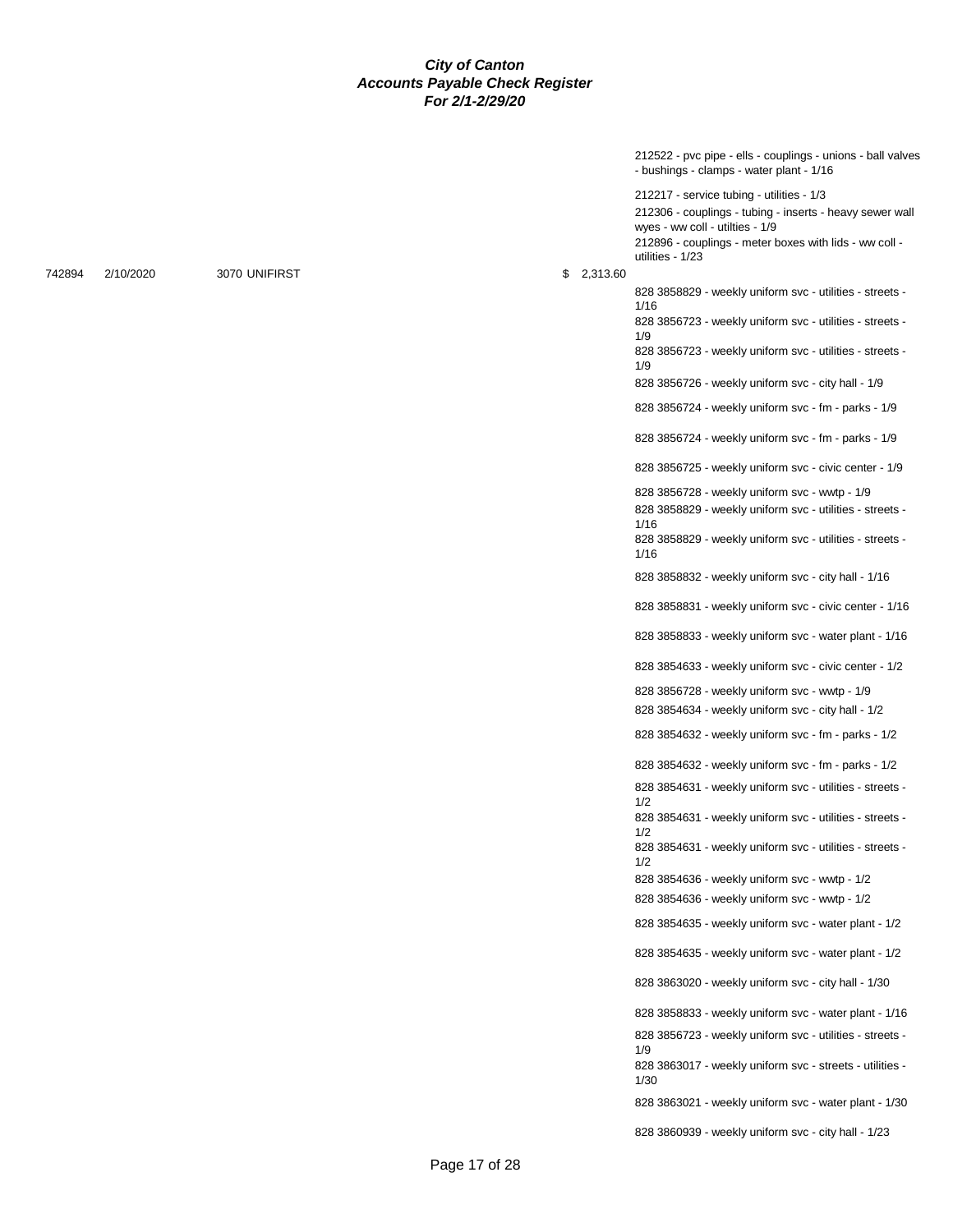|              | 828 3863018 - weekly uniform svc - fm - parks - 1/30                              |
|--------------|-----------------------------------------------------------------------------------|
|              | 828 3863017 - weekly uniform svc - streets - utilities -<br>1/30                  |
|              | 828 3863017 - weekly uniform svc - streets - utilities -<br>1/30                  |
|              | 828 3863021 - weekly uniform svc - water plant - 1/30                             |
|              | 828 3863018 - weekly uniform svc - fm - parks - 1/30                              |
|              | 828 3863022 - weekly uniform svc - wwtp - 1/30                                    |
|              | 828 3863022 - weekly uniform svc - wwtp - 1/30                                    |
|              | 828 38609236 - weekly uniform svc - streets - utilities -<br>1/23                 |
|              | 828 38609236 - weekly uniform svc - streets - utilities -                         |
|              | 1/23<br>828 38609236 - weekly uniform svc - streets - utilities -<br>1/23         |
|              | 828 3860937 - weekly uniform svc - parks - fm - 1/23                              |
|              | 828 3863019 - weekly uniform svc -civic center - 1/30                             |
|              | 828 3860940 - weekly uniform svc - water plant - 1/23                             |
|              | 828 3858830 - weekly uniform svc - parks - fm - 1/16                              |
|              | 828 3858830 - weekly uniform svc - parks - fm - 1/16                              |
|              | 828 3860938 - weekly uniform svc - civic center - 1/23                            |
|              | 828 3858834 - weekly uniform svc - wwtp - 1/16                                    |
|              | 828 3858834 - weekly uniform svc - wwtp - 1/16                                    |
|              | 828 3860941 - weekly uniform svc - wwtp - 1/23                                    |
|              | 828 3860941 - weekly uniform svc - wwtp - 1/23                                    |
|              |                                                                                   |
|              | 828 3856727 - weekly uniform svc - water plant - 1/9                              |
|              | 828 3856727 - weekly uniform svc - water plant - 1/9                              |
|              | 828 3860940 - weekly uniform svc - water plant - 1/23                             |
|              | 828 3860937 - weekly uniform svc - parks - fm - 1/23                              |
| \$<br>257.84 |                                                                                   |
|              | 405901091 - mo copier lease payment - fm - 1/29                                   |
| \$<br>100.00 |                                                                                   |
|              | 406411868 - mo copier lease payment - muni court - 2/4                            |
| \$<br>235.63 |                                                                                   |
|              | 45852914 - mo copier lease payment - admin - 1/28                                 |
| \$<br>180.00 |                                                                                   |
|              | 472157 - 2x3 chron cldisp - ft police dispatcher job ad -<br>police dept - 1/17   |
|              | 472205 - 2x3 chron cldisp - police officer job ad - police<br>dept - 1/19         |
|              | 472206 - 2x3 chron cldisp - ft police dispatcher job ad -<br>police dept - 1/19   |
|              | 472156 - 2x3 chron cldisp - police officer job ad - police                        |
|              | dept - 1/17<br>472152 - 2x3 herald cldisp - police officer job add -              |
|              | police dept - 1/16<br>472153 - 2x3 herald cldisp - ft police dispatcher job add - |
|              | police dept - 1/16                                                                |

| 742896 | 2/10/2020 | 3065 US BANK EQUIPMENT FINANCE | \$ | 257.84 |
|--------|-----------|--------------------------------|----|--------|
| 742897 | 2/10/2020 | 3065 US BANK EQUIPMENT FINANCE | \$ | 100.00 |
| 742898 | 2/10/2020 | 3065 US BANK EQUIPMENT FINANCE | \$ | 235.63 |
| 742899 | 2/10/2020 | 17 VAN ZANDT NEWSPAPER LLC     | S  | 180.00 |

Page 18 of 28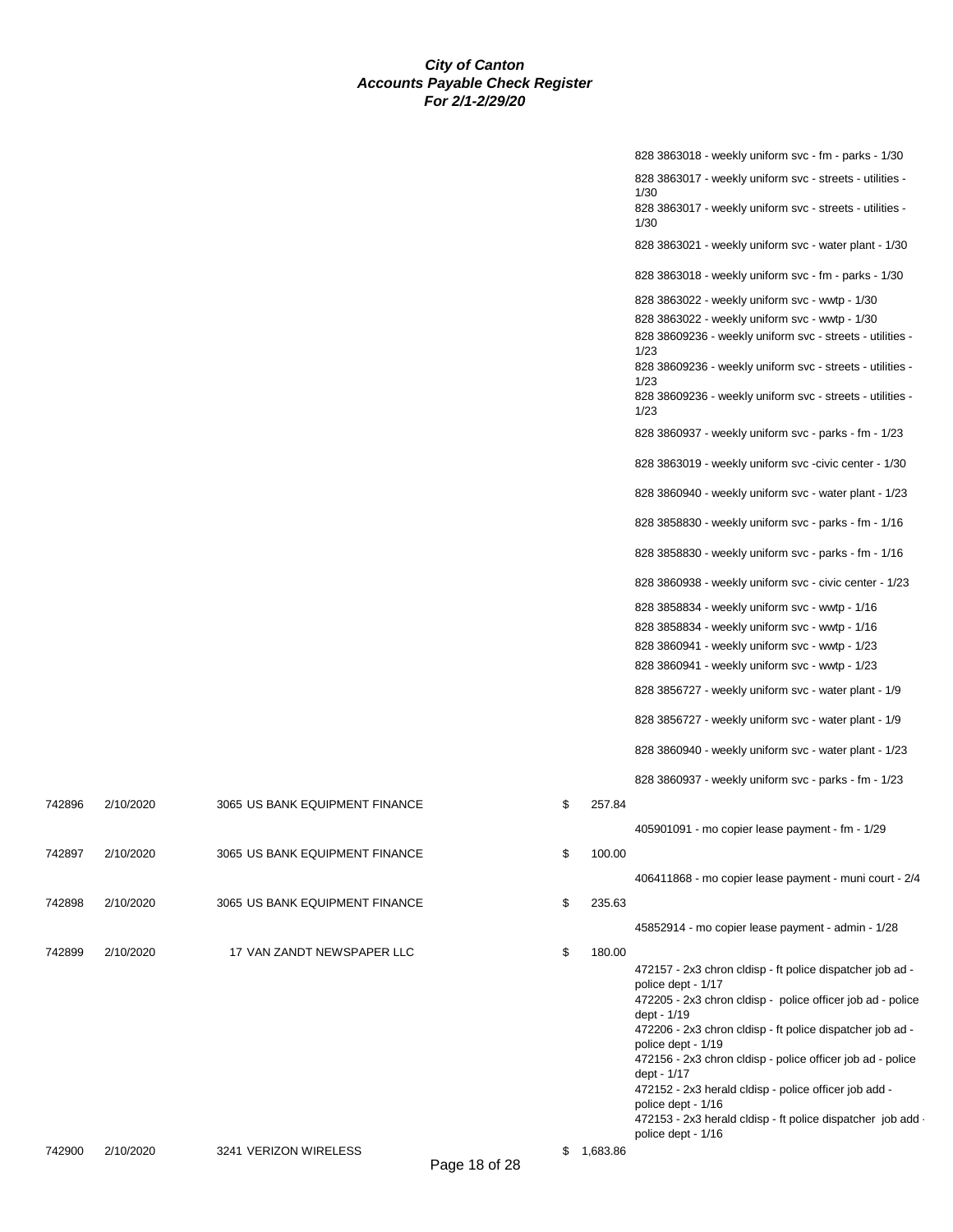|        |           |                                                      |              | 9847409964 - mo cell phone and tablet svc - 2/1               |
|--------|-----------|------------------------------------------------------|--------------|---------------------------------------------------------------|
|        |           |                                                      |              | 9847409964 - mo cell phone and tablet svc - 2/1               |
|        |           |                                                      |              | 9847409964 - mo cell phone and tablet svc - 2/1               |
|        |           |                                                      |              | 9847409964 - mo cell phone and tablet svc - 2/1               |
|        |           |                                                      |              | 9847409964 - mo cell phone and tablet svc - 2/1               |
|        |           |                                                      |              | 9847409964 - mo cell phone and tablet svc - 2/1               |
|        |           |                                                      |              | 9847409964 - mo cell phone and tablet svc - 2/1               |
|        |           |                                                      |              | 9847409964 - mo cell phone and tablet svc - 2/1               |
|        |           |                                                      |              | 9847409964 - mo cell phone and tablet svc - 2/1               |
|        |           |                                                      |              | 9847409964 - mo cell phone and tablet svc - 2/1               |
|        |           |                                                      |              |                                                               |
|        |           |                                                      |              | 9847409964 - mo cell phone and tablet svc - 2/1               |
|        |           |                                                      |              | 9847409964 - mo cell phone and tablet svc - 2/1               |
|        |           |                                                      |              | 9847409964 - mo cell phone and tablet svc - 2/1               |
|        |           |                                                      |              | 9847409964 - mo cell phone and tablet svc - 2/1               |
|        |           |                                                      |              | 9847409964 - mo cell phone and tablet svc - 2/1               |
|        |           |                                                      |              | 9847409964 - mo cell phone and tablet svc - 2/1               |
|        |           |                                                      |              | 9847409964 - mo cell phone and tablet svc - 2/1               |
|        |           |                                                      |              | 9847409964 - mo cell phone and tablet svc - 2/1               |
|        |           |                                                      |              | 9847409964 - mo cell phone and tablet svc - 2/1               |
|        |           |                                                      |              | 9847409964 - mo cell phone and tablet svc - 2/1               |
|        |           |                                                      |              | 9847409964 - mo cell phone and tablet svc - 2/1               |
|        |           |                                                      |              | 9847409964 - mo cell phone and tablet svc - 2/1               |
|        |           |                                                      |              | 9847409964 - mo cell phone and tablet svc - 2/1               |
| 742901 | 2/10/2020 | 3798 ZITO MEDIA                                      | \$<br>69.16  |                                                               |
|        |           |                                                      |              | 2/20-390-342696 - mo cable bill - police dept - 2/1           |
| 742902 | 2/10/2020 | 3798 ZITO MEDIA                                      | \$<br>65.89  |                                                               |
|        |           |                                                      |              | 2/20-390-342694 - mo cable billing - fire dept - 2/1          |
|        |           |                                                      |              |                                                               |
| 742903 | 2/14/2020 | 3892 BETTY C HEIKKA                                  | \$<br>130.50 | 02042020 - independent contract labor - 2/3-2/4 - fm -        |
|        |           |                                                      |              | 2/4                                                           |
| 742904 | 2/14/2020 | 3092 CHARLES BROWN                                   | \$<br>130.50 |                                                               |
|        |           |                                                      |              | 02042020 - independent contract labor - 2/3-2/4 - fm -        |
|        |           |                                                      |              | 2/4                                                           |
| 742905 | 2/14/2020 | 1903 CHARLES CUNNINGHAM                              | \$<br>65.25  |                                                               |
|        |           |                                                      |              | 02042020 - independent contract labor - 2/3/20 - fm -<br>2/4  |
| 742906 | 2/14/2020 | 3893 DAVID C HEIKKA                                  | \$<br>130.50 |                                                               |
|        |           |                                                      |              | 02042020 - independent contract labor - 2/3-2/4 - fm -        |
|        |           |                                                      |              | 2/4                                                           |
| 742907 | 2/14/2020 | 3632 LAWRENCE J GALLIA                               | \$<br>130.50 |                                                               |
|        |           |                                                      |              | 02042020 - independent contract labor - 2/3-2/4 - fm -<br>2/4 |
| 742913 | 2/18/2020 | 134 MY CREDIT UNION                                  | \$<br>175.00 |                                                               |
|        |           |                                                      |              | 02182020 - EMPLOYEE DIRECT SAVINGS DEPOSIT                    |
|        |           |                                                      |              |                                                               |
|        |           |                                                      |              | 02182020 - EMPLOYEE DIRECT SAVINGS DEPOSIT                    |
|        |           |                                                      |              | 02182020 - EMPLOYEE DIRECT SAVINGS DEPOSIT                    |
|        |           |                                                      |              | 02182020 - EMPLOYEE DIRECT SAVINGS DEPOSIT                    |
|        |           |                                                      |              |                                                               |
| 742914 | 2/18/2020 | 3487 OFFICE OF THE ATTORNEY GENERAL                  | \$<br>182.31 |                                                               |
|        |           |                                                      |              | 02182020 - REM ID# 00136738301800078 - FIPS Code              |
|        |           |                                                      |              | 4800000 - Jose Carlos Castillo/Lalicia Lynn Harder            |
| 742915 | 2/18/2020 | 3487 OFFICE OF THE ATTORNEY GENERAL<br>Page 19 of 28 | \$<br>158.77 |                                                               |
|        |           |                                                      |              |                                                               |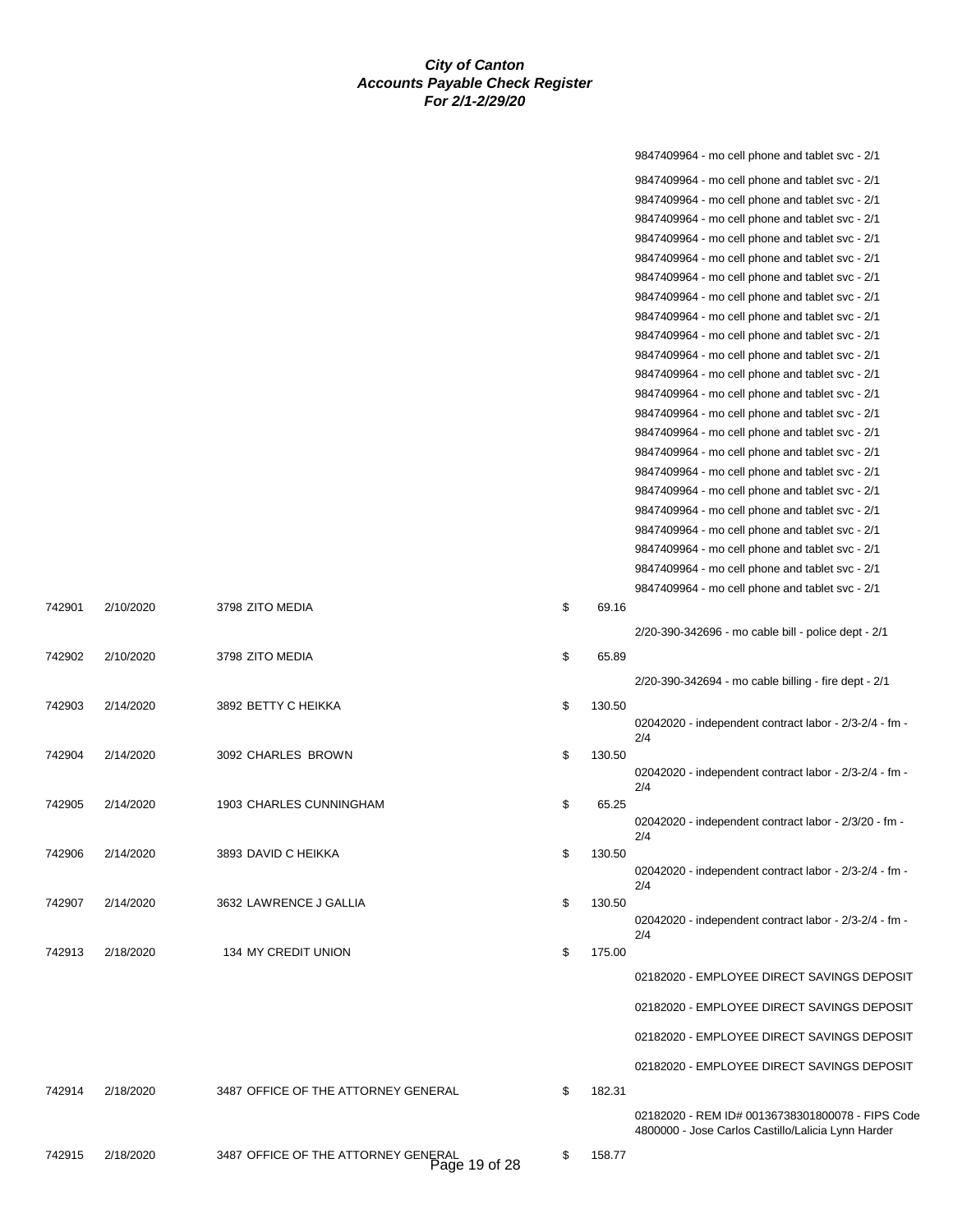02182020 - Remit Id# 00099052410207326U - FIPS Code 4800000-Mallom Jerry /Joy E Wilson

| 742916 | 2/18/2020 | 2736 State Disbursement Unit             | \$ | 138.46      |                                                                                                                                                                                                                                                                                                                                                                                                                                                                                                                            |
|--------|-----------|------------------------------------------|----|-------------|----------------------------------------------------------------------------------------------------------------------------------------------------------------------------------------------------------------------------------------------------------------------------------------------------------------------------------------------------------------------------------------------------------------------------------------------------------------------------------------------------------------------------|
| 742917 | 2/18/2020 | 160 TEXAS MUNICIPAL RETIREMENT           |    | \$53,693.53 | 02182020 - cause #CV38856/dana/j phillips                                                                                                                                                                                                                                                                                                                                                                                                                                                                                  |
|        |           |                                          |    |             | 02012020 - TMRS Contributions for January 2020 - 2/1                                                                                                                                                                                                                                                                                                                                                                                                                                                                       |
|        |           |                                          |    |             | 02012020 - TMRS Contributions for January 2020 - 2/1                                                                                                                                                                                                                                                                                                                                                                                                                                                                       |
|        |           |                                          |    |             | 02012020 - TMRS Contributions for January 2020 - 2/1                                                                                                                                                                                                                                                                                                                                                                                                                                                                       |
|        |           |                                          |    |             | 02012020 - TMRS Contributions for January 2020 - 2/1                                                                                                                                                                                                                                                                                                                                                                                                                                                                       |
|        |           |                                          |    |             | 02012020 - TMRS Contributions for January 2020 - 2/1                                                                                                                                                                                                                                                                                                                                                                                                                                                                       |
|        |           |                                          |    |             | 02012020 - TMRS Contributions for January 2020 - 2/1                                                                                                                                                                                                                                                                                                                                                                                                                                                                       |
|        |           |                                          |    |             | 02012020 - TMRS Contributions for January 2020 - 2/1                                                                                                                                                                                                                                                                                                                                                                                                                                                                       |
|        |           |                                          |    |             | 02012020 - TMRS Contributions for January 2020 - 2/1                                                                                                                                                                                                                                                                                                                                                                                                                                                                       |
| 742918 | 2/20/2020 | 3011 AMANDA WHEELER                      | \$ | 130.50      | 02042020 - independent contract labor - 2/3-2/4 - fm -<br>2/4                                                                                                                                                                                                                                                                                                                                                                                                                                                              |
| 742919 | 2/21/2020 | 3576 ADVANCED COMMUNICATIONS LLC         | \$ | 1,231.50    | 168393 - mo phone svc - utilities - 2/18<br>168390 - mo phone svc - water plant - 2/18<br>168386 - mo phone svc - Police Dept - 2/18<br>168387 - mo phone svc - city hall - 2/18<br>168391 - mo phone svc - sr citzn bldg - 2/18<br>168388 - mo phone svc - fm - 2/18<br>168392 - mo phone svc - civic center - 2/18<br>168389 - mo phone svc - Animal Shelter - 2/18                                                                                                                                                      |
| 742920 | 2/21/2020 | 1212 AMERICAN LEGAL PUBLISHING CORP      | \$ | 495.00      | 0132761 - internet hosting renewal - admin - 2/10                                                                                                                                                                                                                                                                                                                                                                                                                                                                          |
| 742921 | 2/21/2020 | 3711 ARROW MAGNOLIA INTERNATIONAL INC.   | \$ | 790.35      |                                                                                                                                                                                                                                                                                                                                                                                                                                                                                                                            |
|        |           |                                          |    |             | IV200001025 - red hot sewer pipe cleaner - fleet magic<br>car wash - streets - utilities - ww coll - 2/5                                                                                                                                                                                                                                                                                                                                                                                                                   |
|        |           |                                          |    |             | IV200001025 - red hot sewer pipe cleaner - fleet magic<br>car wash - streets - utilities - ww coll - 2/5                                                                                                                                                                                                                                                                                                                                                                                                                   |
|        |           |                                          |    |             | IV200001025 - red hot sewer pipe cleaner - fleet magic<br>car wash - streets - utilities - ww coll - 2/5                                                                                                                                                                                                                                                                                                                                                                                                                   |
| 742922 | 2/21/2020 | 3322 AXCESS HOSE & LADDER CO             | \$ | 700.00      | 10785 - Annual NFPA 1911 Pump Test - Fire Dept - 2/3                                                                                                                                                                                                                                                                                                                                                                                                                                                                       |
| 742923 | 2/21/2020 | 3945 BLUE CROSS AND BLUE SHIELD OF TEXAS |    | \$43,903.72 |                                                                                                                                                                                                                                                                                                                                                                                                                                                                                                                            |
|        |           |                                          |    |             | 026693-2/19 - Mo Health and Dental Insurance Policy<br>Premiums - March 20 - 2/14<br>026693-2/19 - Mo Health and Dental Insurance Policy<br>Premiums - March 20 - 2/14<br>026693-2/19 - Mo Health and Dental Insurance Policy<br>Premiums - March 20 - 2/14<br>026693-2/19 - Mo Health and Dental Insurance Policy<br>Premiums - March 20 - 2/14<br>026693-2/19 - Mo Health and Dental Insurance Policy<br>Premiums - March 20 - 2/14<br>026693-2/19 - Mo Health and Dental Insurance Policy<br>Premiums - March 20 - 2/14 |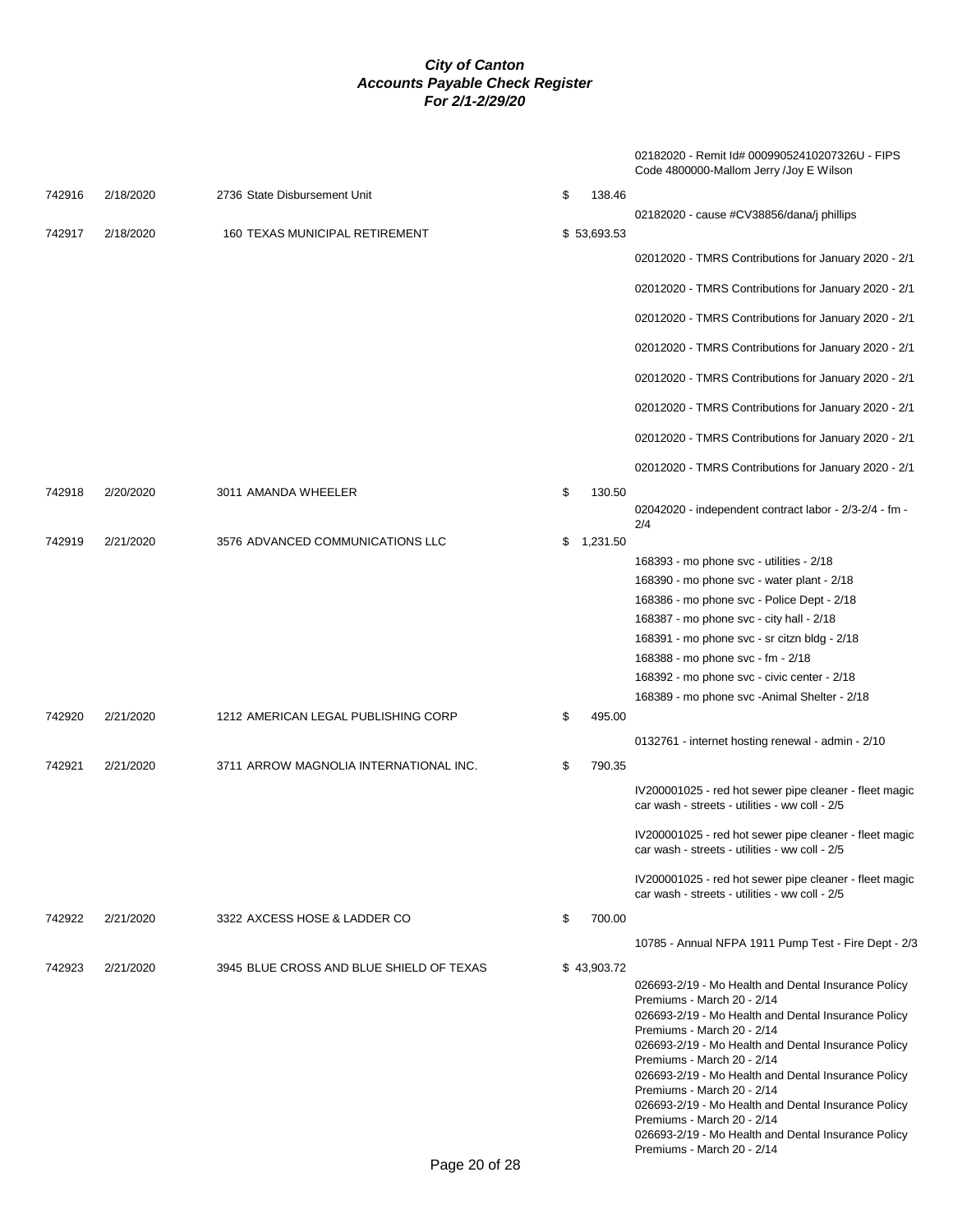|        |           |                                    |    |             | 026693-2/19 - Mo Health and Dental Insurance Policy                                        |
|--------|-----------|------------------------------------|----|-------------|--------------------------------------------------------------------------------------------|
|        |           |                                    |    |             | Premiums - March 20 - 2/14                                                                 |
|        |           |                                    |    |             | 026693-2/19 - Mo Health and Dental Insurance Policy                                        |
|        |           |                                    |    |             | Premiums - March 20 - 2/14                                                                 |
|        |           |                                    |    |             | 026693-2/19 - Mo Health and Dental Insurance Policy                                        |
|        |           |                                    |    |             | Premiums - March 20 - 2/14                                                                 |
|        |           |                                    |    |             | 026693-2/19 - Mo Health and Dental Insurance Policy<br>Premiums - March 20 - 2/14          |
|        |           |                                    |    |             | 026693-2/19 - Mo Health and Dental Insurance Policy                                        |
|        |           |                                    |    |             | Premiums - March 20 - 2/14                                                                 |
|        |           |                                    |    |             | 026693-2/19 - Mo Health and Dental Insurance Policy                                        |
|        |           |                                    |    |             | Premiums - March 20 - 2/14                                                                 |
|        |           |                                    |    |             | 026693-2/19 - Mo Health and Dental Insurance Policy                                        |
|        |           |                                    |    |             | Premiums - March 20 - 2/14                                                                 |
|        |           |                                    |    |             | 026693-2/19 - Mo Health and Dental Insurance Policy                                        |
|        |           |                                    |    |             | Premiums - March 20 - 2/14                                                                 |
|        |           |                                    |    |             | 026693-2/19 - Mo Health and Dental Insurance Policy                                        |
|        |           |                                    |    |             | Premiums - March 20 - 2/14                                                                 |
|        |           |                                    |    |             | 026693-2/19 - Mo Health and Dental Insurance Policy                                        |
|        |           |                                    |    |             | Premiums - March 20 - 2/14                                                                 |
|        |           |                                    |    |             | 026693-2/19 - Mo Health and Dental Insurance Policy<br>Premiums - March 20 - 2/14          |
|        |           |                                    |    |             | 026693-2/19 - Mo Health and Dental Insurance Policy                                        |
|        |           |                                    |    |             | Premiums - March 20 - 2/14                                                                 |
|        |           |                                    |    |             | 026693-2/19 - Mo Health and Dental Insurance Policy                                        |
|        |           |                                    |    |             | Premiums - March 20 - 2/14                                                                 |
|        |           |                                    |    |             | 026693-2/19 - Mo Health and Dental Insurance Policy                                        |
|        |           |                                    |    |             | Premiums - March 20 - 2/14                                                                 |
|        |           |                                    |    |             | 026693-2/19 - Mo Health and Dental Insurance Policy                                        |
|        |           |                                    |    |             | Premiums - March 20 - 2/14                                                                 |
|        |           |                                    |    |             | 026693-2/19 - Mo Health and Dental Insurance Policy                                        |
|        |           |                                    |    |             | Premiums - March 20 - 2/14                                                                 |
|        |           |                                    |    |             | 026693-2/19 - Mo Health and Dental Insurance Policy<br>Premiums - March 20 - 2/14          |
|        |           |                                    |    |             | 026693-2/19 - Mo Health and Dental Insurance Policy                                        |
|        |           |                                    |    |             | Premiums - March 20 - 2/14                                                                 |
|        |           |                                    |    |             | 026693-2/19 - Mo Health and Dental Insurance Policy                                        |
|        |           |                                    |    |             | Premiums - March 20 - 2/14                                                                 |
|        |           |                                    |    |             | 026693-2/19 - Mo Health and Dental Insurance Policy                                        |
|        |           |                                    |    |             | Premiums - March 20 - 2/14                                                                 |
|        |           |                                    |    |             | 026693-2/19 - Mo Health and Dental Insurance Policy                                        |
|        |           |                                    |    |             | Premiums - March 20 - 2/14                                                                 |
|        |           |                                    |    |             | 026693-2/19 - Mo Health and Dental Insurance Policy                                        |
|        |           |                                    |    |             | Premiums - March 20 - 2/14                                                                 |
| 742924 | 2/21/2020 | 3788 BRITTANIA TURNER              | \$ | 103.00      |                                                                                            |
|        |           |                                    |    |             | 02212020 - per-diem and tickets - san antonio - 2/14-                                      |
|        |           |                                    |    |             | 2/16 - recruit vendors - 2/21                                                              |
|        |           |                                    |    |             | 02212020 - per-diem and tickets - san antonio - 2/14-<br>$2/16$ - recruit vendors - $2/21$ |
|        |           |                                    |    |             |                                                                                            |
| 742925 | 2/21/2020 | 367 BROWN & HOFMEISTER, LLP        |    | \$57,592.98 |                                                                                            |
|        |           |                                    |    |             | 0120-000-39694 - legal fees - admin - 1/31                                                 |
|        |           |                                    |    |             | 0120-000-39694 - legal fees - admin - 1/31                                                 |
|        |           |                                    |    |             | 0120-000-39694 - legal fees - admin - 1/31                                                 |
|        |           |                                    |    |             | 0120-000-39694 - legal fees - admin - 1/31                                                 |
|        |           |                                    |    |             | 0120-004-39695 - legal fees - new beginnings - admin -                                     |
|        |           |                                    |    |             | 1/31                                                                                       |
|        |           |                                    |    |             | 0120-000-39694 - legal fees - admin - 1/31                                                 |
| 742926 | 2/21/2020 | 884 C & S COMMCO, INC.             | \$ | 55.00       |                                                                                            |
|        |           |                                    |    |             |                                                                                            |
|        |           |                                    |    |             | 26090 - remote program charge - fire dept - 2/10                                           |
| 742927 | 2/21/2020 | 2227 CAPPS-CAPCO CONSTRUCTION INC. |    | \$7,252.00  |                                                                                            |
|        |           |                                    |    |             |                                                                                            |
|        |           |                                    |    |             | 214707 - 2019 WWTP Permit Amendment - Project<br>10403.1 - 2/14                            |
|        |           |                                    |    |             | 214704 - Sludge Wasting Improvements - Project no                                          |
|        |           |                                    |    |             | 10403.4 - 2/14                                                                             |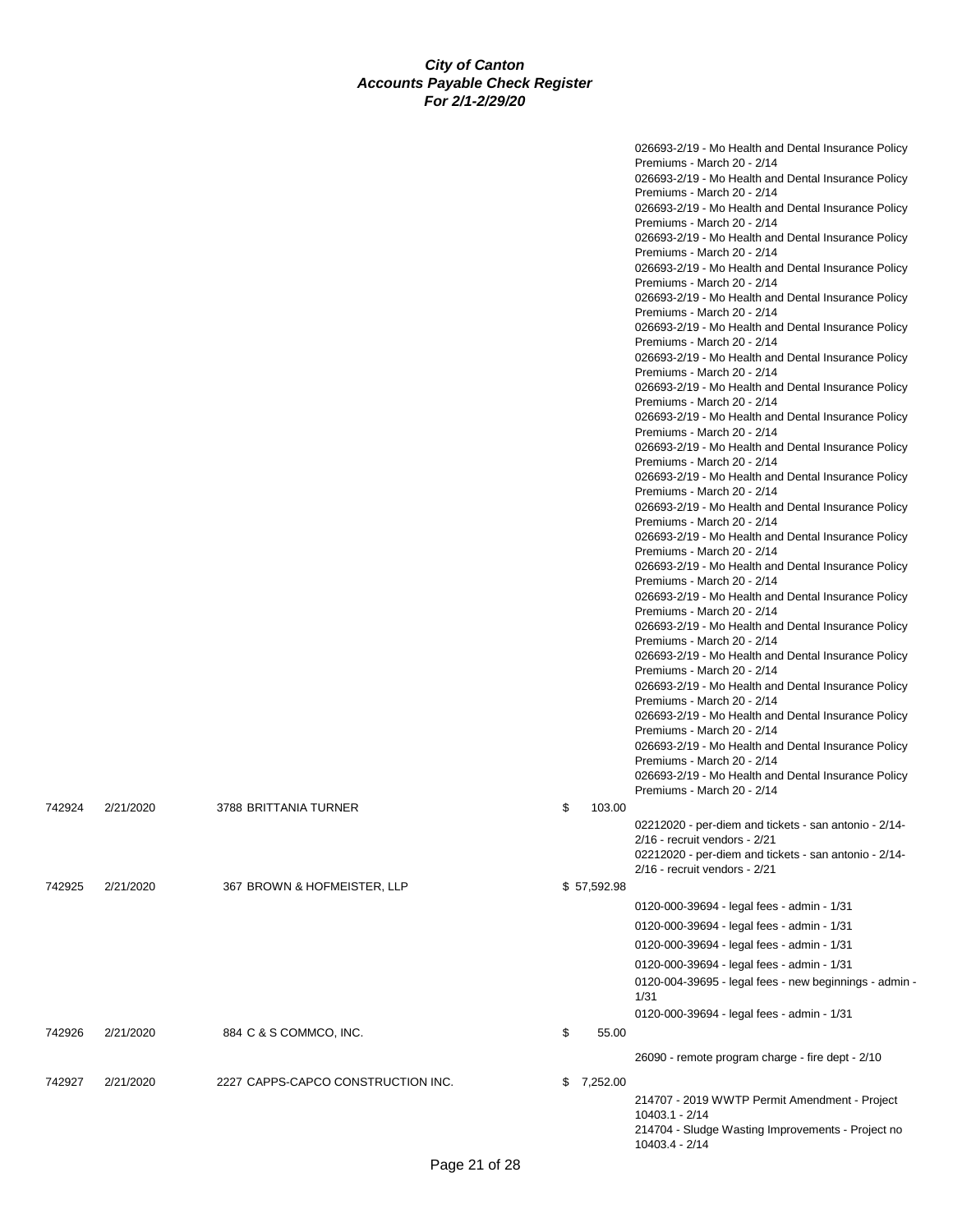|        |           |                                        |               | 214705 - 2019 Water Reuse Permit Amendment -                                                                                                                                                                                                                                                                                                                                                                                                                                                                                                                                                                                                                                                                                                                                                                                                                                                                                                                                                                                                                                                                                                                                                                                                                                                                                                           |
|--------|-----------|----------------------------------------|---------------|--------------------------------------------------------------------------------------------------------------------------------------------------------------------------------------------------------------------------------------------------------------------------------------------------------------------------------------------------------------------------------------------------------------------------------------------------------------------------------------------------------------------------------------------------------------------------------------------------------------------------------------------------------------------------------------------------------------------------------------------------------------------------------------------------------------------------------------------------------------------------------------------------------------------------------------------------------------------------------------------------------------------------------------------------------------------------------------------------------------------------------------------------------------------------------------------------------------------------------------------------------------------------------------------------------------------------------------------------------|
| 742928 | 2/21/2020 | 1496 CARD SERVICES-CITY OF CANTON-0093 | \$11,952.17   |                                                                                                                                                                                                                                                                                                                                                                                                                                                                                                                                                                                                                                                                                                                                                                                                                                                                                                                                                                                                                                                                                                                                                                                                                                                                                                                                                        |
|        |           |                                        |               | Project No 10403.2 - 2/14<br>8534701QMWGNAKRAY - la pradera - meal for<br>trustees - police dept - 1/3<br>0543684D12X5LQAXM - dollar general - lunches for<br>trustees - police dept - 1/16<br>5550036D0BM9S1STP - scorpions - tobacco for<br>trustees - police dept - 1/15<br>5526352D82LR0BXVF - popeyes - lunch for trustees -<br>police dept - 1/23<br>0230537DD00GDQAA2 - brookshires - groceries for<br>trustees - police dept - 1/28<br>0548680DQRBGLLB4X - exxonmobil - tobacco for<br>trustees - police dept - 1/27<br>5550036D6BM9N7BHV - scorpion smoke shop -<br>tobacco for trustees - police dept - 1/21<br>8534701D7WGNAKR9M - la pradera - lunch for<br>trustees - police dept - 1/22<br>5544436QT615X7HB7 - street taco shack - lunch for<br>trustees - police dept - 1/9<br>5548872qr60n2beqf - chicken express -lunch for<br>trustees - police dept - 1/8<br>5550036QTBM9WWZF3 - scorpion smoke shop -<br>tobacco for trustees - police dept - 1/8<br>7530637QR4MV7WXTV - backwoods bar b que - lunch<br>for trustees - police dept - 1/7<br>5543286D85SGXEPWM - amazon - floor finish - police<br>dept - 1/24<br>5550036QPBM9SZYE0 - scorpion smoke shop -<br>tobacco for trustees - police dept - 1/6<br>5543286QL5STMKXLT - amazon - tablet for council -<br>admin - 12/31<br>5543286DD5ST0A0DA - blueline industries - seatbelt |
|        |           |                                        |               | locks - police dept - 1/29<br>0230537D100GFF081 - cvs pharmacy - flash drives -<br>city hall - $1/16$<br>0230537QV00HW0FSZ - brookshires - groceries for<br>trustees - police dept - 1/10<br>8513331DDLQ1ZG92G - uni ko - tessala tucker -<br>training - meal - police dept - 1/28                                                                                                                                                                                                                                                                                                                                                                                                                                                                                                                                                                                                                                                                                                                                                                                                                                                                                                                                                                                                                                                                     |
|        |           |                                        |               | 5531020QXLL62Q4J8 - holiday inn express - brittania<br>turner - humble tx - recruit vendors - fm - 1/11                                                                                                                                                                                                                                                                                                                                                                                                                                                                                                                                                                                                                                                                                                                                                                                                                                                                                                                                                                                                                                                                                                                                                                                                                                                |
|        |           |                                        |               | 7542817DH3E2M515R - lockmasters - padlocks and<br>keys - fm - 1/31                                                                                                                                                                                                                                                                                                                                                                                                                                                                                                                                                                                                                                                                                                                                                                                                                                                                                                                                                                                                                                                                                                                                                                                                                                                                                     |
|        |           |                                        |               | 5531020DBLL6NWTH4 - holiday inn express - faux<br>trade days - brittania - recruit vendors - fm - 1/27                                                                                                                                                                                                                                                                                                                                                                                                                                                                                                                                                                                                                                                                                                                                                                                                                                                                                                                                                                                                                                                                                                                                                                                                                                                 |
|        |           |                                        |               | 5530876DBFY5SKYVV - shell - fuel - fm - faux trade<br>days - brittania - recruit vendors - fm - 1/26<br>0548680D8B0192B7M - exxonmobil - fuel - fm - faux<br>trade days - judy bell - brittania - fm - 1/23<br>5542950QTJHMN2LY4 - filter buy - air filters - for tower<br>and food court - fm - 1/9<br>1527021dd001nm2gw - facebook - fm - advertising - fm -<br>1/29<br>5550036QPBM9SZYDR - scorpion smoke shop -<br>tobacco for trustees - police dept - 1/6<br>5548382DEAT668124 - sams club - sams club<br>membership - admin - 1/29<br>5543286DH5ST0LA1S - google suite - email domains -<br>2/3                                                                                                                                                                                                                                                                                                                                                                                                                                                                                                                                                                                                                                                                                                                                                 |
|        |           |                                        |               | 5543286DH5ST0LA1S - google suite - email domains -<br>2/3<br>5543286DH5ST0LA1S - google suite - email domains -                                                                                                                                                                                                                                                                                                                                                                                                                                                                                                                                                                                                                                                                                                                                                                                                                                                                                                                                                                                                                                                                                                                                                                                                                                        |
|        |           |                                        | Page 22 of 28 | 2/3<br>5543286DH5ST0LA1S - google suite - email domains -<br>2/3                                                                                                                                                                                                                                                                                                                                                                                                                                                                                                                                                                                                                                                                                                                                                                                                                                                                                                                                                                                                                                                                                                                                                                                                                                                                                       |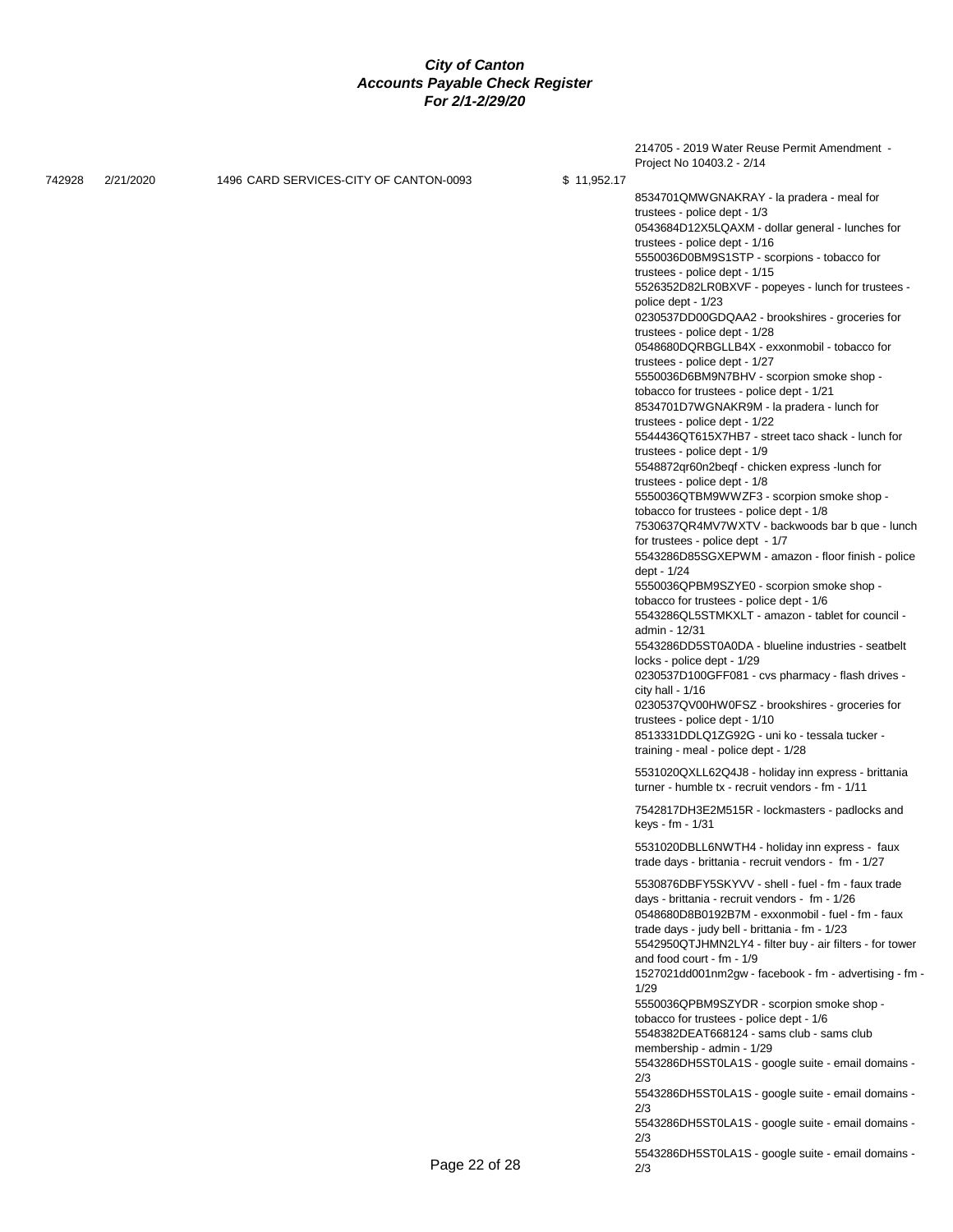5543286DH5ST0LA1S - google suite - email domains - 2/3

5543286DH5ST0LA1S - google suite - email domains - 2/3

5543286DH5ST0LA1S - google suite - email domains - 2/3

5543286DH5ST0LA1S - google suite - email domains - 2/3

5543286DH5ST0LA1S - google suite - email domains - 2/3

5543286DH5ST0LA1S - google suite - email domains - 2/3

5543286DH5ST0LA1S - google suite - email domains - 2/3

5543286D75SQP4DG7 - lowes - lumber - ceiling panl animal shelter - 1/23

5543286QP5SJK9WRD - amazon - printer toner - city hall - 1/7

5543286QP5SHQWGKX - expedia - hotel for brad allison - police chief school - police dept - 1/7

7530637DQ61AYSPE4 - van zandt co - certified - debra johnson - admin - 1/28

5542950QMRTGM2P1Q - trophy center - awards for fireman gala - fire dept - 1/5

0230537QL00HDJ714 - brookshires - groceries for employee lunch - fire dept - 1/3

3518013D71G1TMZ9V - embassy suites - training - for ferris tx - fire dept - 2/3

0543684QLBLK7J791 - walmart - supplies for bryan hortons party - fire dept - 1/3

5543286QS5V2QF6X8 - teex - basic code enf - class rob hutson - code enf - 1/27

8518993D6WGNF3SKR - big country supply -

embroidered police patches - police dept - 1/22

1527021DQ0012QJFT - facebook - fm - advertising - fm - 1/29

0230537QV00HW0FM9 - brookshires - lunch for council meeting - admin - 1/10

7518013DG1G1TMSSZ - embassy suites - hotel for debra and bristal - election seminar - admin - 1/31

5542950QLJHE30GAV - boarbuster - mo support service - trapping - police dept - 1/4 5542950D5LY4BYEAN - no-ip - enhance dynamics -

subscription - 1/21 5543286DH5ST0LA1S - google suite - email domains - 2/3

5554186QV09FP5SQ6 - home depot - sporting knife flashlight - glass cleaner - animal shelter - 4/9

0543684DFHES2WRJT - freddys - tessala tucker dinner - training in san antonio - police dept - 1/30

0531461DQ00AW0M7E - roth seafood and steak lonny cluck - matt stroud - jason brown - dyde manning ray thompson - ray brumley - business lunch - 1/27

2526508DD000BBB26 - van zandt co tax - veh reg - unit 100 - unit 36 - unit 32 - utilities - fm - 1/27

2526508DD000BBB26 - van zandt co tax - veh reg - unit 100 - unit 36 - unit 32 - utilities - fm - 1/27

5550629QY61FSDVKE - la police gear - uniforms animal control - 1/13 1527021DB9RYHFPTG - facebook - fm - advertising fm - 1/26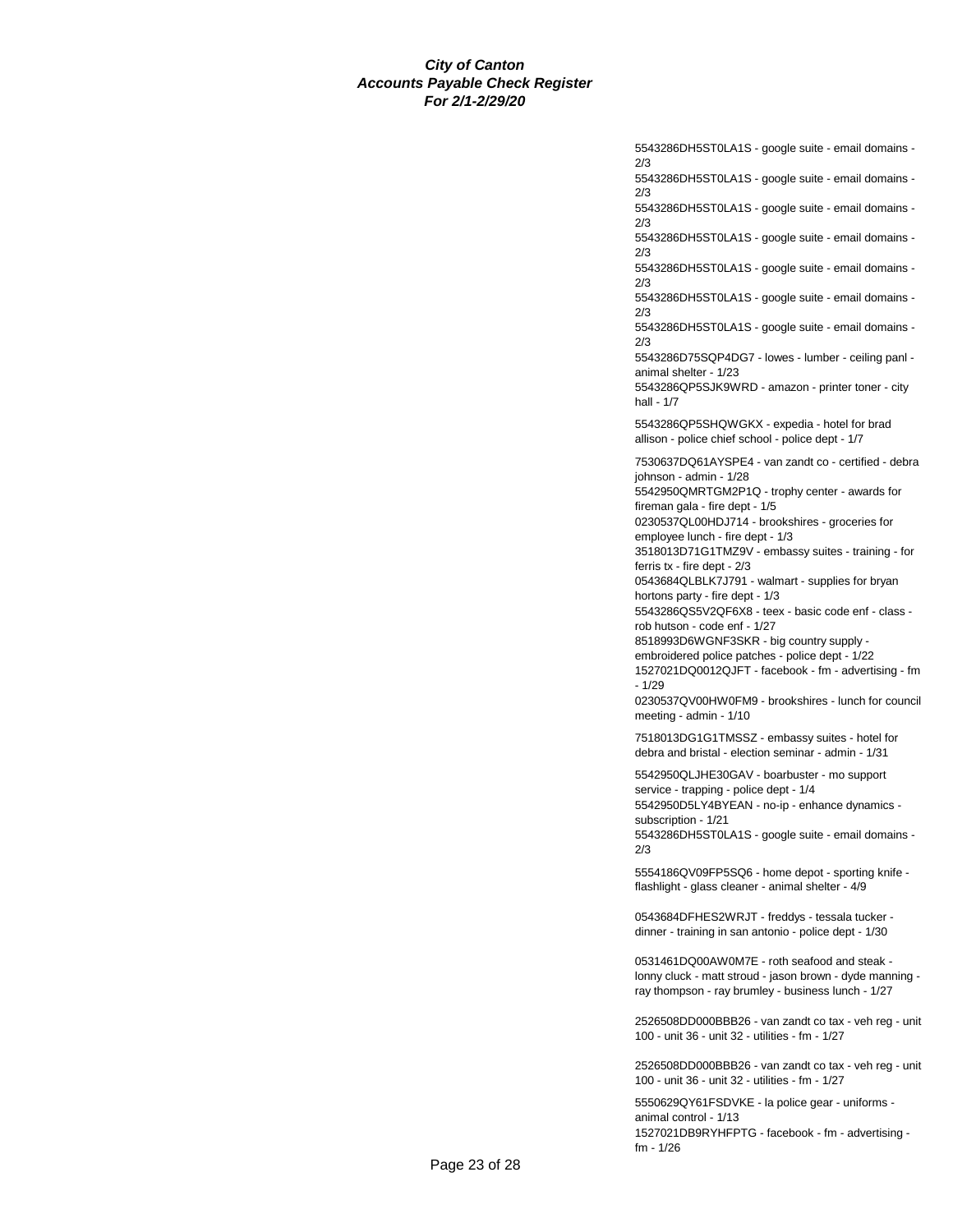|        |           |                                         |                | 5542950D4RS184VLV - paypal - southern designs -<br>screen painting - writing that goes on shirts - animal<br>control - $1/19$<br>5543286DE5SZLQTXE - adobe - adobe export for<br>tanya's computer - city hall - 1/29 |
|--------|-----------|-----------------------------------------|----------------|----------------------------------------------------------------------------------------------------------------------------------------------------------------------------------------------------------------------|
|        |           |                                         |                | 2526508QL000EK4RG - van zandt co tax - veh reg -<br>unit 15 -- unit 21 - unit 125 - parks - walt - utilities - 1/3                                                                                                   |
|        |           |                                         |                | 2526508QL000EK4RG - van zandt co tax - veh reg -<br>unit 15 -- unit 21 - unit 125 - parks - walt - utilities - 1/3                                                                                                   |
|        |           |                                         |                | 5543286QR5SLAY0MQ - int code council - icc renewal -<br>dev svc - 1/31<br>5543286QZ5SF60AKB - amazon - coffee pots - muni<br>court - 1/15                                                                            |
|        |           |                                         |                | 5543286DG5SQS794X - whataburger - tessala tucker -<br>lunch - training in san antonio - police dept - 1/31                                                                                                           |
|        |           |                                         |                | 0514048DG3FRAHWYX - pic n pac - tessala tucker -<br>fuel - training in san antonio - police dept - 1/31                                                                                                              |
|        |           |                                         |                | 8513331DELQ1ZGQNF - uni ko - tessala tucker - dinner<br>- training in san antonio - police dept - 1/29                                                                                                               |
|        |           |                                         |                | 5550080DEBLZ2P3WB - wendys - tessala tucker -<br>lunch - training in san antonio - police dept - 1/29                                                                                                                |
|        |           |                                         |                | 0514048DFLM7VN278 - chick fila - tessala tucker -<br>lunch - training in san antonio - police dept - 1/30                                                                                                            |
|        |           |                                         |                | 8514051QYS66GWXN4 - Georgia Expo - Party Cart -<br>FM - 1/13<br>0543684QVEHSX3KX2 - dominos - pizza for council<br>meeting $-1/10$<br>5543286D75S8HD8B - int code coun - webinar - chip<br>clark - dev svc - 1/22    |
|        |           |                                         |                | 0548680DDB01AJR0V - stripes - tessala tucker - fuel -<br>training in san antonio - police dept - 1/28                                                                                                                |
|        |           |                                         |                | 5543286DG5SJ38226 - jack n the box - tessala tucker -<br>dinner - training in san antonio - police dept - 1/31                                                                                                       |
| 742932 | 2/21/2020 | 135 CARTER EQUIPMENT                    | \$<br>1,768.00 |                                                                                                                                                                                                                      |
|        |           |                                         |                | 8986 - motor rebuild kit- wwtp - 2/11                                                                                                                                                                                |
| 742933 | 2/21/2020 | 1738 CDW GOVERNMENT, INC.               | \$<br>556.78   | 2300493 - 2 License for New Computers in Patrol Room<br>- Police Dept - 2/18                                                                                                                                         |
| 742934 | 2/21/2020 | 875 CEDC                                | \$<br>329.34   | 02172020 - City Sales Tax to CEDC                                                                                                                                                                                    |
|        |           |                                         |                | 02172020 - City Sales Tax to CEDC                                                                                                                                                                                    |
| 742935 | 2/21/2020 | 875 CEDC                                | \$106,816.07   |                                                                                                                                                                                                                      |
|        |           |                                         |                | 02172020-2 - CEDC State Sales Tax January 2020                                                                                                                                                                       |
| 742936 | 2/21/2020 | 156 CONTINENTAL RESEARCH CORP.          | \$<br>242.88   | 0011263 - washers - hex bolts - wwtp - 2/10                                                                                                                                                                          |
| 742937 | 2/21/2020 | 2469 CVZCC - VISION 2021                | \$<br>12.00    |                                                                                                                                                                                                                      |
|        |           |                                         |                | 02102020-Debra Johnson - January CVZCC-Vision<br>2021 Luncheon - Debra Johnson - Admin - 2/10                                                                                                                        |
| 742938 | 2/21/2020 | 2469 CVZCC - VISION 2021                | \$<br>12.00    | 02102020-Teri Pruitt - January CVZCC-Vision 2021<br>Luncheon - Teri Pruitt - Admin - 2/10                                                                                                                            |
| 742939 | 2/21/2020 | 3560 DEARBORN NATIONAL LIFE INS COMPANY | \$2,514.19     |                                                                                                                                                                                                                      |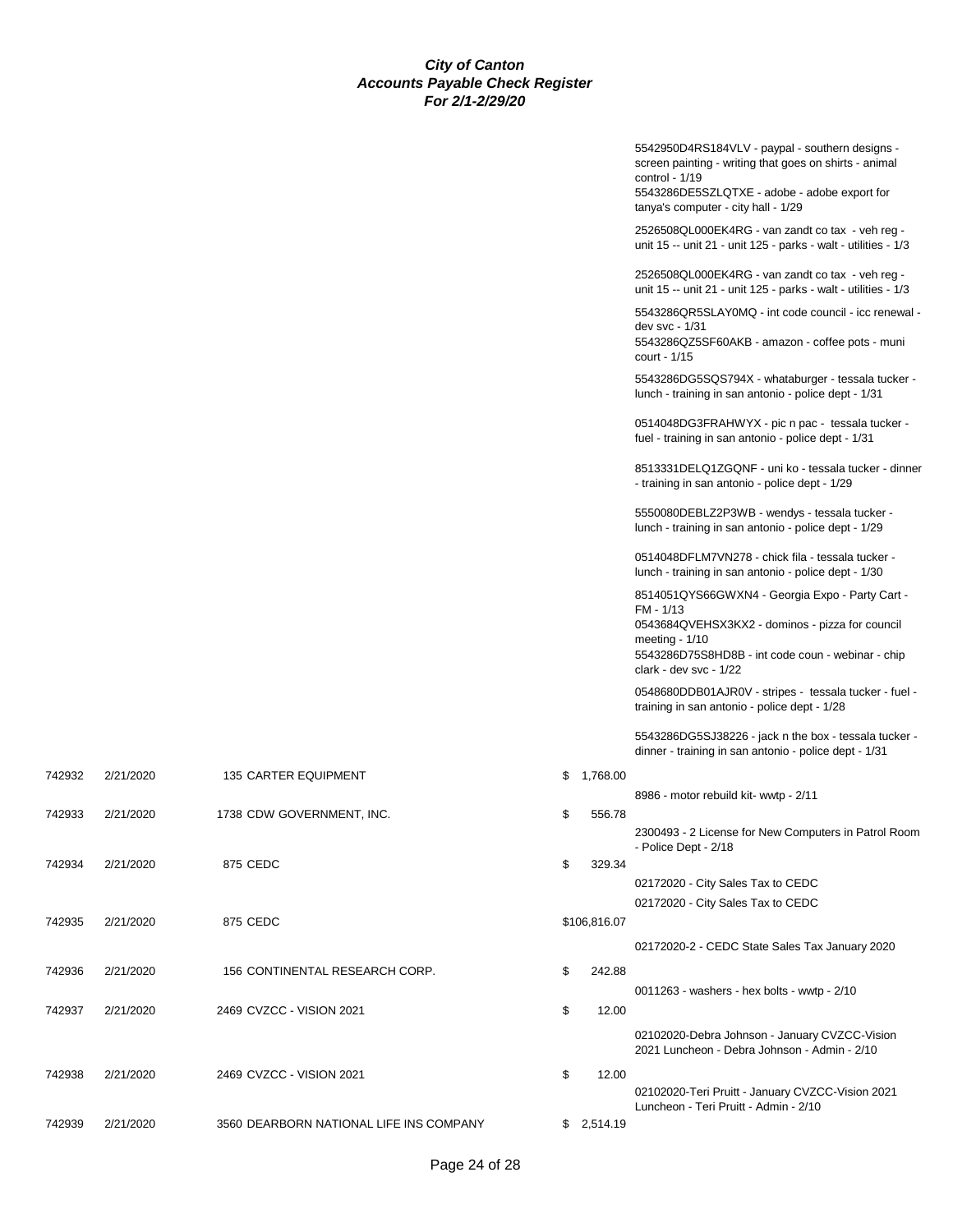F019243-1 March 2020 - Mo Life and Vision Insurance Policy Premiums - March 2020 - 2/7 F019243-1 March 2020 - Mo Life and Vision Insurance Policy Premiums - March 2020 - 2/7 F019243-1 March 2020 - Mo Life and Vision Insurance Policy Premiums - March 2020 - 2/7 F019243-1 March 2020 - Mo Life and Vision Insurance Policy Premiums - March 2020 - 2/7 F019243-1 March 2020 - Mo Life and Vision Insurance Policy Premiums - March 2020 - 2/7 F019243-1 March 2020 - Mo Life and Vision Insurance Policy Premiums - March 2020 - 2/7 F019243-1 March 2020 - Mo Life and Vision Insurance Policy Premiums - March 2020 - 2/7 F019243-1 March 2020 - Mo Life and Vision Insurance Policy Premiums - March 2020 - 2/7 F019243-1 March 2020 - Mo Life and Vision Insurance Policy Premiums - March 2020 - 2/7 F019243-1 March 2020 - Mo Life and Vision Insurance Policy Premiums - March 2020 - 2/7 F019243-1 March 2020 - Mo Life and Vision Insurance Policy Premiums - March 2020 - 2/7 F019243-1 March 2020 - Mo Life and Vision Insurance Policy Premiums - March 2020 - 2/7 F019243-1 March 2020 - Mo Life and Vision Insurance Policy Premiums - March 2020 - 2/7 F019243-1 March 2020 - Mo Life and Vision Insurance Policy Premiums - March 2020 - 2/7 F019243-1 March 2020 - Mo Life and Vision Insurance Policy Premiums - March 2020 - 2/7 F019243-1 March 2020 - Mo Life and Vision Insurance Policy Premiums - March 2020 - 2/7 F019243-1 March 2020 - Mo Life and Vision Insurance Policy Premiums - March 2020 - 2/7 F019243-1 March 2020 - Mo Life and Vision Insurance Policy Premiums - March 2020 - 2/7 F019243-1 March 2020 - Mo Life and Vision Insurance Policy Premiums - March 2020 - 2/7 F019243-1 March 2020 - Mo Life and Vision Insurance Policy Premiums - March 2020 - 2/7 F019243-1 March 2020 - Mo Life and Vision Insurance Policy Premiums - March 2020 - 2/7 F019243-1 March 2020 - Mo Life and Vision Insurance Policy Premiums - March 2020 - 2/7 F019243-1 March 2020 - Mo Life and Vision Insurance Policy Premiums - March 2020 - 2/7 F019243-1 March 2020 - Mo Life and Vision Insurance Policy Premiums - March 2020 - 2/7 F019243-1 March 2020 - Mo Life and Vision Insurance Policy Premiums - March 2020 - 2/7 01292020 - reimburse mileage - frisco - eletion seminar - 1/29 - admin - 2/21 1030309 - fuel filter element - oil filter - outer element assy - fm - 2/12  $$1,569.63$ 797000373-20 - 1500lb chlorine, 150# cyl - water plant - 2/10  $$1,171.00$ 394016 - uniform pants - fire dept - 1/20 394284 - remove and replace patches on uniform - for rob hutson - fire dept - 2/7 393975 - uniforms - patches - fire dept - 2/10 394318 - uniforms - fire dept - 2/7

| 742940 | 2/21/2020 | 622 DEBRA JOHNSON       | \$<br>121.80   |
|--------|-----------|-------------------------|----------------|
| 742941 | 2/21/2020 | 3791 DEEN KUBOTA LLC    | \$<br>41.88    |
| 742942 | 2/21/2020 | 32 DPC INDUSTRIES, INC. | \$<br>1,569.63 |
| 742943 | 2/21/2020 | 3474 FR GIRLS OF TEXAS  | \$1,171.00     |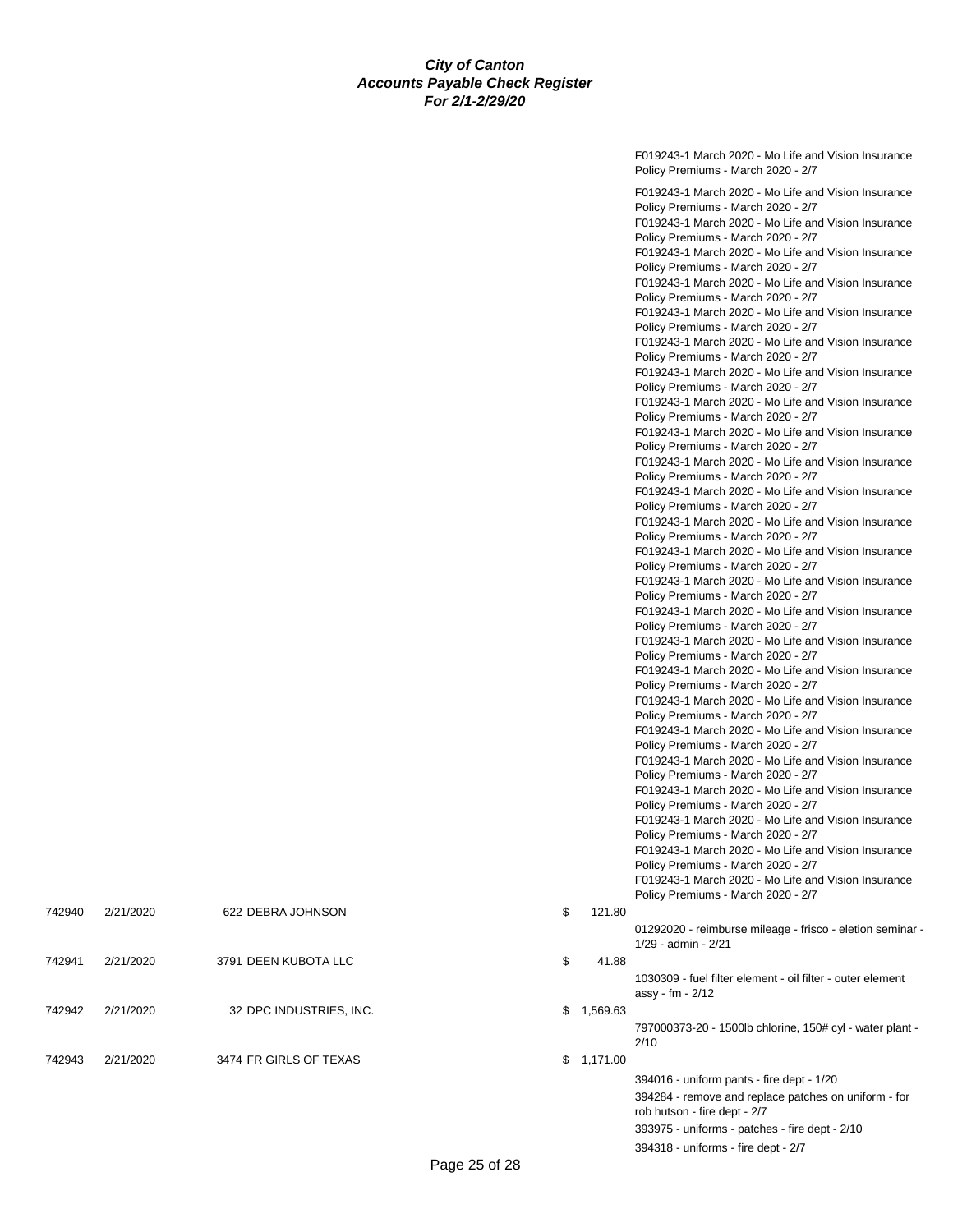|        |           |                                      |                | 394391 - tie clips - fire dept - 2/12                                                                 |
|--------|-----------|--------------------------------------|----------------|-------------------------------------------------------------------------------------------------------|
| 742944 | 2/21/2020 | 3489 FRONTIER                        | \$<br>66.19    |                                                                                                       |
|        |           |                                      |                | 2/20-903-567-0484-050302-5 - mo phone svc - fm - 2/10                                                 |
| 742945 | 2/21/2020 | 44 HACH COMPANY                      | \$<br>172.70   |                                                                                                       |
|        |           |                                      |                | 11827516 - ryton salt bridge - water plant - 2/6                                                      |
| 742946 | 2/21/2020 | 46 HICKMAN ELECTRIC & PUMP           | \$<br>804.50   |                                                                                                       |
|        |           |                                      |                | 006370 - svc and repair - pump and control valve -<br>replaced solonoid valve - water plant - 1/15    |
|        |           |                                      |                | 006369 - changed fuses for backwash pump - water<br>plant - 1/15                                      |
| 742947 | 2/21/2020 | 3821 J A HORTON                      | \$<br>100.00   | 02202020 - reimbursement - purchase of work boots -<br>streets - 2/20                                 |
| 742948 | 2/21/2020 | 3967 MUNICIPAL CODE CORPORATION      | \$<br>65.00    |                                                                                                       |
|        |           |                                      |                | 174477 - texas election code - book - admin - 2/7                                                     |
| 742949 | 2/21/2020 | 3542 MUNICIPALSAVINGS.COM            | \$2,219.96     |                                                                                                       |
|        |           |                                      |                | 4187 - bio-brick blocks to break down grease - ww coll -<br>2/12                                      |
|        |           |                                      |                | 4188 - hydropaks - wwtp - 2/12                                                                        |
| 742950 | 2/21/2020 | 3207 PYRO SHOWS OF TEXAS             | \$<br>6,982.50 |                                                                                                       |
|        |           |                                      |                | 20TX000048 - 2020 4th of July Fireworks Show -<br>Contract #20TX07-04C13965-000048 - FM - 1/30        |
| 742951 | 2/21/2020 | 3397 RANDY BYARS                     | \$<br>63.04    |                                                                                                       |
|        |           |                                      |                | 02132020 - reimburse - mileage and per-diem - school -<br>tyler - 2/13/20 - wwtp - 2/13               |
| 742952 | 2/21/2020 | 771 RED BUD SUPPLY, INC              | \$<br>45.01    |                                                                                                       |
| 742953 | 2/21/2020 | 3755 RUDD ALARMS                     | \$<br>865.60   | 164898 - raincoat - utilities - 2/7                                                                   |
|        |           |                                      |                | 25445 - mo fire alarm monitoring - city hall - 2/1                                                    |
|        |           |                                      |                | 25468 - mo security alarm monitoring - city hall - 2/1                                                |
|        |           |                                      |                | 25287-91 - maintenance on security system - city hall -                                               |
|        |           |                                      |                | 1/30                                                                                                  |
| 742954 | 2/21/2020 | 3230 STAPLES ADVANTAGE               | \$<br>139.59   |                                                                                                       |
| 742955 | 2/21/2020 | 2468 SYSLOGIC TECHNOLOGY SERVICES    | \$<br>1,948.00 | 8057530096 - printer toner - debra johnson - admin -<br>2/18                                          |
|        |           |                                      |                | 23929a - 2 new computer and installed in patrol - police<br>dept - 2/11                               |
| 742956 | 2/21/2020 | 1126 TEXAS WHOLESALE TIRES           | \$<br>220.00   |                                                                                                       |
|        |           |                                      |                | 12 - suv and valve stem replacement = unit 36 - fm -<br>1/24                                          |
| 742957 | 2/21/2020 | 3463 TIB-THE INDEPENDENT BANKERSBANK | \$687,216.70   |                                                                                                       |
|        |           |                                      |                | ML-00009824-Feb 2020 - 2015 Limited Tax Note - Loan<br>ML - 000098240 - 2/7                           |
|        |           |                                      |                | ML-00009824-Feb 2020 - 2015 Limited Tax Note - Loan<br>ML - 000098240 - 2/7                           |
| 742958 | 2/21/2020 | 79 TRINITY VALLEY ELEC COOP          | \$<br>109.31   |                                                                                                       |
|        |           |                                      |                | 2/20-30043297004 - mo electric bill - burnet trl - 2/7                                                |
|        |           |                                      |                | 2/20-30043297007 - mo electrical stmt - i-20 tornado<br>siren - fire dept - 2/11                      |
|        |           |                                      |                | 2/20-30043297002 - mo electric bill - artesian well - 2/7                                             |
| 742959 | 2/21/2020 | <b>1445 UNITED LABORATORIES</b>      | \$<br>957.78   |                                                                                                       |
|        |           |                                      |                | INV279729 - pressure spray degreaser - moisture<br>barrier electric lube - streets - utilities - 2/13 |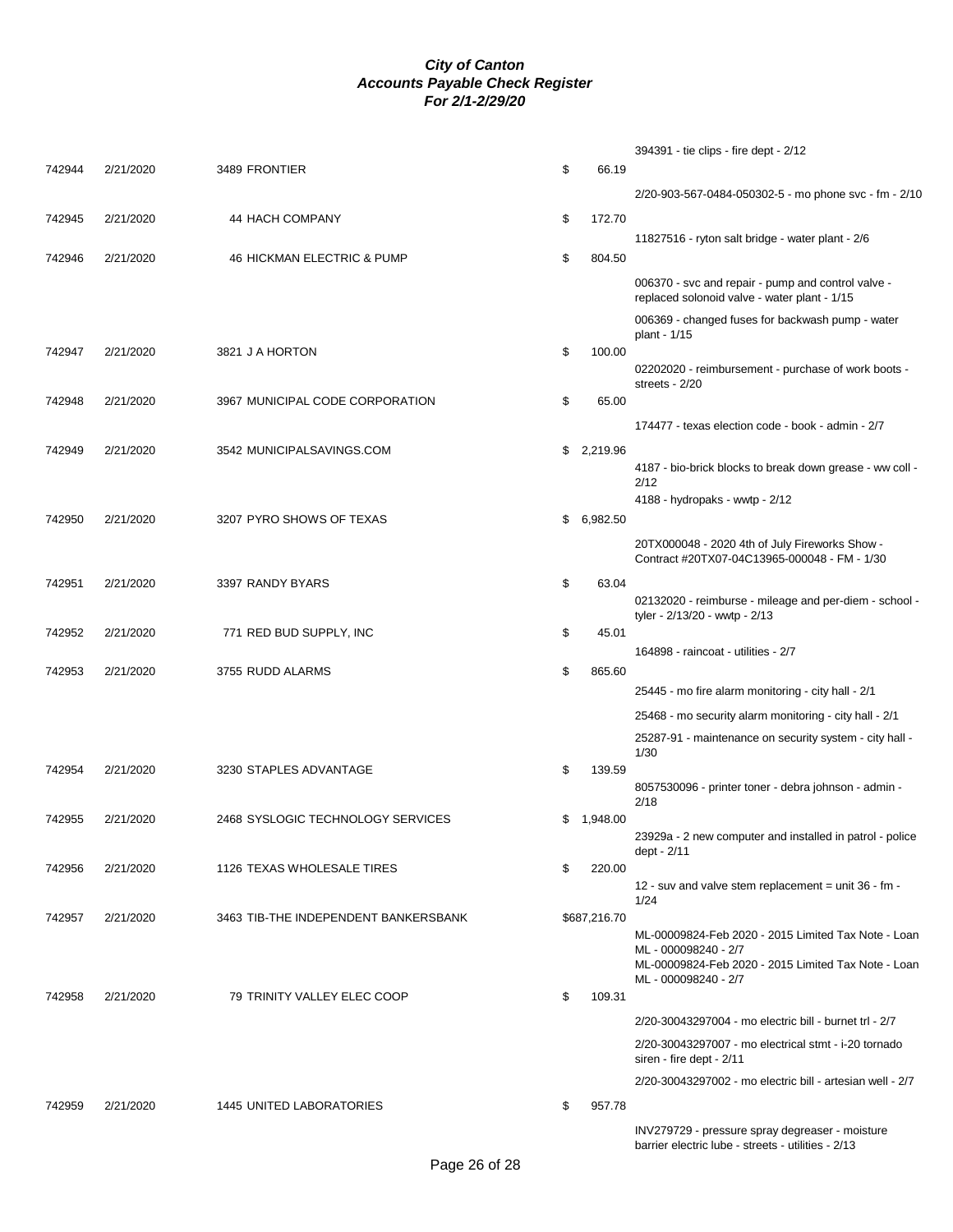INV279729 - pressure spray degreaser - moisture barrier electric lube - streets - utilities - 2/13

| 742960     | 2/21/2020 | 844 USA BLUE BOOK                           | \$<br>387.28   |                                                               |
|------------|-----------|---------------------------------------------|----------------|---------------------------------------------------------------|
|            |           |                                             |                | 137009 - filter membranes - buffers - wwtp - 2/5              |
| 742961     | 2/21/2020 | 3964 VADIM MUNICIPAL SOFTWARE INC.          | \$<br>569.20   |                                                               |
|            |           |                                             |                | 270486 - asyst ub ebilling - utilities - 2/12                 |
|            |           |                                             |                | 269295 - USTI 2019 Tax Forms - W-2 - 1099 -                   |
|            |           |                                             |                | envelopes for each - Admin - 1/31                             |
| 742962     | 2/21/2020 | 2726 WINDSTREAM                             | \$<br>92.79    |                                                               |
|            |           |                                             |                | 72276520 - mo phone svc - wwtp - 2/10                         |
| 742963     | 2/21/2020 | 2421 WITMER PUBLIC SAFETY GROUP             | \$<br>127.88   |                                                               |
|            |           |                                             |                | E1916423 - PPE - for Billy Cunningham - Fire Dept - 2/3       |
| 02042020   | 2/4/2020  | 2616 DEPT OF THE TREASURY-IRS               | \$26,476.14    |                                                               |
|            |           |                                             |                | 02042020 - R.6-Rg Pr Tax                                      |
|            |           |                                             |                | 02042020 - R.6-Rg Pr Tax                                      |
|            |           |                                             |                | 02042020 - R.6-Rg Pr Tax                                      |
|            |           |                                             |                | 02042020 - R.6-Rg Pr Tax                                      |
|            |           |                                             |                | 02042020 - R.6-Rg Pr Tax                                      |
|            |           |                                             |                | 02042020 - R.6-Rg Pr Tax                                      |
|            |           |                                             |                | 02042020 - R.6-Rg Pr Tax                                      |
|            |           |                                             |                | 02042020 - R.6-Rg Pr Tax                                      |
| 02042020-2 | 2/4/2020  | 2616 DEPT OF THE TREASURY-IRS               | \$<br>63.64    |                                                               |
|            |           |                                             |                | 04022020-2 - R.6-Reg Pr Tax                                   |
| 02072020   | 2/7/2020  | 2616 DEPT OF THE TREASURY-IRS               | \$<br>2,895.21 |                                                               |
|            |           |                                             |                | 02072020 - R.6- FM PR Tax                                     |
|            |           |                                             |                | 02072020 - R.6- FM PR Tax                                     |
|            |           |                                             |                | 02072020 - R.6- FM PR Tax                                     |
|            |           |                                             |                | 02072020 - R.6- FM PR Tax                                     |
| 02162020   | 2/17/2020 | 232 CITY OF CANTON GENERAL FUND             | \$<br>988.03   |                                                               |
|            |           |                                             |                | 02172020 - Sales Tax to City                                  |
|            |           |                                             |                | 02172020 - Sales Tax to City                                  |
| 02172020   | 2/17/2020 | 52 STATE COMPTROLLER                        | \$<br>4,096.18 |                                                               |
|            |           |                                             |                | 02172020 - Sales Tax to State                                 |
|            |           |                                             |                | 02172020 - Sales Tax to State<br>2172020 - Sales Tax Discount |
| 02182020   | 2/18/2020 | 2616 DEPT OF THE TREASURY-IRS               | \$28,070.36    |                                                               |
|            |           |                                             |                | 02182020 - R.6-Rg Pr Tax                                      |
|            |           |                                             |                | 02182020 - R.6-Rg Pr Tax                                      |
|            |           |                                             |                | 02182020 - R.6-Rg Pr Tax                                      |
|            |           |                                             |                | 02182020 - R.6-Rg Pr Tax                                      |
|            |           |                                             |                | 02182020 - R.6-Rg Pr Tax                                      |
|            |           |                                             |                | 02182020 - R.6-Rg Pr Tax                                      |
|            |           |                                             |                | 02182020 - R.6-Rg Pr Tax                                      |
|            |           |                                             |                | 02182020 - R.6-Rg Pr Tax                                      |
| 02282020   | 2/29/2020 | 2933 CITY OF CANTON WATER FUND              | \$<br>4,166.67 |                                                               |
|            |           |                                             |                | 2282020 - Monthly Interfund Transfer                          |
| 02292020   | 2/29/2020 | 2865 CITY OF CANTON DEBT SVC FUND           | \$24,200.00    |                                                               |
|            |           |                                             |                | 2292020 - R. 13 Monthly Interfund Transfer                    |
| 2282020    | 2/29/2020 | 3110 CITY OF CANTON REVENUE DEBT FUND       | \$10,583.33    |                                                               |
|            |           |                                             |                | 02292020 - R. 13 Monthly Interfund Transfer                   |
|            |           |                                             |                | 02292020 - R. 13 Monthly Interfund Transfer                   |
| 2292020    | 2/29/2020 | 232 CITY OF CANTON GENERAL FUNBage 27 of 28 | \$35,000.00    |                                                               |
|            |           |                                             |                |                                                               |